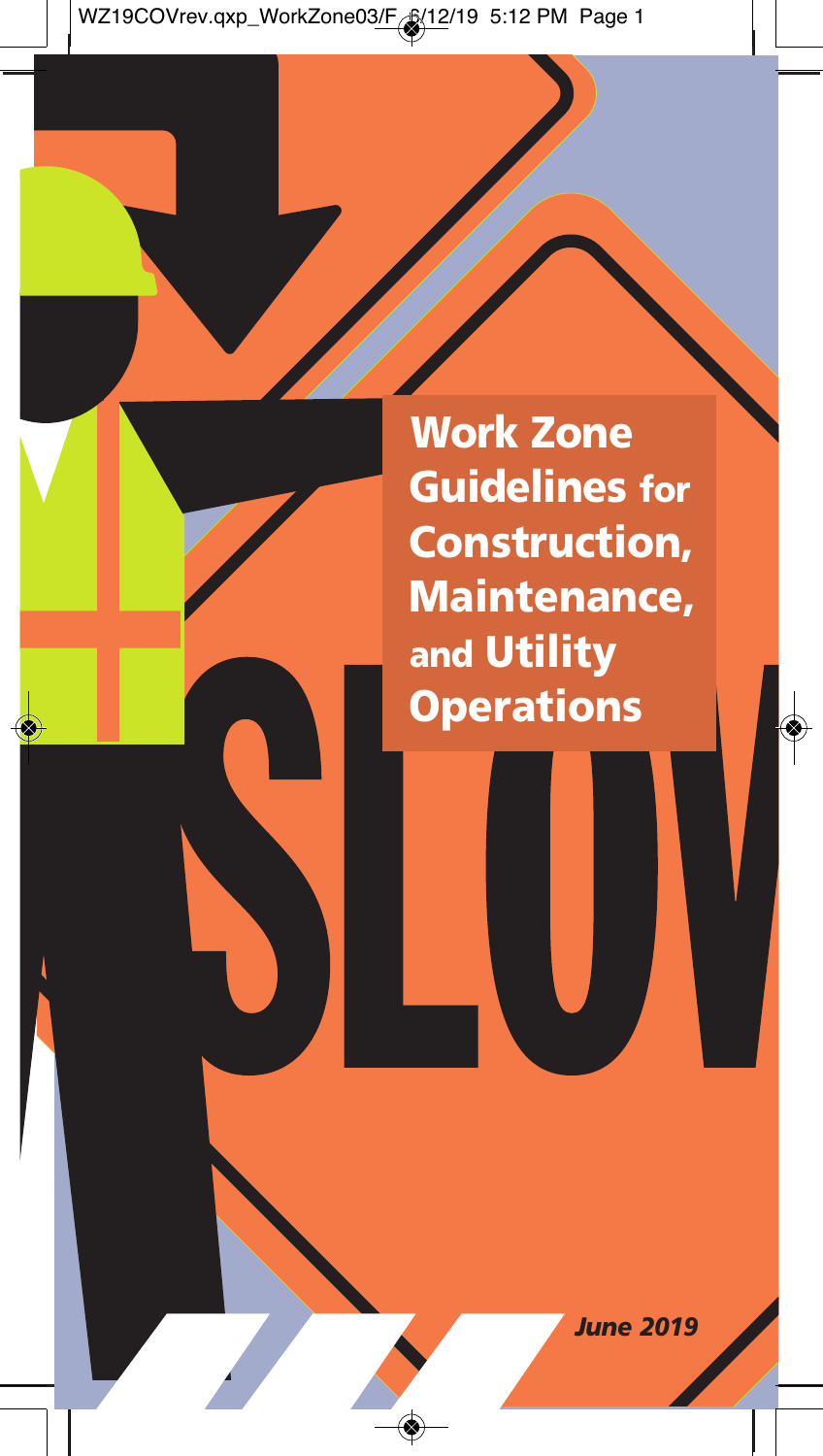**1**

### *Contents*

| Introduction and Fundamental Principles                                                                                                  | 2        |
|------------------------------------------------------------------------------------------------------------------------------------------|----------|
| <b>Traffic Control Devices</b>                                                                                                           | 3        |
| Signs                                                                                                                                    | 3        |
| Channelizing Devices                                                                                                                     | 6        |
| Warning Lights and Pavement Markings                                                                                                     | 9        |
| Arrow Boards                                                                                                                             | 10       |
| <b>Components of a Traffic Control Zone</b>                                                                                              | 11       |
| <b>Taper Length Criteria for Work Zones</b>                                                                                              | 12       |
| Buffer Lengths and Planning the Layout                                                                                                   | 13       |
| <b>Typical Application Diagrams</b>                                                                                                      | 15       |
| Work Beyond the Shoulder                                                                                                                 | 16       |
| Work on Shoulder or Parking Lane on Two-Way, Two-Lane Road                                                                               | 17       |
| Shoulder or Parking Lane Closed on Divided or One-Way Roadway                                                                            | 18       |
| Work in Center of Road                                                                                                                   | 19       |
| Work in Center of Road on Divided or One-Way Roadway (35 mph or Less)                                                                    | 20       |
| Work in Travel Lane (Two-Way Traffic, 35 mph or Less)                                                                                    | 21<br>22 |
| Work in Travel Lane on Divided or One-Way Roadway (35 mph or Less)<br>Lane Closure on a Two-Lane Local Road with Low Volume (Yield Sign) | 23       |
| Lane Closure on Two-Lane Road with Stop Signs (ADT Less than 1000)                                                                       | 24       |
| Lane Closure on Two-Lane Road with Low-Volume (1 Flagger)                                                                                | 25       |
| Lane Closure on a Two-Lane Road (2 Flagger Operation)                                                                                    | 26       |
| Work Near Highway-Rail Grade-Crossing                                                                                                    | 27       |
| Temporary Road Closure (Daytime Only - 20 minutes maximum)                                                                               | 28       |
| Surveying Along Centerline of Road with Low-Volume                                                                                       | 29       |
| Center Turn Lane Closed on a 3-Lane, 2-Way Road                                                                                          | 30<br>31 |
| Lane Shift on a 3-Lane, 2-Way Road<br>Lane Closure on a 4-Lane Undivided Road                                                            | 32       |
| Lane Closure on Divided or One-Way Roadway                                                                                               | 33       |
| Double Lane Closure on Divided Roadway or One-Way Roadway                                                                                | 34       |
| Center Lane Closure on Divided or One-Way Multi-Lane Roadway                                                                             | 35       |
| Half Road Closure on Multi-Lane Roadway                                                                                                  | 36       |
| Lane Closure in Advance of an Intersection (Work on Through Road)                                                                        | 38       |
| Lane Closure in Advance of an Intersection (Work Area on Side Road)                                                                      | 39       |
| Lane Closure Beyond an Intersection (Work Area on Through Road)<br>Lane Closure Beyond an Intersection (Work Area on Side Road)          | 40<br>41 |
| Lane Closure on Far Side of Intersection                                                                                                 | 42       |
| Closure in the Center of an Intersection                                                                                                 | 43       |
| Street Closure with Detour                                                                                                               | 44       |
| <b>Mobile Operations</b>                                                                                                                 | 45       |
| On the Shoulder                                                                                                                          | 46       |
| On a Two-Lane Road                                                                                                                       | 48       |
| On a Two-Lane Road Using Flaggers                                                                                                        | 50       |
| On a Multi-Lane Road                                                                                                                     | 52       |
| <b>Pedestrian and Bicyclist Safety</b>                                                                                                   | 54       |
| Sidewalk Closure-Pedestrian Detour                                                                                                       | 55       |
| Sidewalk Closure-Pedestrian Walkway Provided                                                                                             | 56       |
| <b>Flagging Procedures</b>                                                                                                               | 57       |
| <b>Worker Safety</b>                                                                                                                     | 58       |
| Supervisor's Checklist and Liability                                                                                                     | 59       |
| <b>Alternative Intersections</b>                                                                                                         | 60       |
| <b>Acknowledgments</b>                                                                                                                   | 60       |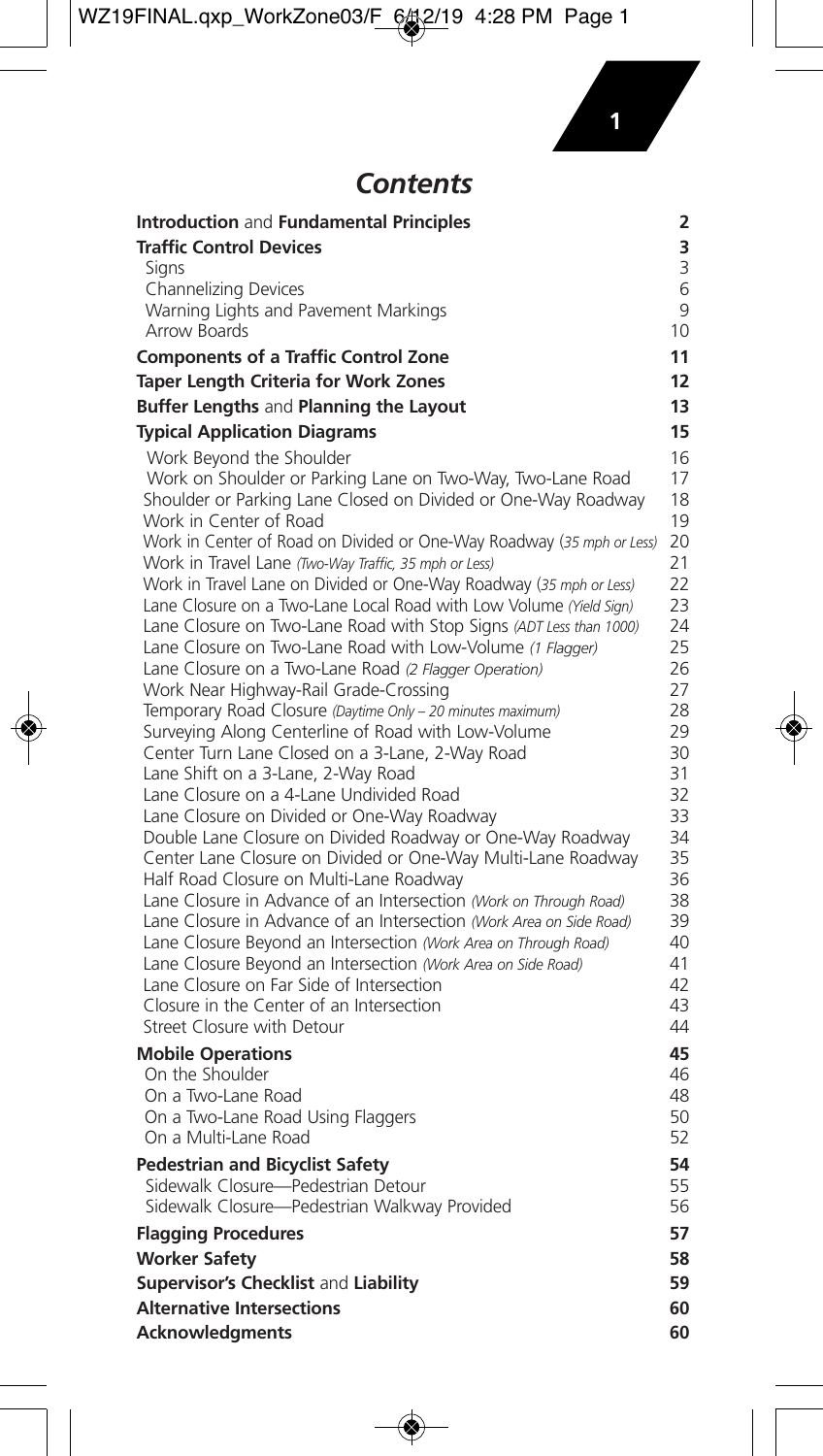# **Introduction**

This handbook presents information and guidelines for temporary traffic control, including examples of typical traffic control applications. It applies to construction, maintenance, and utility work zones.

This information is intended to illustrate the principles of proper temporary traffic control, but it does not establish standards or warrants. Part 6 of the MUTCD and the Wisconsin MUTCD (QR Code) contain the standards for temporary traffic control. These standards are highlighted in yellow in the text of this handbook.



# **Fundamental Principles**

Experience has shown that the following principles will help promote safe and efficient movement for all road users (motorists, bicyclists, and pedestrians, including persons with disabilities) through and around work zones while reasonably protecting workers, equipment, and traffic safety.

- 1. Make traffic safety and temporary traffic control an integral and high-priority element of every project from planning through design, construction, and maintenance.
- 2. Inhibit traffic movement as little as possible.
- 3. Provide clear and positive guidance to drivers, bicyclists, and pedestrians as they approach and travel through the temporary traffic control zone.
- 4. Inspect traffic control elements routinely, both day and night, and make modifications when necessary.
- 5. Pay increased attention to roadside safety in the vicinity of temporary traffic control zones.
- 6. Train all persons that select, place, and maintain temporary traffic control devices.
- 7. Establish proper legislative authority to implement and enforce needed traffic regulations, speed zones, parking controls, and incident management.
- 8. Keep the public well informed.
- 9. Make appropriate accommodation for abutting property owners, residents, businesses, emergency services, railroads, commercial vehicles, and transit operations.

**2**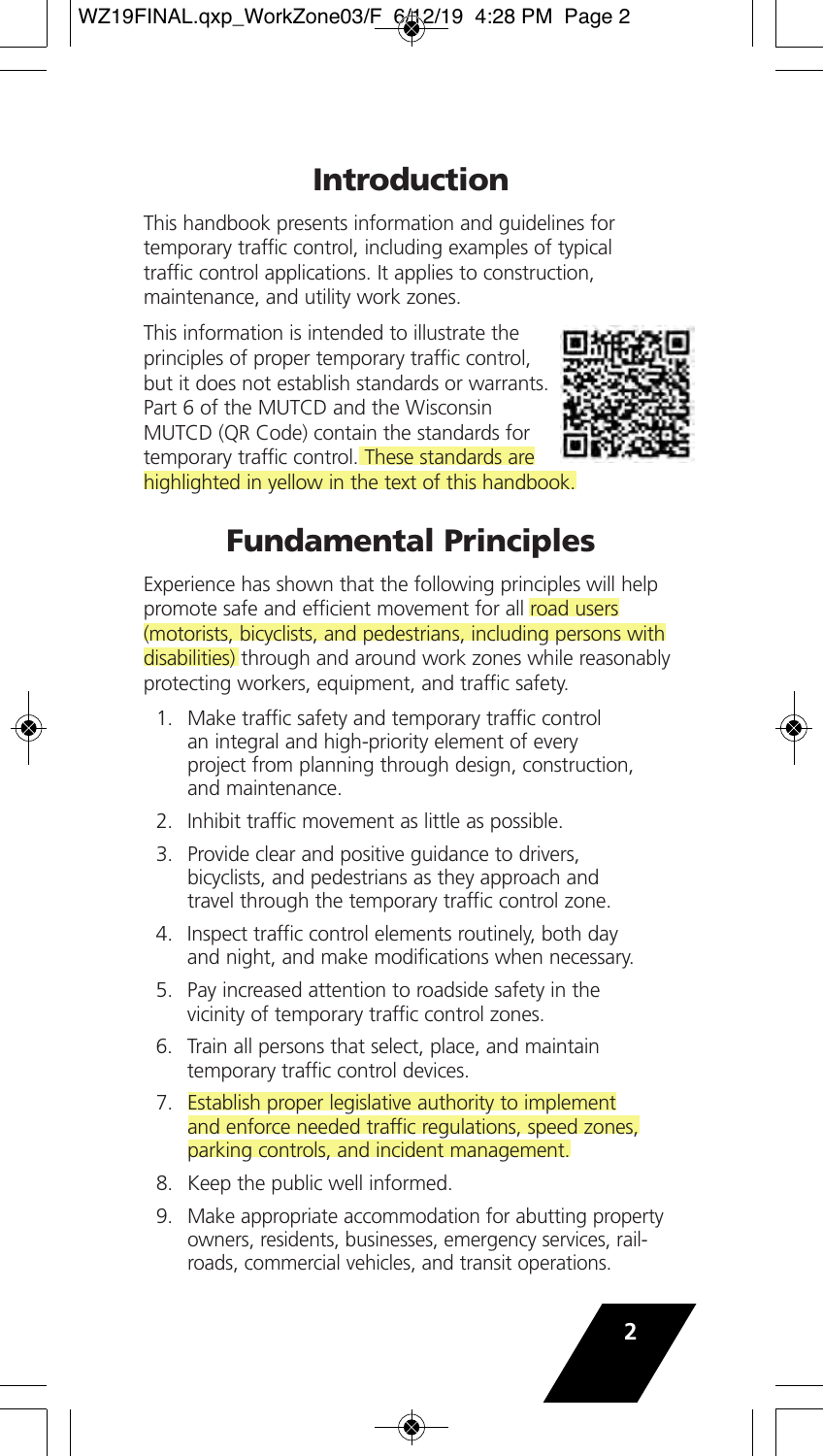# **Traffic Control Devices**

Traffic control devices used in work zones are signs, pavement markings, channelizing devices, arrow boards, and warning lights. Device sizes and quantities shown in this booklet and the



MUTCD generally represent minimums. Contract plans or other agency requirements can exceed these minimums and must be followed. The QR code on this page links to the WisDOT Qualified Products List for work zone traffic control devices for use on State Highways.

## *Signs*

Signs used in work zone traffic control are classified as regulatory, guide, or warning. Regulatory signs impose legal restrictions and shall only be used with permission from the authority with jurisdiction over the roadway. Guide signs commonly show destinations, directions, and distances. Warning signs give notice of conditions along the roadway.

**Temporary Warning Signs** – With few exceptions, temporary warning signs for construction, maintenance, and utility work zones shall be diamond shaped, having a black symbol or message on an orange background. As a general rule, these signs should be located on the right-hand side of the roadway. Normally, the first advance warning sign used is ROAD WORK AHEAD or UTILITY WORK AHEAD. The END ROAD WORK or END UTILITY WORK signs should be used on long-term stationary work lasting more than seven (7) days. The END ROAD WORK sign is necessary to define the work zone for enforcement purposes (i.e., double fines, cell phone).

**Size** – On State-owned numbered roads and connecting highways, advance warning signs shall be 48" by 48". On other roadways where speed limits are 45 mph or greater, they should be 48" by 48". Where speed limits are 40 mph or less, 36" by 36" signs may be used.

**Mounting** – Temporary post-mounted signs shall be mounted at a height of at least 7' in urban areas and 5' in rural areas, measured from the bottom of the sign. Signs mounted on Type III barricades used to close any part of a road or lane should not cover more than 50 percent of the top two rails or 33 percent of the total area of the three rails. For signs mounted on other portable supports or on barricades used solely as a sign support, the bottom of the sign shall be not less than one foot above the traveled way. Sign supports shall be crashworthy.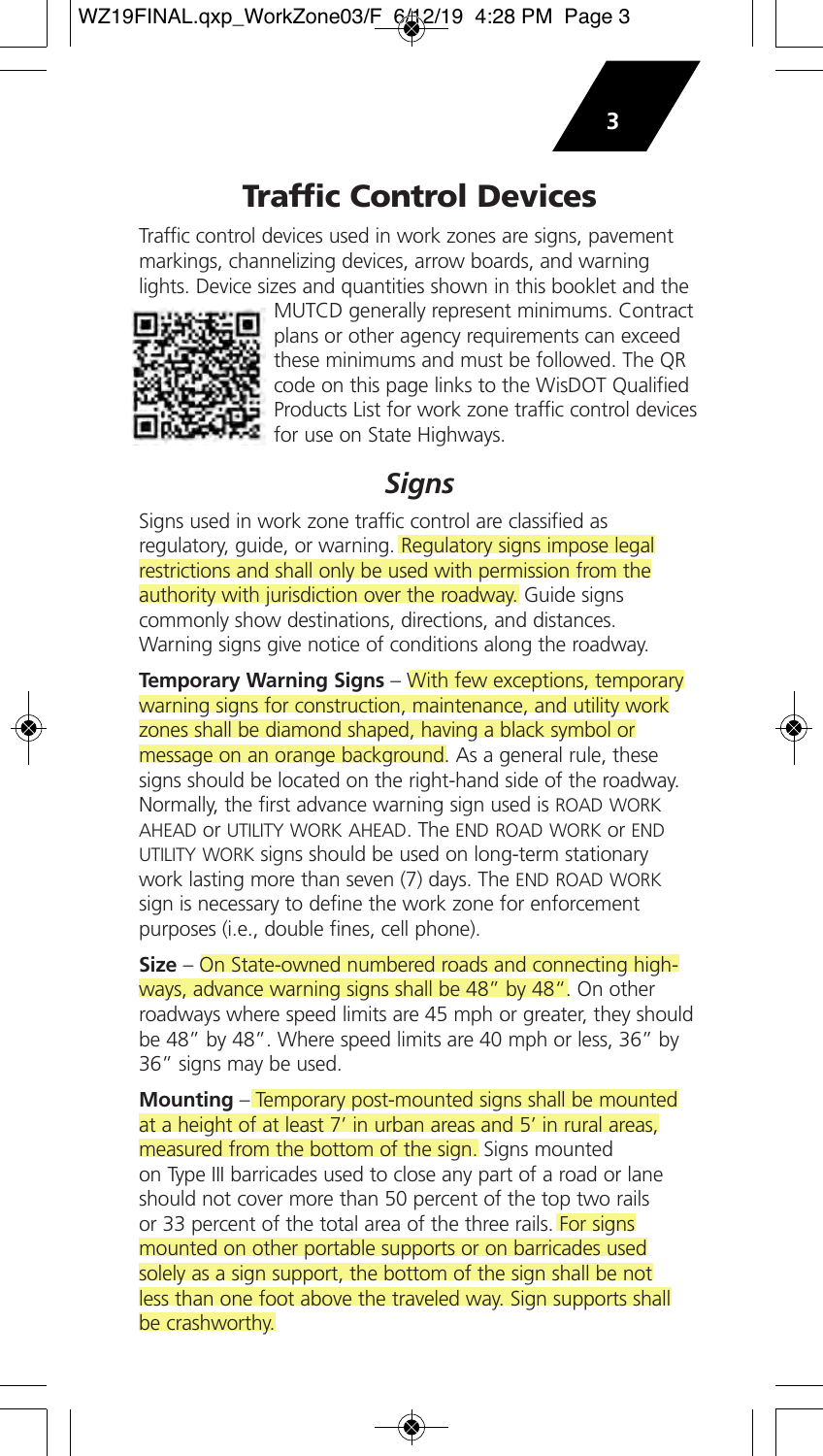### *Spacing of Advance Warning Signs*

| Sign Spacing (feet) |              |              |              |                        |   |  |   |  |
|---------------------|--------------|--------------|--------------|------------------------|---|--|---|--|
|                     | 25-30<br>mph | 35-40<br>mph | 45-55<br>mph | Expressway/<br>Freeway |   |  |   |  |
|                     | $200*$       | 350          | 500          | 1,000                  | ν |  | ٧ |  |
| B                   | $200*$       | 350          | 500          | 1,500                  |   |  | ν |  |
|                     | $200*$       | 350          | 500          | 2,640                  |   |  |   |  |

*Distances shown are approximate. Adjust sign spacing for curves, hills, intersections, driveways, and other obstructions to improve sign visibility.* **\*** *Where field conditions warrant, spacing may be as short as 100 feet.*



**FOR BUSINESS, COMMERCIAL AND RESIDENTIAL**

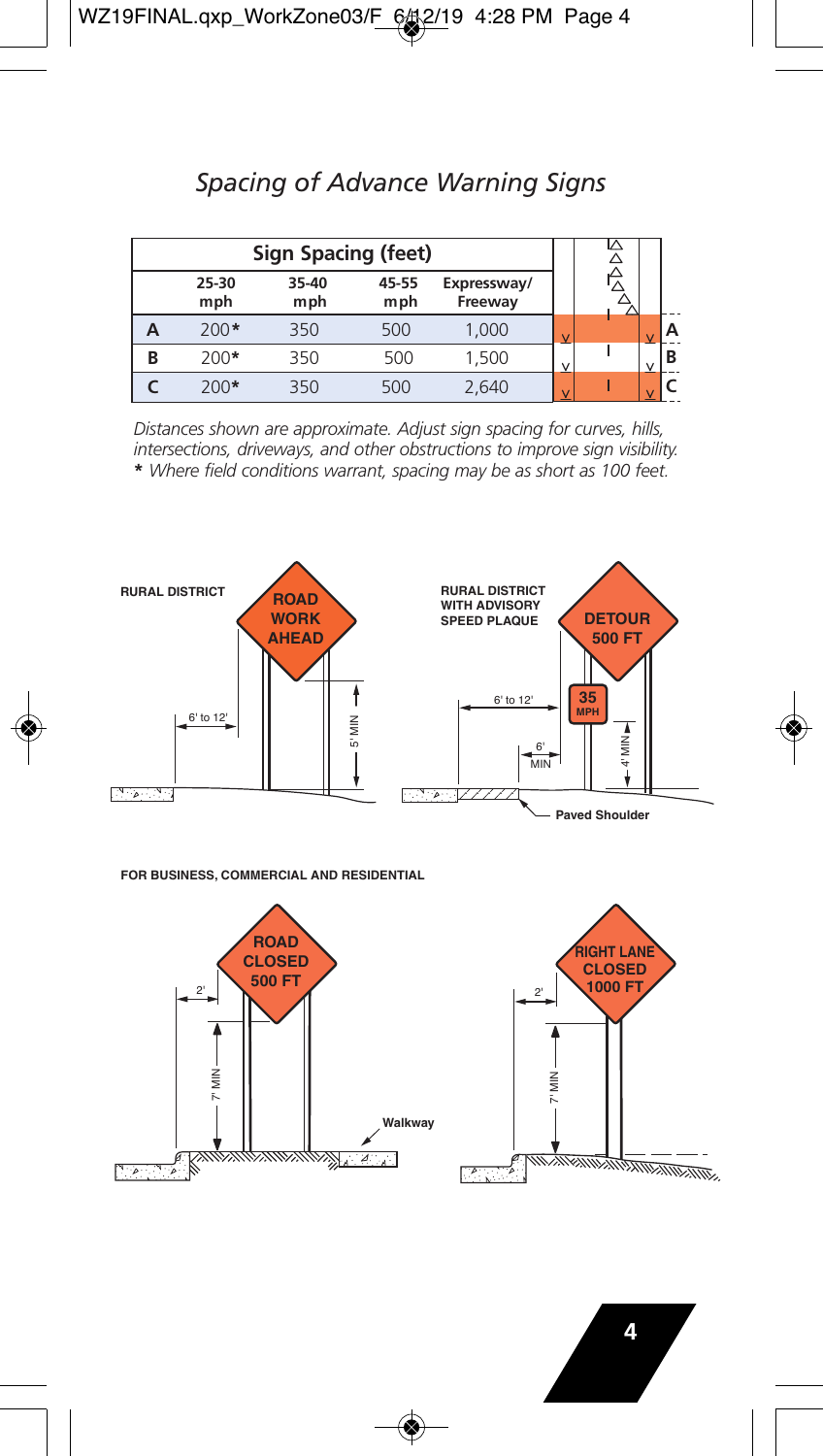#### PORTABLE AND TEMPORARY MOUNTINGS



**Illumination and Retroreflectorization** – All signs used during hours of darkness shall be made of retroreflective material or illuminated. This is a best practice. Street or highway lighting is not regarded as meeting requirements for sign illumination.

**Removal** – When work is suspended for short periods, all signs that are no longer appropriate shall be removed, covered, or laid flat so they are not visible to traffic.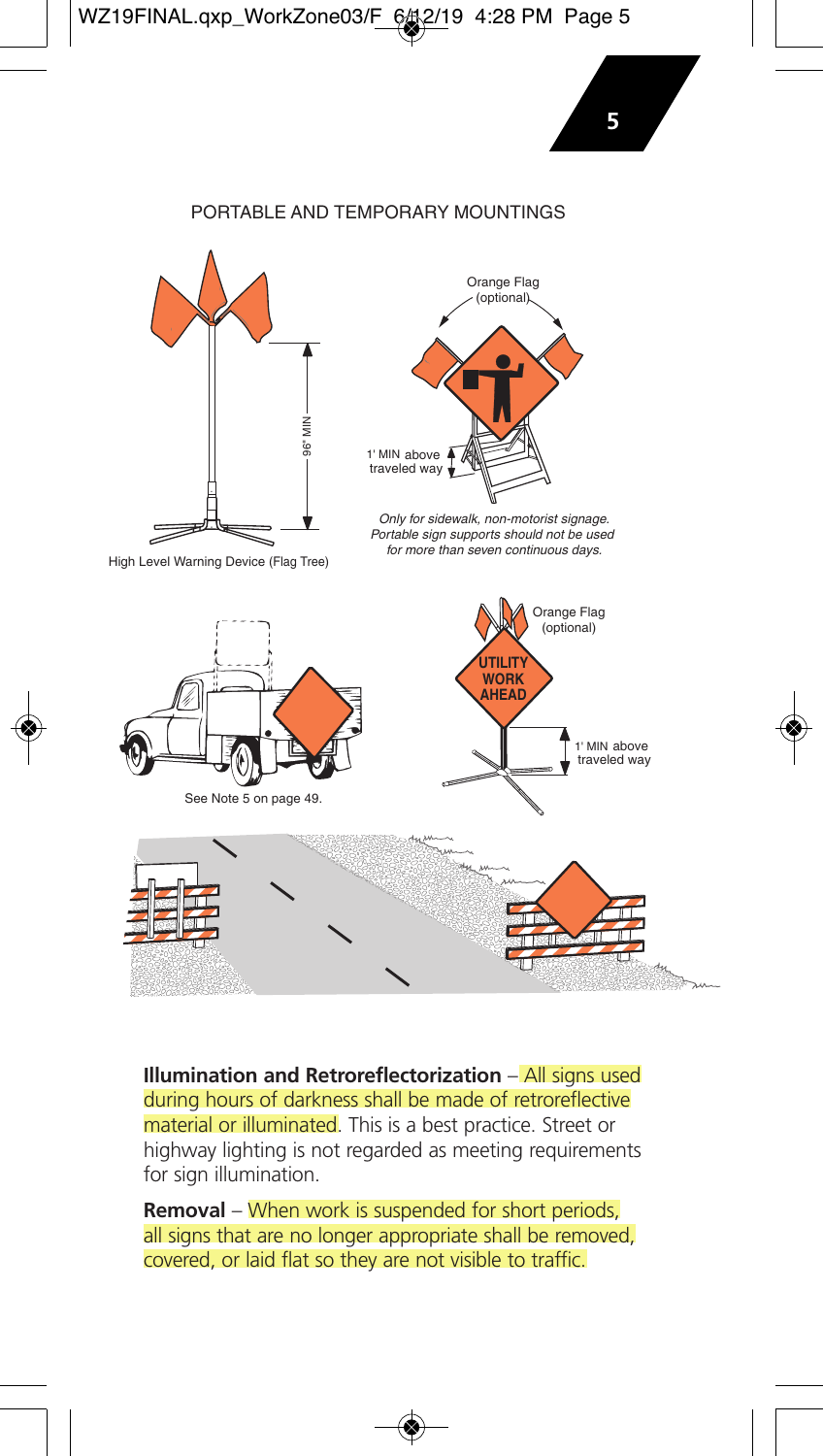**Portable Changeable Message Signs (PCMS)** – These can display a variety of messages, but are typically used to display "real-time" or changing information about closures, delays or other temporary traffic conditions. They should only be used to supplement other signs, and not to substitute for any required signs. If used during lane or ramp closures, place PCMS in advance of locations where stopped traffic is expected and/or prior to exits to alternate routes. PCMS should not display more than two screens or displays, which should be readable twice at the usual roadway speed limit. More than one PCMS should be used if the message exceeds two screens. Avoid using messages that would cause abrupt or inappropriate actions by drivers. PCMS should be delineated with retroreflective channelizing devices.

## *Channelizing Devices*

Channelizing devices are used to warn and alert drivers, bicyclists and pedestrians of conditions in work zones, to separate traffic from the work area, and to guide and direct traffic. Channelizing devices include cones, tubular markers, vertical panels, drums, and barricades.

Cones are used most commonly for short-term maintenance and utility work. Cones used at night shall be retro-reflectorized as shown on page 8. On State Roads, for construction and maintenance use, cones must be at least 42" in height. Drums and channelizers are allowed. Drums are used most commonly where they will remain in place for a prolonged period. Channelizing devices shall be crashworthy. Ballast shall not be placed on top of channelizing devices.

**Spacing** – Space channelizing devices so it is apparent that the roadway or work area is closed to traffic. There are several rules of thumb that can be used to guide you in the proper spacing of channelizing devices.

- 1. The maximum spacing between devices in a taper should be a distance, in feet, which is approximately equal to the speed limit in mph. For example, if the taper is on a street with a 35 mph speed limit, the devices should be spaced about 35' apart with a typical maximum spacing of 50' for speeds higher than 50 mph.
- 2. Two-way traffic tapers should be made up of at least five (5) channelizing devices.

**6**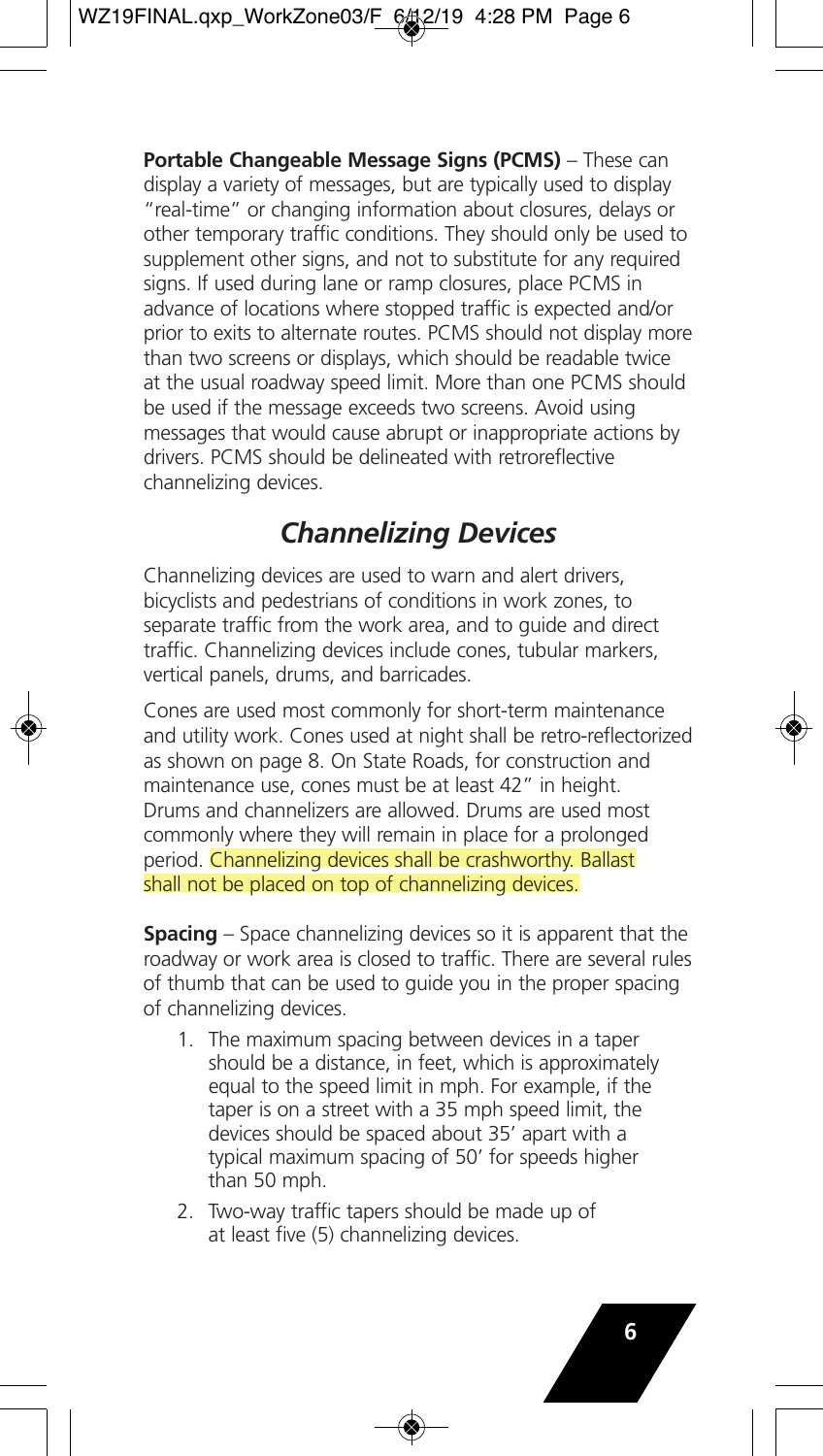3. The maximum spacing between devices in a buffer or work area should be a distance, in feet, of 2 times the speed limit in mph. For example, if the speed limit is 35 mph, the devices in the buffer and work area should not be more than 70' apart.

**7**

- 4. Shorter spacing between devices in the buffer and work area is appropriate under some conditions to enhance the separation between the work area and the open traffic lane(s). Examples are in urban areas, on congested roadways, during work at night, along drop offs or where vehicles are frequently knocking over the devices.
- 5. Additional devices are appropriate to outline the path for turning vehicles near intersections or where existing pavement markings conflict with the temporary travel path.

| Feet   | 35 mph |                   |    | 45 mph            | 55 mph & above |                   |
|--------|--------|-------------------|----|-------------------|----------------|-------------------|
| Length |        | Taper Buffer/Work |    | Taper Buffer/Work |                | Taper Buffer/Work |
| 100    | 5      | $2 - 3$           | 5  | $2 - 3$           | 5              | $2 - 3$           |
| 150    | 6      | $3 - 5$           | 5  | $2 - 4$           | 5              | $2 - 3$           |
| 200    | 7      | $3 - 6$           | 6  | $3 - 5$           | 5              | $2 - 4$           |
| 250    | 9      | $4 - 8$           | 7  | $3 - 6$           | 6              | $3 - 5$           |
| 300    | 10     | $5 - 9$           | 8  | $4 - 7$           | 7              | $3 - 6$           |
| 350    | 11     | $5 - 10$          | 9  | $4 - 8$           | 8              | $4 - 7$           |
| 400    |        | $6 - 12$          | 10 | $5 - 9$           | 9              | $4 - 8$           |
| 450    |        | $7 - 13$          | 11 | $5 - 10$          | 10             | $5 - 9$           |
| 500    |        | $8 - 15$          | 13 | $6 - 12$          | 11             | $5 - 10$          |
| 550    |        | $8 - 16$          | 14 | $7 - 13$          | 11             | $5 - 10$          |
| 600    |        | $9 - 18$          | 15 | $7 - 14$          | 12             | $6 - 11$          |
| 650    |        | $10 - 19$         | 16 | $8 - 15$          | 13             | $6 - 12$          |
| 700    |        | $10 - 20$         | 17 | $8 - 16$          | 14             | $7 - 13$          |
| 800    |        | $12 - 23$         | 19 | $9 - 18$          | 16             | $8 - 15$          |
| 900    |        | $13 - 26$         |    | $10 - 20$         | 18             | $9 - 17$          |
| 1000   |        | $15 - 29$         |    | $12 - 23$         | 20             | $10 - 19$         |

#### **Number of Channelizing Devices Needed**

*The number of devices in the buffer/work area: lower number is for spacing of 2 times the speed; higher number is for spacing equal to speed.*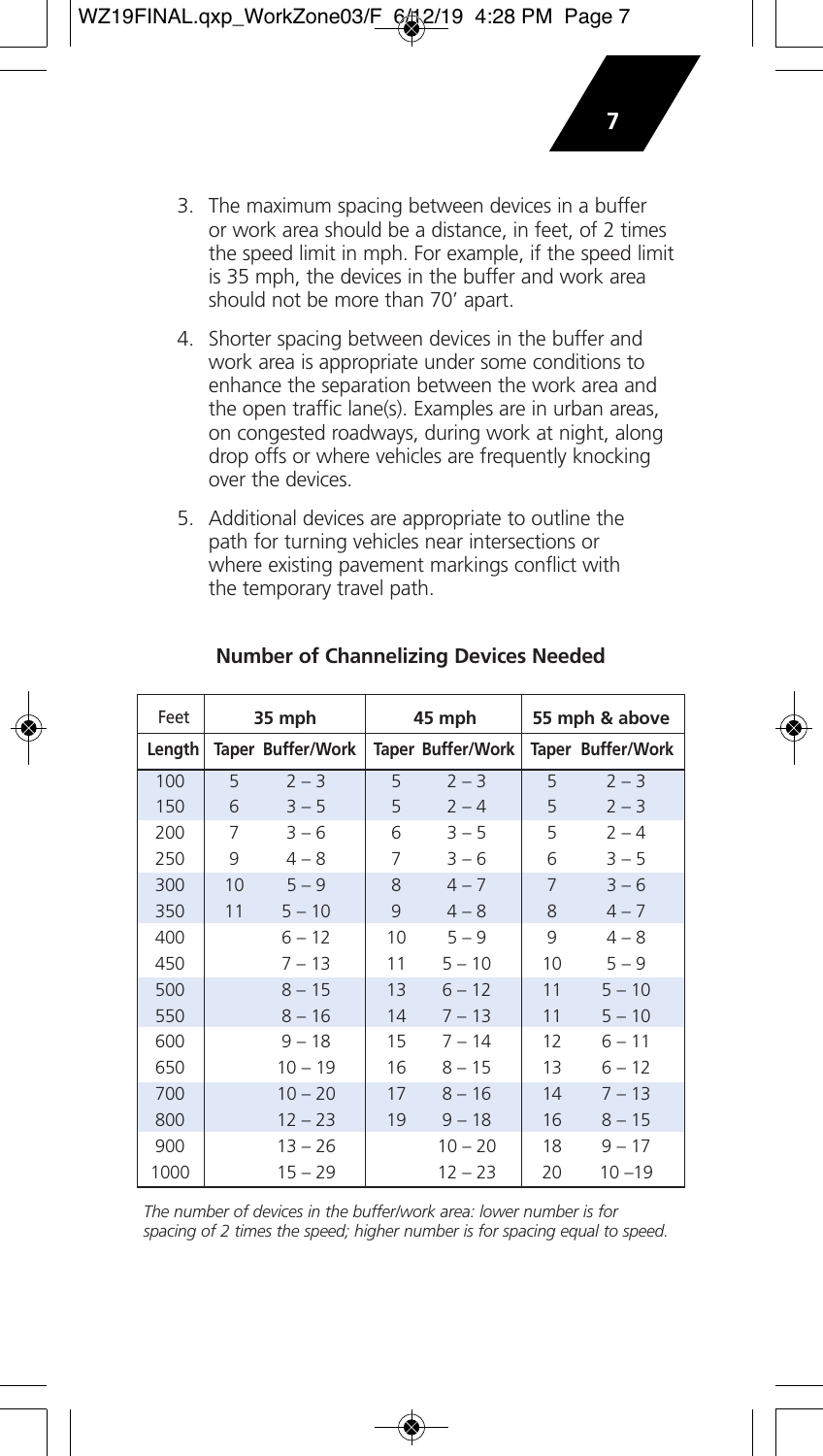

- 1. Stripes on barricade rails shall slope downward at an angle of 45 degrees toward the direction traffic is to pass.
- 2. Barricade rail stripe widths shall be 6" except where rail lengths are less than 36", then 4" wide stripes may be used.
- 3. The sides of barricades and vertical panels facing traffic shall have retro-reflective rail faces. Drums, cones, and tubular markers shall have retro-reflective bands as shown above.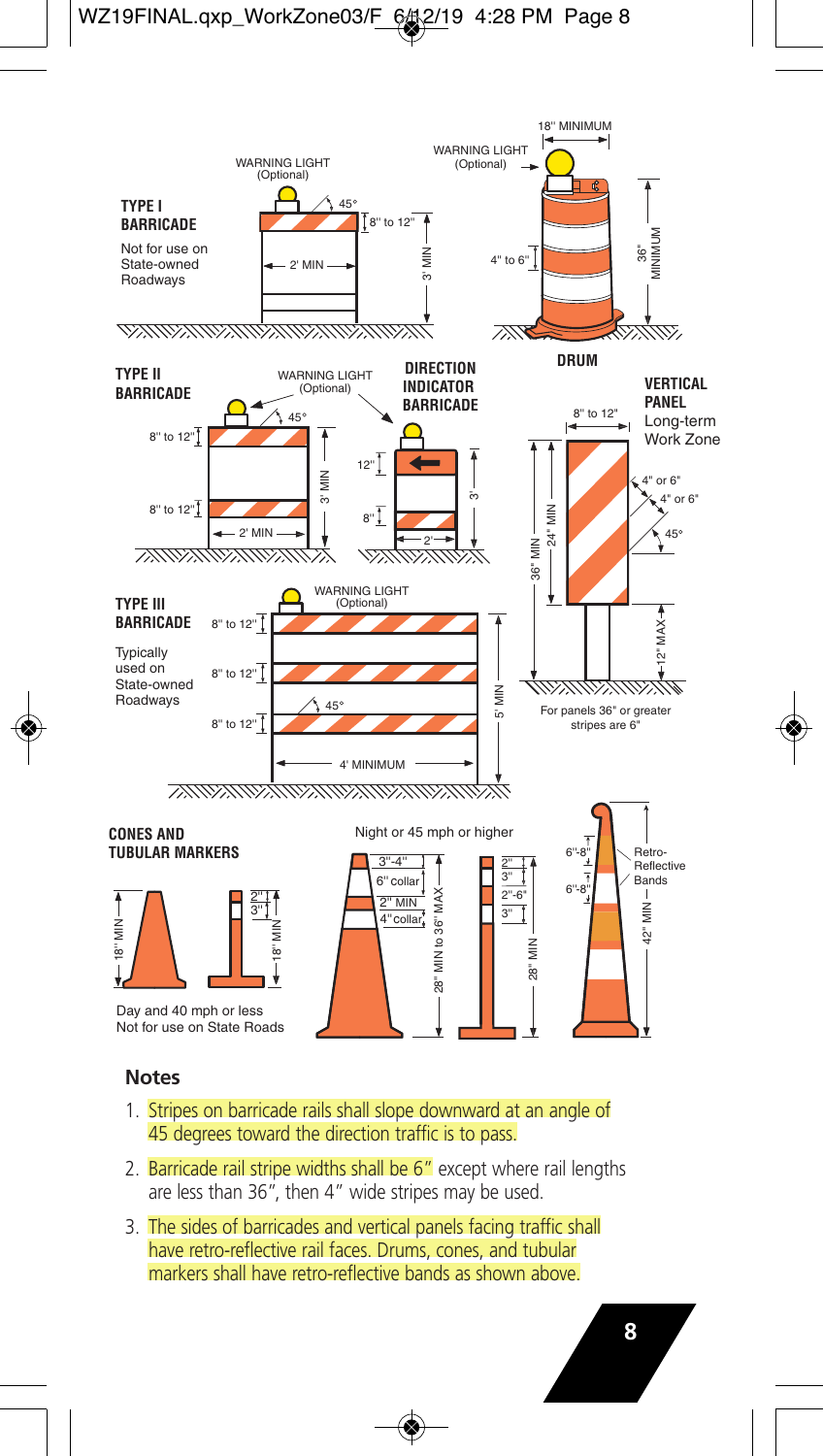### *Warning Lights*

Warning lights may supplement retroreflectorization on warning signs and channelizing devices. They are especially useful in areas prone to fog or inclement weather. Warning lights shall be securely mounted at a minimum mounting height of 30". The principal types and uses of warning lights are:

- 1. **Low Intensity Flashing Lights (Type A)** May be mounted on barricades or drums to warn of an isolated hazard at night. They may also be mounted on signs. They shall not be used on a series of devices used for delineation.
- 2. **High Intensity Flashing Lights (Type B)**  May be mounted on advance warning signs. or on independent supports to draw attention to extreme hazards both day and night.
- 3. **Low Intensity Steady-Burn Lights (Type C)**  May be used on barricades or drums in a series to delineate the edge of the travelway and channelize traffic at night for illumination by one direction.
- 4. **Low Intensity 360° Steady-Burn Lights (Type D)**  May be used in a series to delineate the edge of the travelway and channelize traffic at night when traffic from both directions needs to see the light.

### *Pavement Markings*

For long-term stationary projects, follow the guidelines of Part 6 of the MUTCD in placing and removing pavement markings. The colors of temporary pavement markings and delineators shall follow the same standard as permanent markings. When used to enhance the visibility of the roadway edge, white is required along both sides of two-way roadways and the right side of one-way roadways. Yellow is required on the left side of one-way roadways. Centerlines are yellow when separating opposing directions of traffic. Lane lines are white when separating lanes going the same direction.

For projects that are not long-term and where existing pavement marking conflicts with the temporary travel path, additional signing and channelizing devices are appropriate.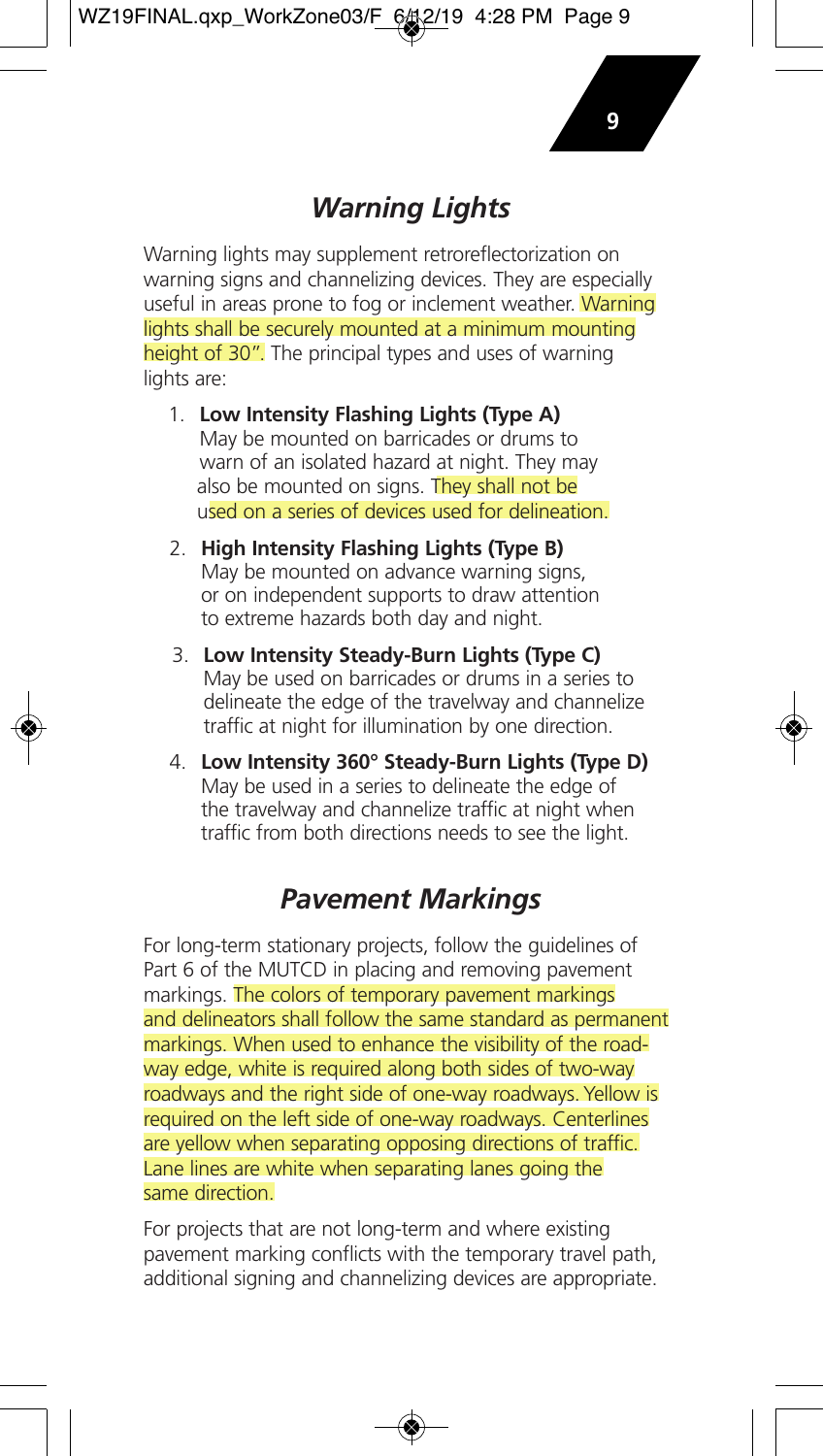### *Arrow Boards*

An arrow board in the arrow or chevron mode shall only be used for lane closures on multilane roadways. An arrow board shall not be used on a multilane roadway to shift all lanes of traffic at one location. An arrow board shall only be used in the caution mode for shoulder work, blocking the shoulder, roadside work near the shoulder, or when one lane on a two lane, two-way roadway is closed. Arrow boards should not be used without signs or other devices and should be delineated with retroreflective channelizing devices.

| Panel<br><b>Type</b> | Roadway<br><b>Speed</b> | Min.<br><b>Size</b> | Min. $#$<br>Lamps | <b>Min. Legibility</b><br><b>Distance</b> |
|----------------------|-------------------------|---------------------|-------------------|-------------------------------------------|
| A                    | 25-30 mph               | 24" x 48"           | 12                | $1/2$ mile                                |
| B                    | 35-40 mph               | $30'' \times 60''$  | 13                | 3/4 mile                                  |
| C                    | $\geq$ 45 mph           | 48" x 96"           | 15                | 1 mile                                    |
| D                    | $\star$                 | $\star$             | 12                | $1/2$ mile                                |

*Mobile operations on high-speed roads may use 30"x 60" Arrow Boards.*

**\****Type D arrow-shaped boards are intended for use on authorized vehicles. Type D arrow length is 48" and arrowhead width is 24".*

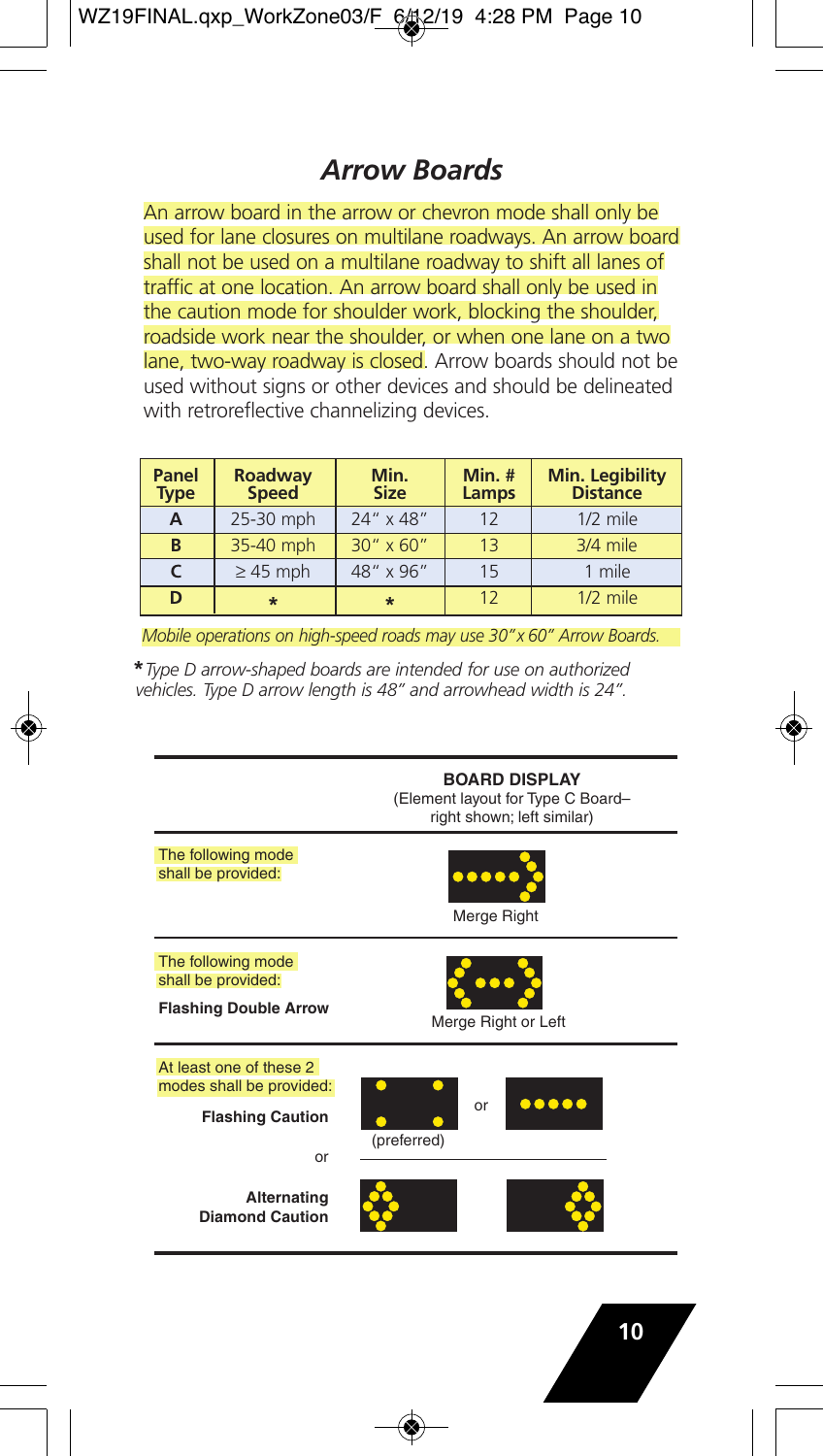### **Components of a Traffic Control Zone**

The traffic control zone is the distance between the first advance warning sign and the point beyond the work area where traffic is no longer affected. Below is a diagram showing the components of a traffic control zone.

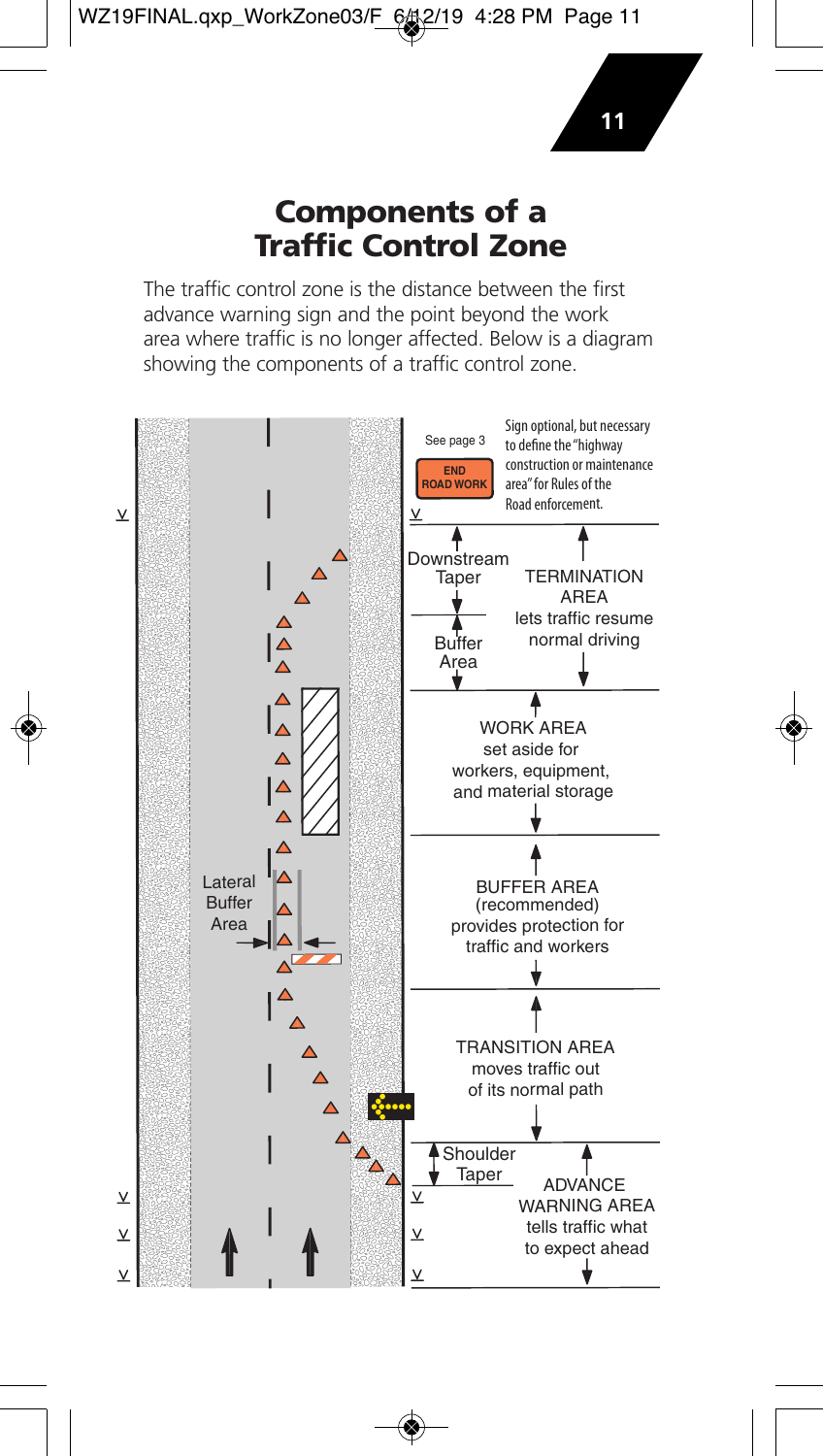# **Taper Length Criteria for Work Zones**

The table below lists the five types of tapers and their lengths used in temporary traffic control. The length of each type of taper is based on formulas using the speed of the traffic and the width of the offset (or lane width).

| <b>Type of Taper</b>                                                                                    | <b>Taper Length</b>         |
|---------------------------------------------------------------------------------------------------------|-----------------------------|
| Merging Taper – The number of<br>lanes is reduced on a multilane road                                   | L minimum                   |
| <b>Shifting Taper</b> – A lateral shift, but no<br>reduction in the number of travel lanes              | $1/2$   minimum             |
| Shoulder Taper-<br>The shoulder is closed                                                               | $1/3$ L minimum             |
| Two-way Traffic Taper – Opposing<br>directions of traffic share one open lane                           | 50' minimum<br>100' maximum |
| <b>Downstream Taper</b> – The work area<br>ends and traffic resumes normal<br>driving (use is optional) | 50' minimum<br>100' maximum |

#### **Formulas for L**

| <b>Speed Limit</b> | Formula          |
|--------------------|------------------|
| 40 mph or less     | $L = WS2 / 60$   |
| 45 mph or greater  | $L = W \times S$ |

 *L = Taper Length in feet*

 *W = Width of offset (lane width or lane shift) in feet*

 *S = Posted speed, off-peak 85th percentile speed prior to work starting, or the anticipated operating speed in mph*

|       | $\cdots$ $\cdots$    |     |     |     |  |  |
|-------|----------------------|-----|-----|-----|--|--|
| Speed | Width of offset (ft) |     |     |     |  |  |
| (mph) | 10                   | 11  | 12  | 15  |  |  |
| 25    | 105                  | 115 | 125 | 160 |  |  |
| 30    | 150                  | 165 | 180 | 225 |  |  |
| 35    | 205                  | 225 | 245 | 310 |  |  |
| 40    | 270                  | 295 | 320 | 400 |  |  |
| 45    | 450                  | 495 | 540 | 675 |  |  |
| 50    | 500                  | 550 | 600 | 750 |  |  |
| 55    | 550                  | 605 | 660 | 825 |  |  |
| 65    | 650                  | 715 | 780 | 975 |  |  |
| 70    | consult WisDOT       |     |     |     |  |  |

#### *L (feet)*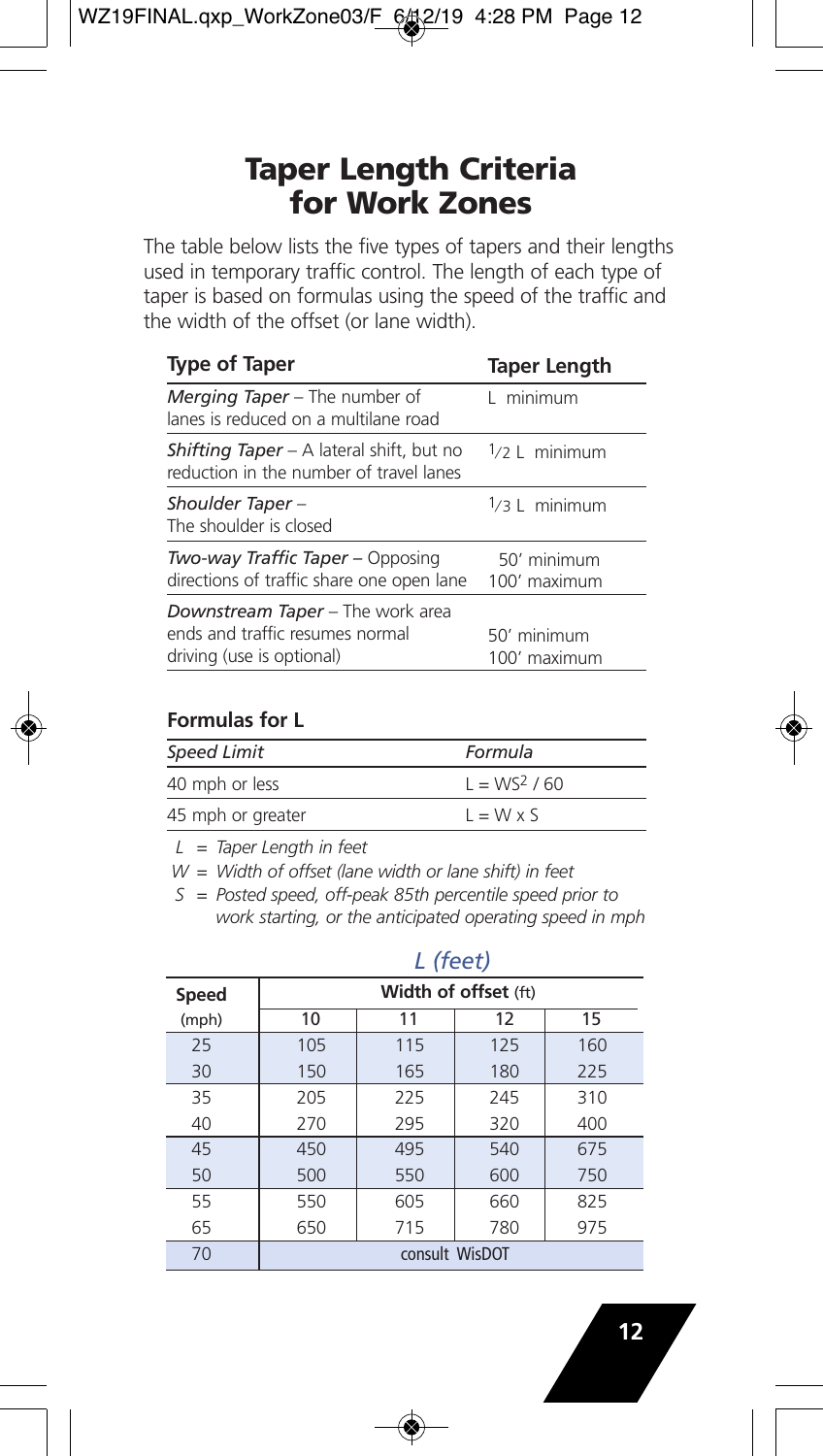### **Buffer Lengths**

| Speed (mph) | Length (ft)    |
|-------------|----------------|
| 20          | 115            |
| 25          | 155            |
| 30          | 200            |
| 35          | 250            |
| 40          | 305            |
| 45          | 360            |
| 50          | 425            |
| 55          | 495            |
| 60          | 570            |
| 65          | 645            |
| 70          | consult WisDOT |

Suggested Buffer Lengths\* A buffer area is recommended to separate traffic from the work area or oncoming vehicles and provide recovery space for an errant vehicle. The buffer area should not include any work activity nor storage of equipment, vehicles or material. A lateral buffer area may also be used. Its width should be based on conditions at the work site.

> *\** Could be reduced if using an attenuator. See page 47 for Roll Ahead distances for TMAs.

# **Planning the Layout**

Exercise judgement when planning temporary traffic control. Consider duration of work, location and road characteristics. As a general rule, the longer an operation will last and the closer it is to traffic, the more control devices are needed.

# *Duration of Work*

#### **Long-term stationary**

Work at a location more than 3 days.

#### **Intermediate-term stationary**

Work at a location more than one daylight period up to 3 days or night time work lasting more than 1 hour.

**Short-term stationary** Daytime work at a location for more than 1 hour in a single daylight period.

**Short duration** Work at a location up to 1 hour.

**Mobile** Work moves intermittently or continuously.

# *Location of Work*

For example, when a lane is closed on a multi-lane road for a stationary operation, a merging taper using channelizing devices and advance warning signs shall be provided. When paved shoulders having a width of 8' or more are closed, at east one advance warning sign and channelizing devices shall be used to close the shoulder.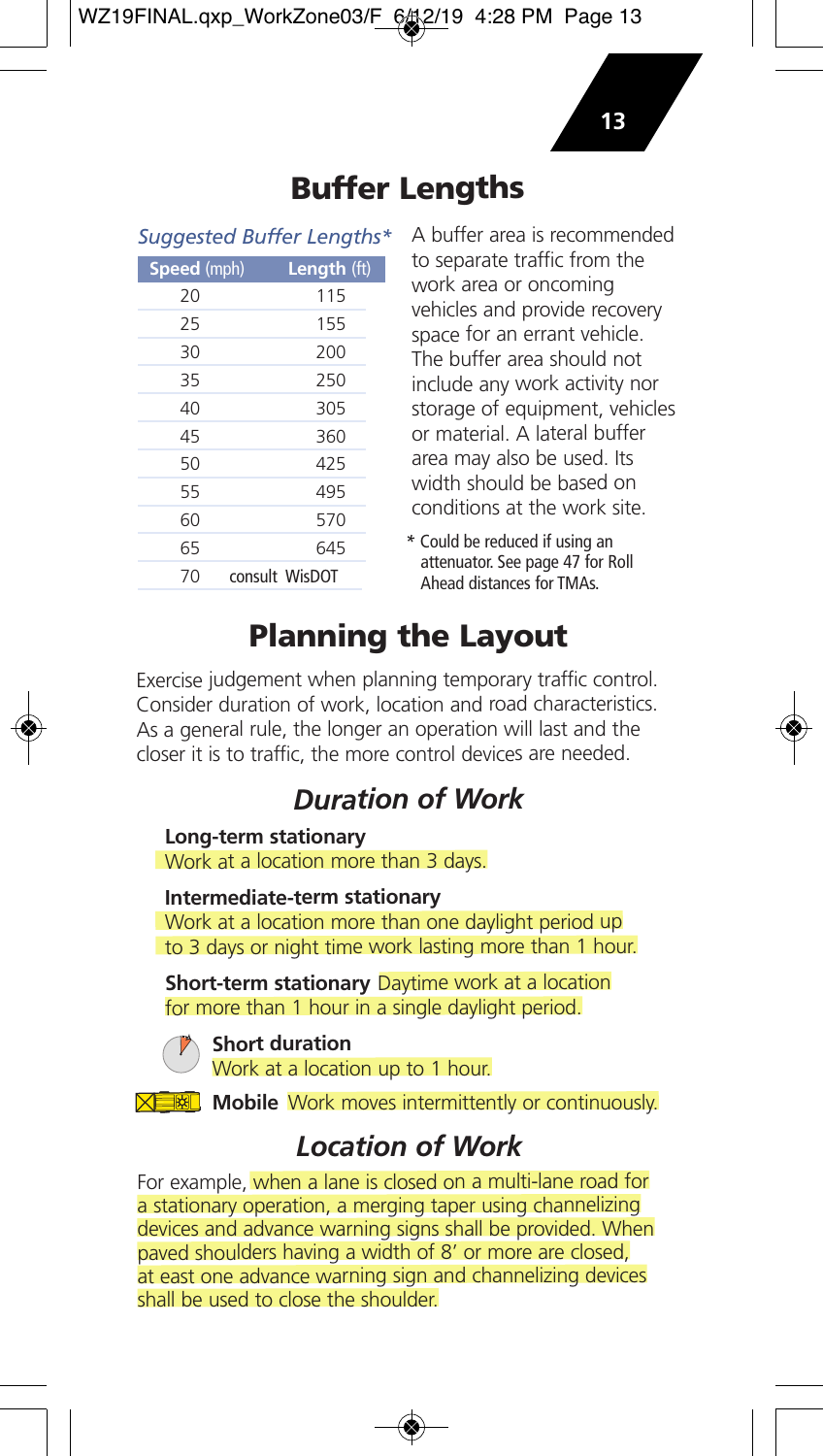### *Roadway Characteristics*

Traffic control layout must take into account traffic volumes, speed, roadway alignment, highway-rail grade crossings, intersections, pedestrians, and bicycles. Generally, more traffic control is required where volumes and/or speeds are high, visibility is poor, and conflicts exist due to rail crossings, intersections, pedestrians, and bicycles. If traffic backups are expected during lane closures, place additional signs further in advance to warn drivers of the closures before they encounter stopped traffic.

**Low Volume** – Several typical diagrams in these guidelines are appropriate only for roads with low volumes. As a general rule, roads with low volumes have an average daily traffic volume (ADT) less than 400 vehicles per day. If the traffic volumes are not known, the following rule of thumb can be used to determine if the road can be treated as low volume.

*Rule of Thumb* – Count the vehicles that pass a single reference point over a five (5) minute period. If not more than three vehicles pass the reference point in that period, the road can be considered low volume.

Also give consideration to nearby facilities such as schools, factories, or other uses that generate special traffic. Consider if the work zone is subject to peak hour traffic increases, often from 6-9 a.m. and 3-6 p.m., but times will vary by area.

**Rail Crossings** – If there is a rail crossing near the work area, coordination with the railroad company should occur before work starts. Lane restrictions, flagging or other operations shall not create conditions where vehicles can be stopped on the railroad tracks. If traffic backups are likely to extend through the crossing, see page 26 and page 37, Note 8.

**Reduced Speeds** – Speed limits should be reduced only in the portion of the temporary traffic control zone where geometric or physical restrictions exist, such as closed or narrowed lanes. Speeds may be dropped up to 15 mph from the normal speed limit. Typically, routes posted 70 or 65 mph will be reduced to 55 mph. An End Road Work sign must be placed at the end of the work zone or the speed reduction cannot be enforced. Orange advisory speed plaques shall only be used on the same support as a warning sign and shall not be used unless the authority with jurisdiction over the road way has determined the recommended advisory speed except in emergencies.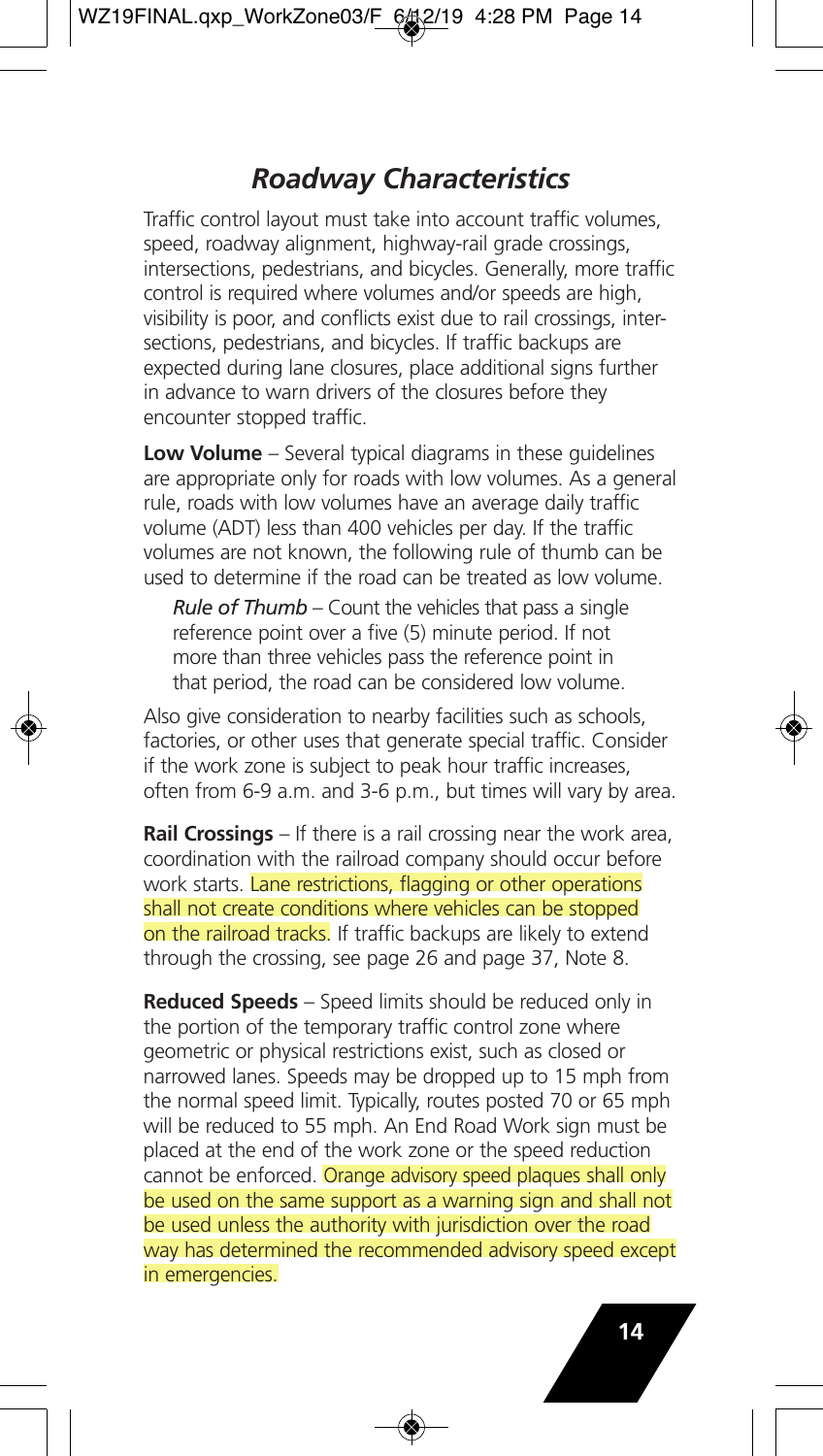# **Typical Application Diagrams**

The following diagrams are examples of the application of standards, guidance, and options in the MUTCD, the Wisconsin Supplement and accepted practices.

These typical layouts are not a substitute for engineering judgment and need to be adapted to fit the conditions of a particular site.

Contract plans or other agency documents often contain applicable layouts required by the contract.

The diagrams are not to scale, and the number of channelizing devices shown might not be the number needed at the work site. Use the tables on the typical diagrams to determine taper and buffer lengths, and use pages 6–7 for guidance on the spacing and number of devices.

The notes and tables on the diagrams provide important information. *Read them carefully* before using the diagrams.

The diagrams and tables generally indicate minimums. For more information, refer to Part 6 of the MUTCD and the Wisconsin MUTCD. These contain the standards for work zone traffic control.



### **Legend**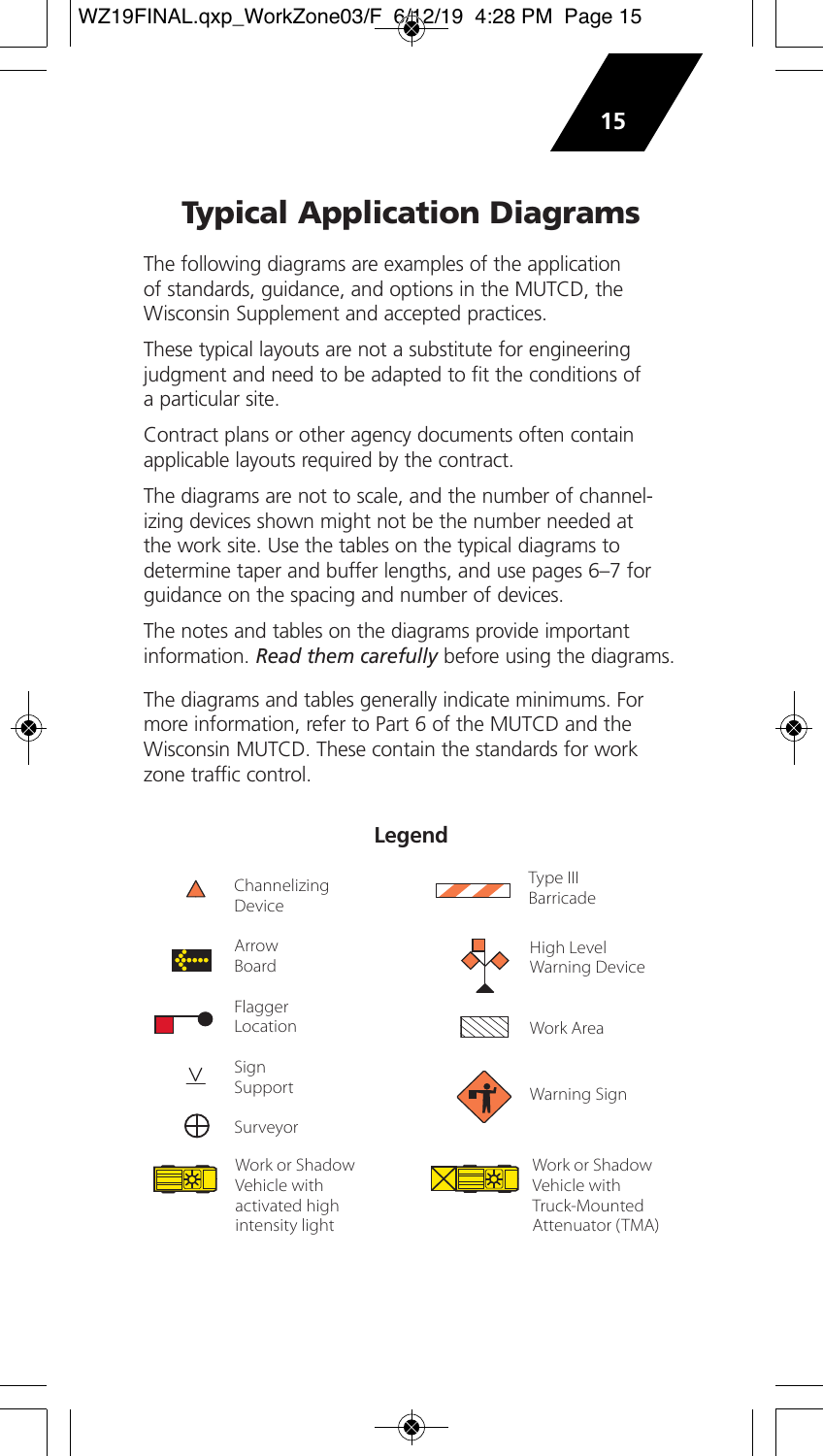# *Work Beyond the Shoulder*



#### **Notes**

- 1. The warning sign may be omitted where the work area is behind a guard rail, more than 2' behind a curb, 30' or more from the edge of a freeway/expressway, or 15' or more from the edge of any other roadway.
- 2. For short-term, short-duration, or mobile operations, the warning sign may be omitted if a vehicle with activated high intensity light is used. On State Roads, the warning sign can be omitted if the duration of work is less than 60 minutes and activated high intensity lights are used.



3. The ROAD WORK AHEAD sign may be replaced with other appropriate signs such as SHOULDER WORK, UTILITY WORK AHEAD, SURVEY CREW, MOWING AHEAD or WORKERS.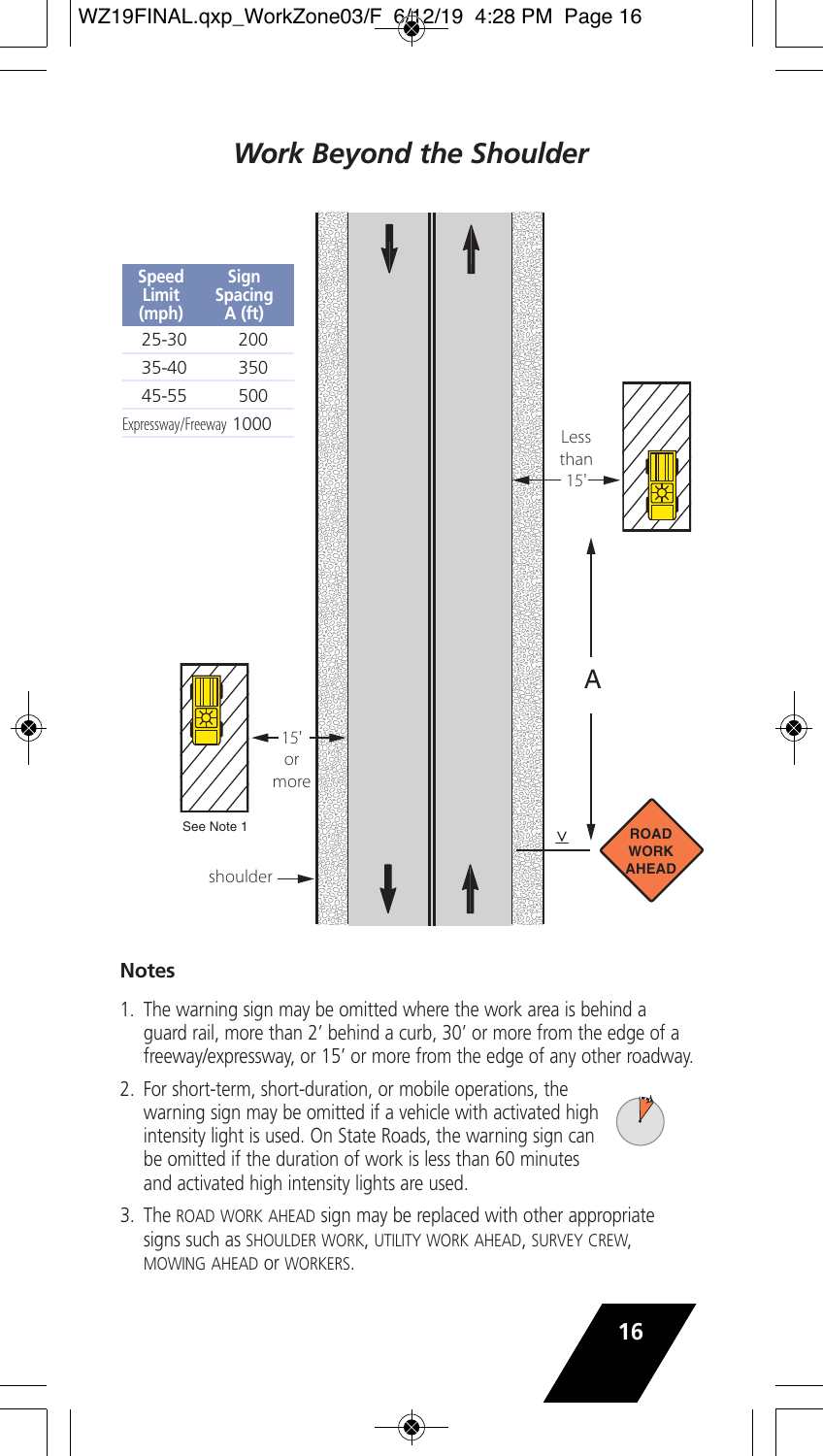### *Work on Shoulder or Parking Lane on Two-Lane Two-Way Road*

**17**



- 1. Encroachment into the traffic lane is allowable, but a 10-foot minimum travel lane width should be maintained. A lane closure should be considered if there is encroachment on roads with speeds greater than 35 mph, or for other conditions where workers, equipment, or the work activity would benefit from the lateral buffer (see pages 22 and 23).
- 2. If there is encroachment into the traffic lane, a ROAD NARROWS sign may be used instead of SHOULDER WORK. For roads with low volume, the SHOULDER WORK or ROAD NARROWS sign can be omitted.
- 3. For short duration work, the channelizing devices may be omitted if a vehicle with activated high intensity lights is used. For short duration work with no lane encroachment, the signs may also be omitted.



- 4. WORKERS, UTILITY WORK AHEAD, SHOULDER WORK AHEAD, or SURVEY CREW signs may be used instead of SHOULDER WORK or ROAD WORK AHEAD.
- 5. When work area is at least 2' from traffic lane on roads with low volume and speeds of 35 mph or less, the sign on opposite side can be omitted.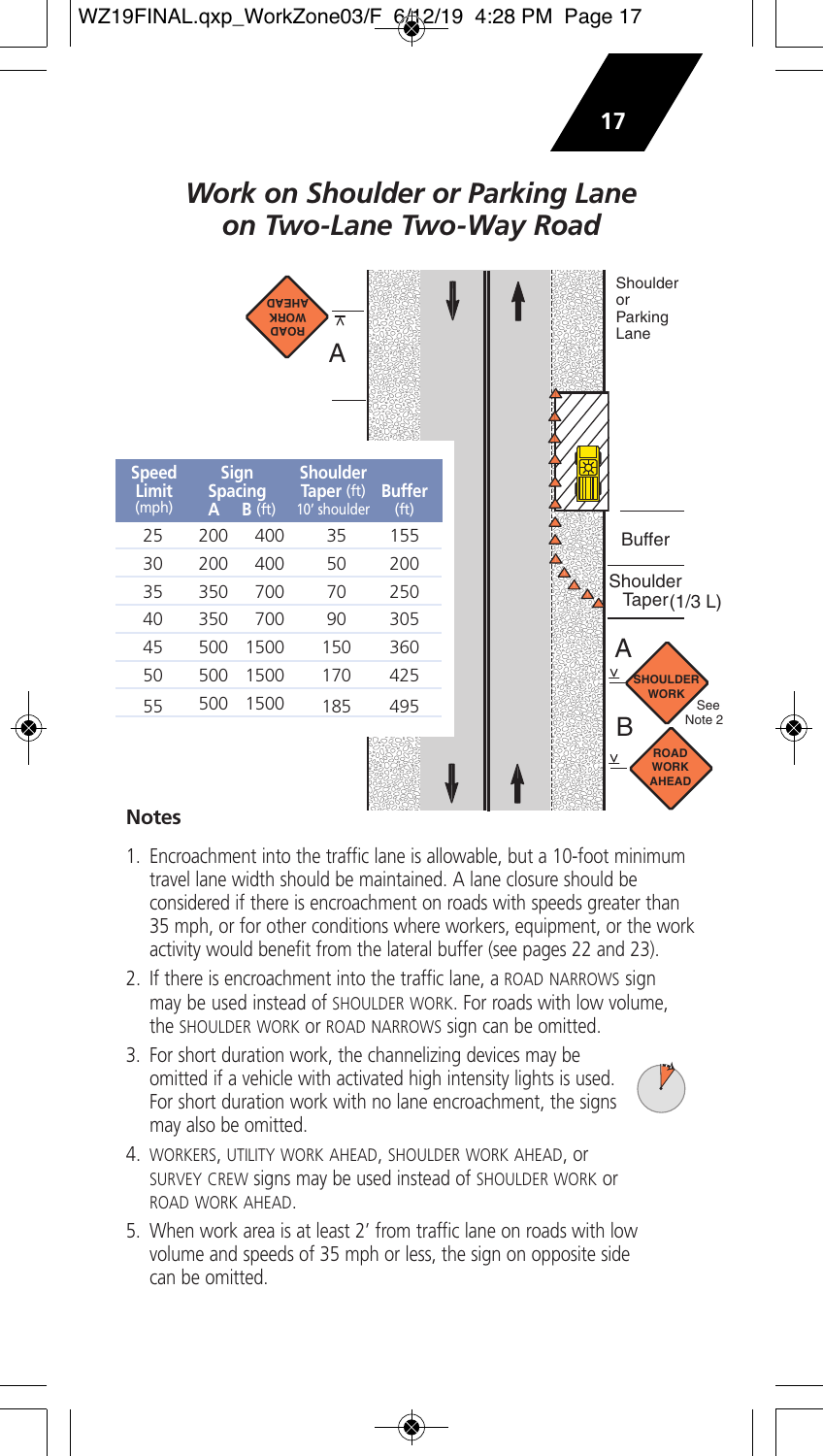### *Shoulder or Parking Lane Closed on Divided or One-Way Roadway*



- 1. SHOULDER CLOSED signs should be used on limitedaccess highways where there is no opportunity for disabled vehicles to pull off the traveled way.
- 2. For short-term stationary work, one SHOULDER CLOSED warning sign can be omitted.
- 3. For short duration work, the channelizing devices can be omitted if a vehicle with activated high intensity lights is used. For short duration work with no lane encroachment, the signs can also be omitted.
- **Speed Sign Shoulder<br>
Limit Spacing** (ft) Taper (ft)<br>
(mph) A B 10' shoulde **Spacing** (ft) **Taper** (ft) **Buffer**<br>**A B** 10' shoulder (ft) **10'** shoulder 35 350 350 70 250 40 350 350 90 305 45 1000 1000 150 360 50 1000 1000 170 425 55 1000 1000 185 495 60 1000 1500 200 570 65 1000 1500 220 645 70 1000 1500 235 730
	-
- 4. UTILITY WORK AHEAD, SURVEY CREW or WORKERS signs can be used instead of the ROAD WORK AHEAD signs shown.
- 5. If the parking lane is used as a traffic lane follow the lane closure layout. See page 32.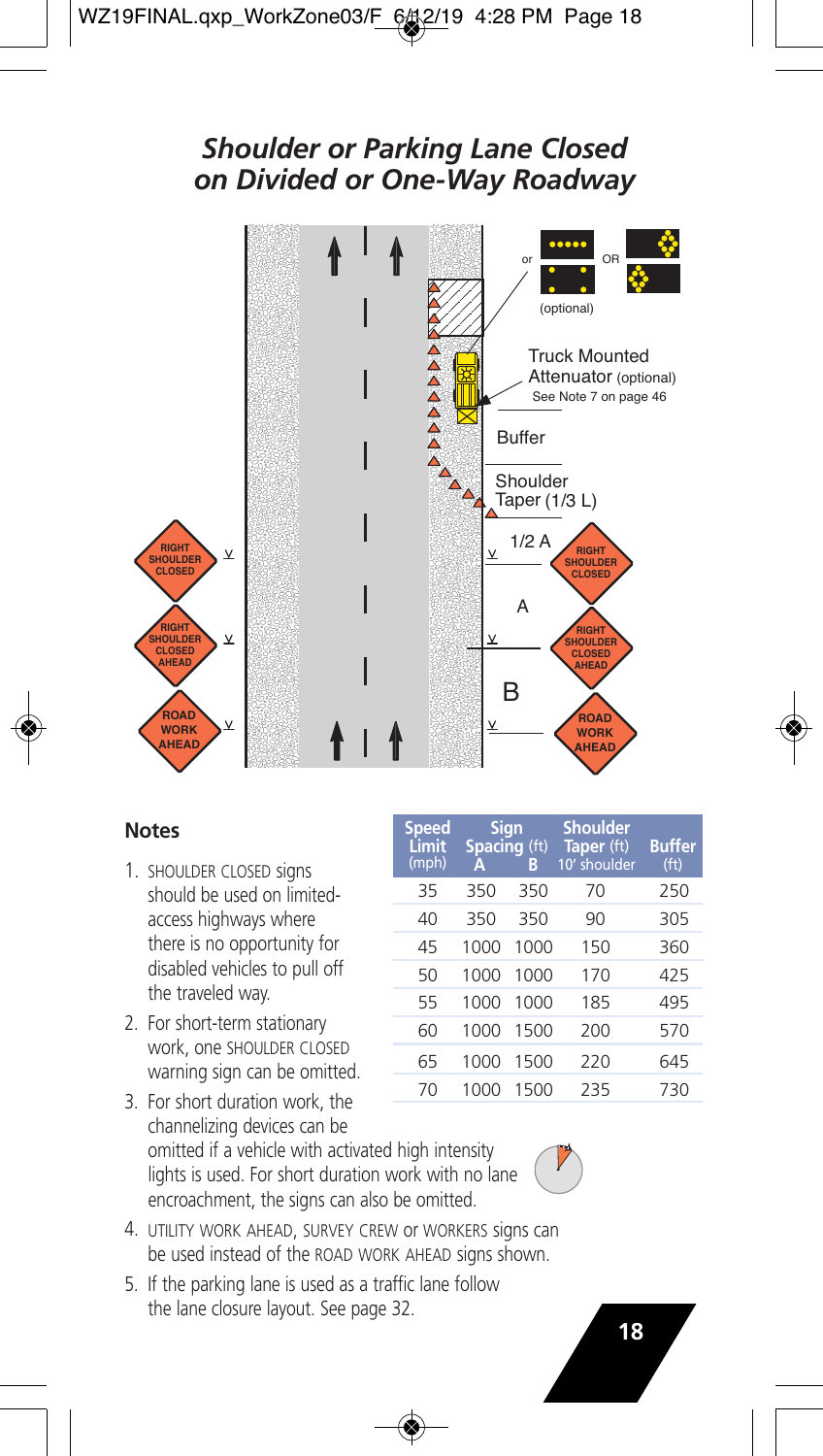### *Work in Center of Road (Maintaining Two-Way Traffic, 35 mph or Less)*



#### **Notes**

1. Additional advance warning signs can be used such as ROAD NARROWS or Reverse Curve/Turn signs. The Reverse Curve/Turn sign is appropriate for larger deviations in the travel path.

| <b>Speed</b><br>Limit<br>(mph) | <b>Sign</b><br><b>Spacing</b><br>$\overline{A}$ , $\overline{B}$ (ft) |    | <b>Shifting</b><br>Taper (ft)<br>10 <sup>′</sup> | <b>Buffer</b><br>(f <sup>†</sup> ) |
|--------------------------------|-----------------------------------------------------------------------|----|--------------------------------------------------|------------------------------------|
| 25                             | 200                                                                   | 30 | 55                                               | 155                                |
| 30                             | 200                                                                   | 40 | 75                                               | 200                                |
| 35                             | 350                                                                   | 55 | 105                                              | 250                                |

- 2. Channelizing devices and high level warning devices may be eliminated on roads with low volumes if a work vehicle with activated high intensity lights is used.
- 3. The Large Arrow sign can be used instead of the Keep Right or Down Arrow sign where space permits.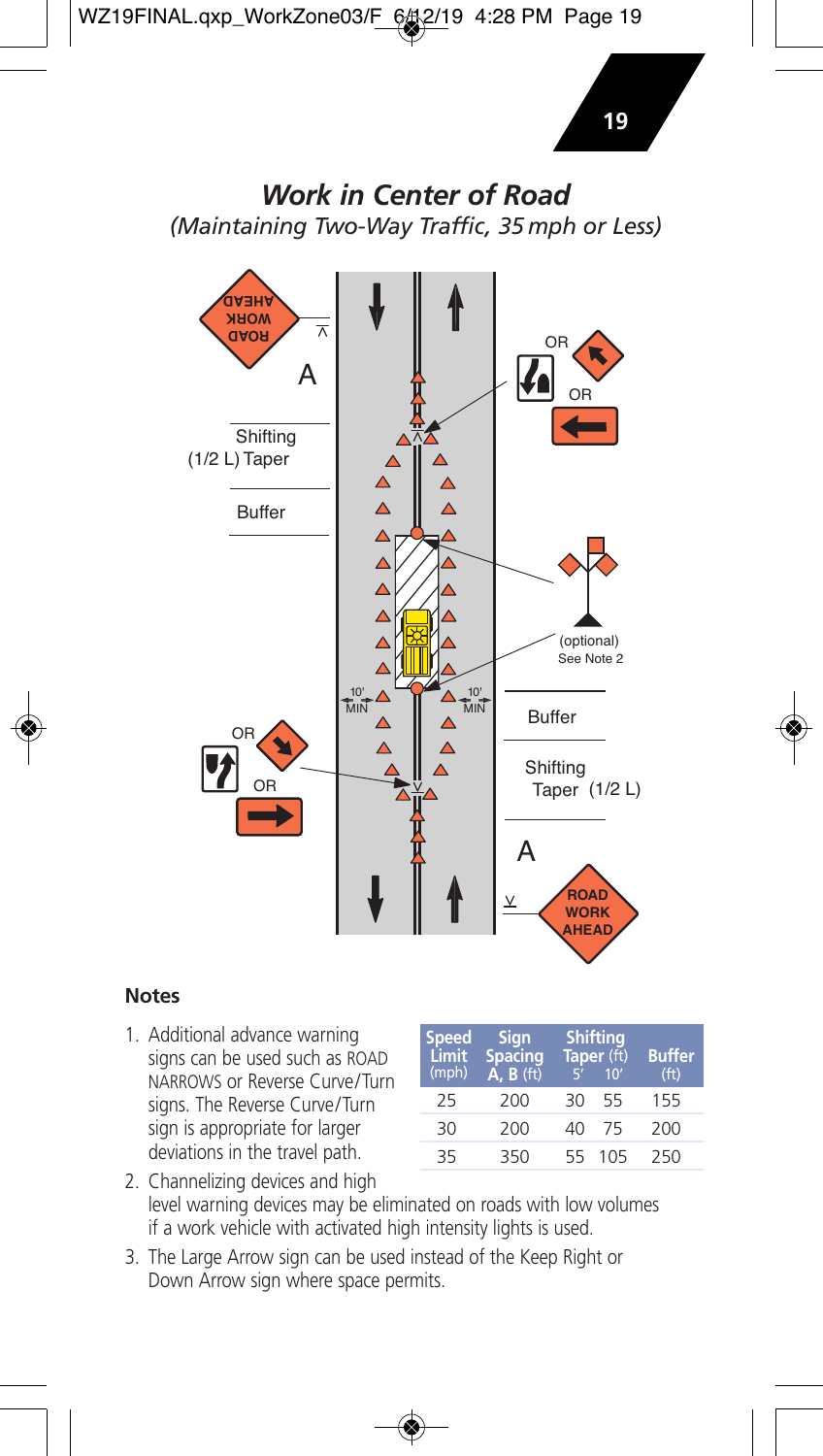

#### **Notes**

1. Additional advance warning signs can be used such as ROAD NARROWS or Reverse Curve/Turn signs. The Reverse Curve/Turn sign is appropriate for larger deviations in the travel path.

| <b>Speed</b><br>Limit<br>(mph) | <b>Sign</b><br>Spacing<br>$\overrightarrow{A}$ . B (ft) |    | <b>Shifting</b><br>Taper (ft)<br>10' | <b>Buffer</b><br>(f <sup>t</sup> ) |
|--------------------------------|---------------------------------------------------------|----|--------------------------------------|------------------------------------|
| 25                             | 200                                                     | 30 | 55                                   | 155                                |
| 30                             | 200                                                     | 40 | 75                                   | 200                                |
| 35                             | 350                                                     | 55 | 105                                  | 250                                |

- 2. Channelizing devices and high level warning devices may be eliminated on roads with low volumes if a work vehicle with activated high intensity lights is used.
- 3. The Large Arrow sign can be used instead of the Keep Right or Down Arrow sign where space permits.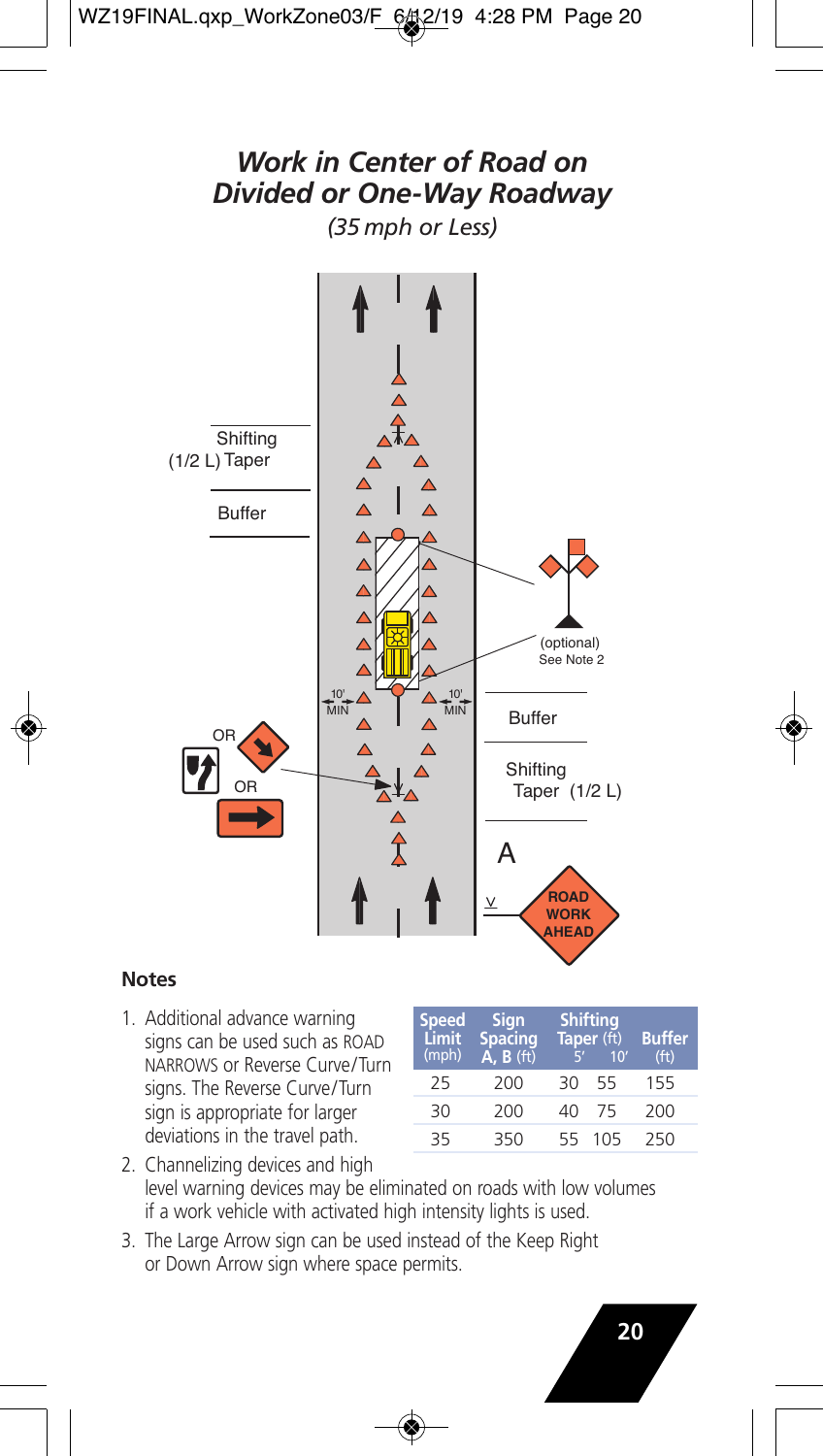

feet of  $1/2$  the speed limit in mph.

- 2. The ROAD NARROWS or Reverse Curve/Turn sign is optional on roads with low volume or where the lane shift requires only a minor deviation in the travel path. The Reverse Curve/Turn sign is appropriate for larger deviations in the travel path.
- 3. If the tangent is more than 600', the Reverse Curve/Turn sign should be used instead of the Double Reverse Curve sign.
- 4. If speeds are 30 mph or less, Reverse Turn signs shall be used instead of Reverse Curve.

**21**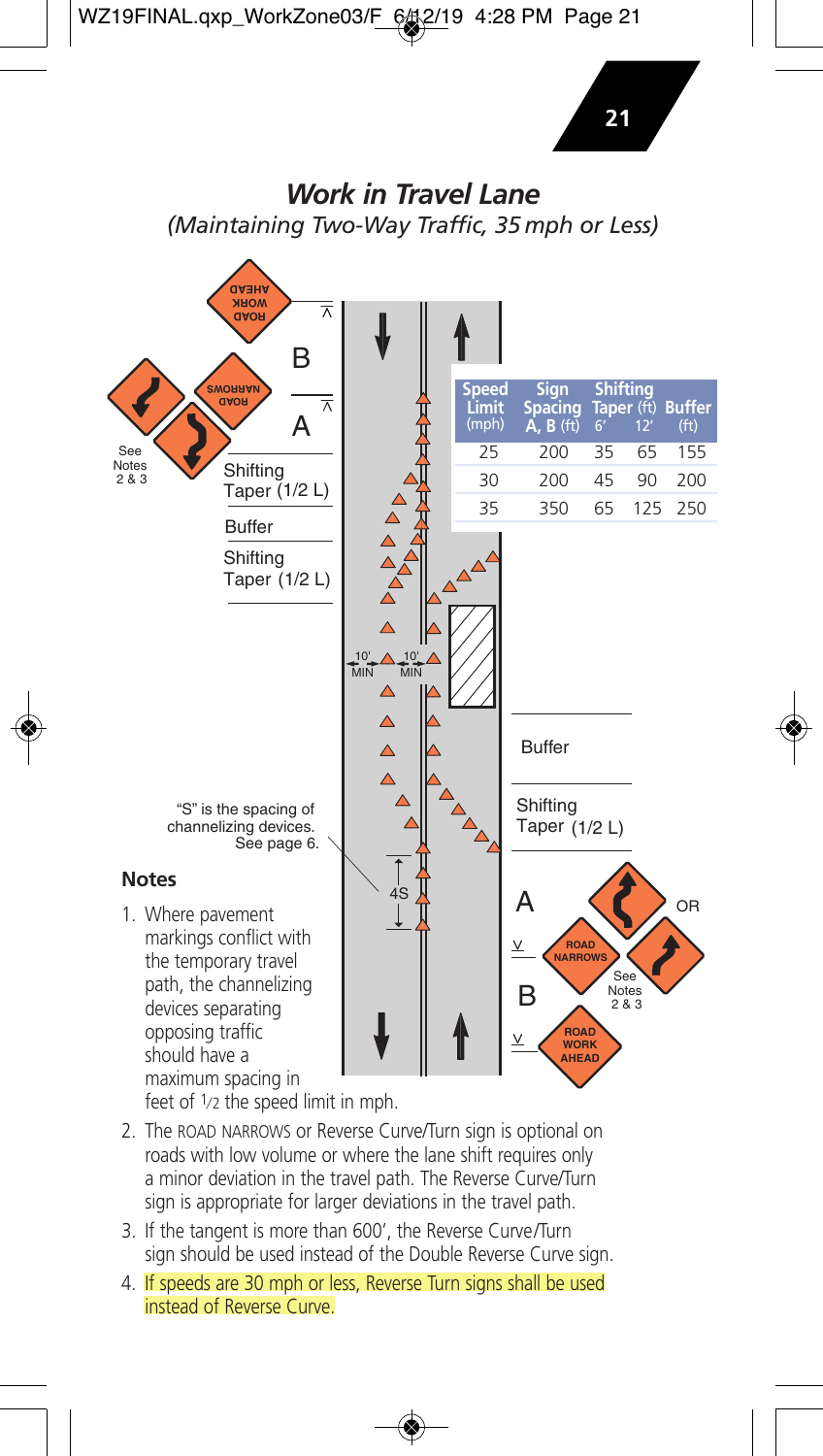### *Work in Travel Lane on Divided or One-Way Roadway (35 mph or Less)*



- 1. Where pavement markings conflict with the temporary travel path, the channelizing devices separating opposing traffic should have a maximum spacing in feet of 1/2 the speed limit in mph.
- 2. If the tangent is more than 600 feet, the Reverse Curve/Turn sign should be used instead of the Double Reverse Curve sign.
- 3. If speeds are 30 mph or less, Reverse Turn signs shall be used instead of Reverse Curve.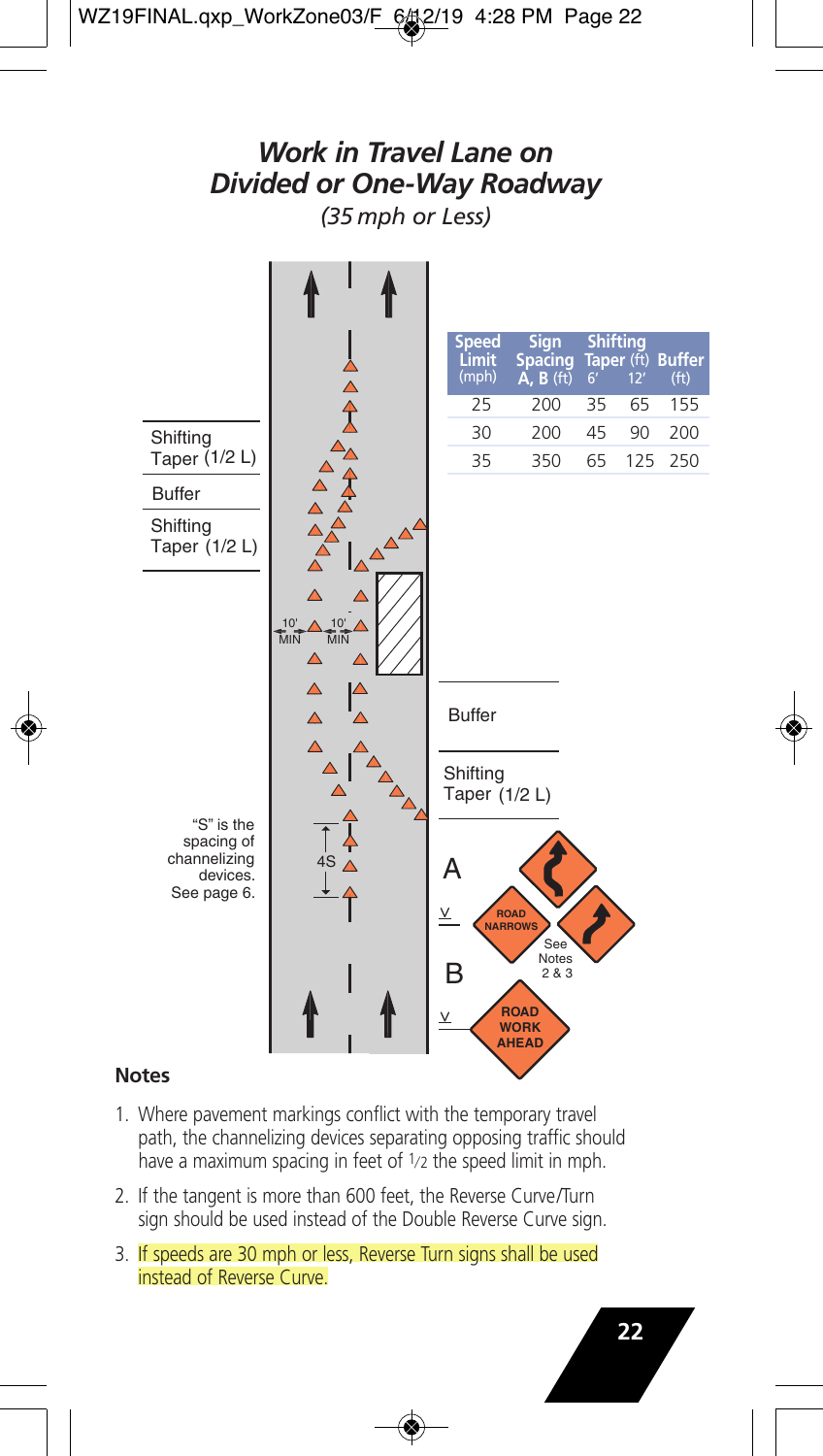

**23**

- 1. This layout may be used when volume is low, work area short, sight distance good, and traffic can see beyond the work area.
- 2. This layout shall not be used on a state highway, connecting highway or any other roadway officially designated as a "through" highway.
- 3. The YIELD sign shall only be used with permission from the authority having jurisdiction over the roadway.
- 4. Set the buffer area lengths based on space at the site. The total length of the temporary traffic control zone must be short enough that drivers can see approaching traffic beyond the work area.
- 5. YIELD AHEAD symbol sign may be used.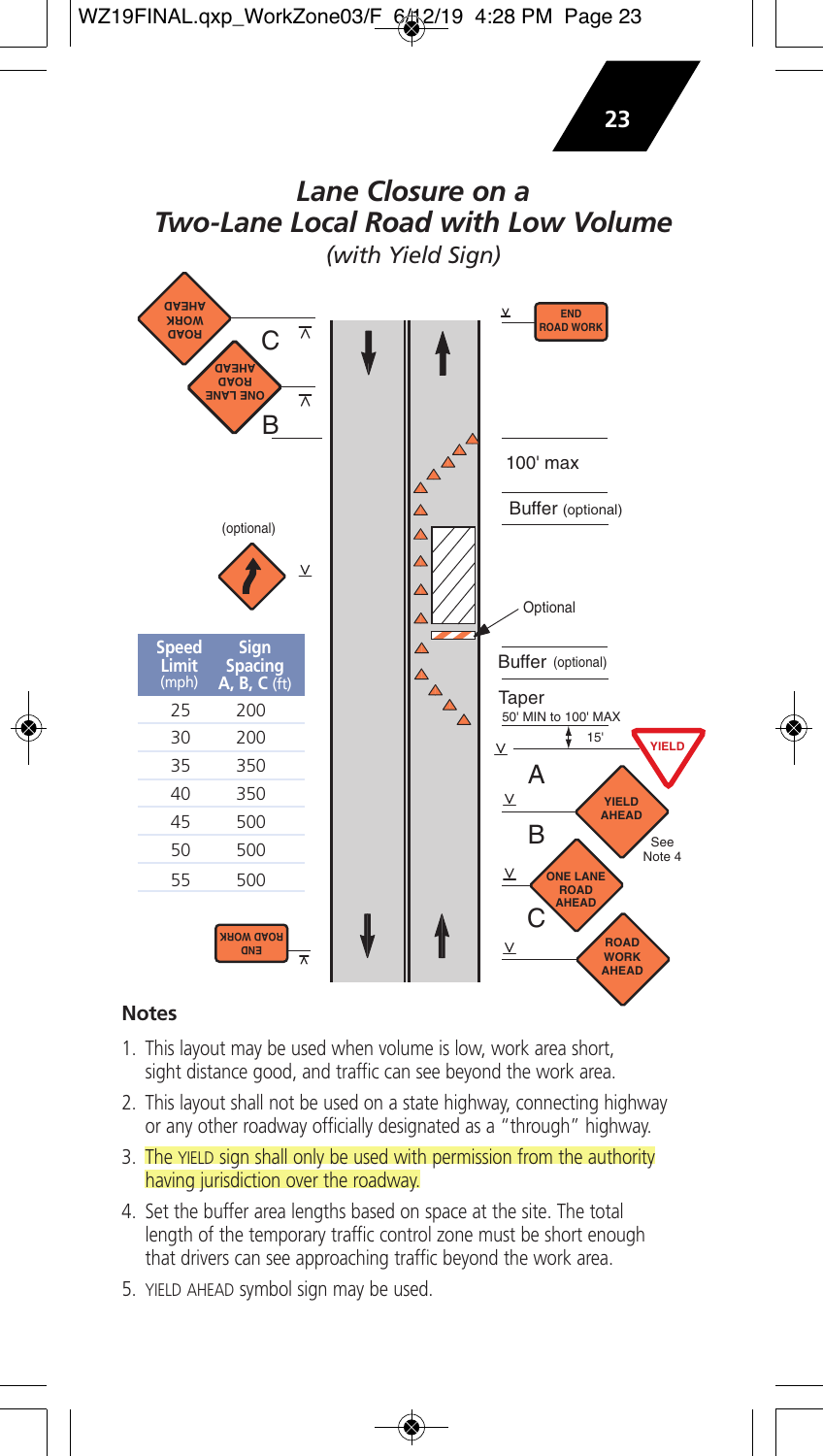

- 1. Consider using this layout when ADT is less than 1000, work area is short, sight distance good, and traffic can see beyond the work area. It could be appropriate for ADT above 1000 if limited to off-peak hours.
- 2. STOP signs shall only be used with permission from the authority having jurisdiction over the roadway.
- 3. Determine buffer area length based on space at the site. Total length of the temporary traffic control zone must be short enough that drivers from both directions can see approaching traffic beyond the work area.
- 4. Stop Ahead symbol sign may be used.
- 5. On State Roads use the appropriate WisDOT Standard design detail or consult with a WisDOT Regional Work Zone engineer.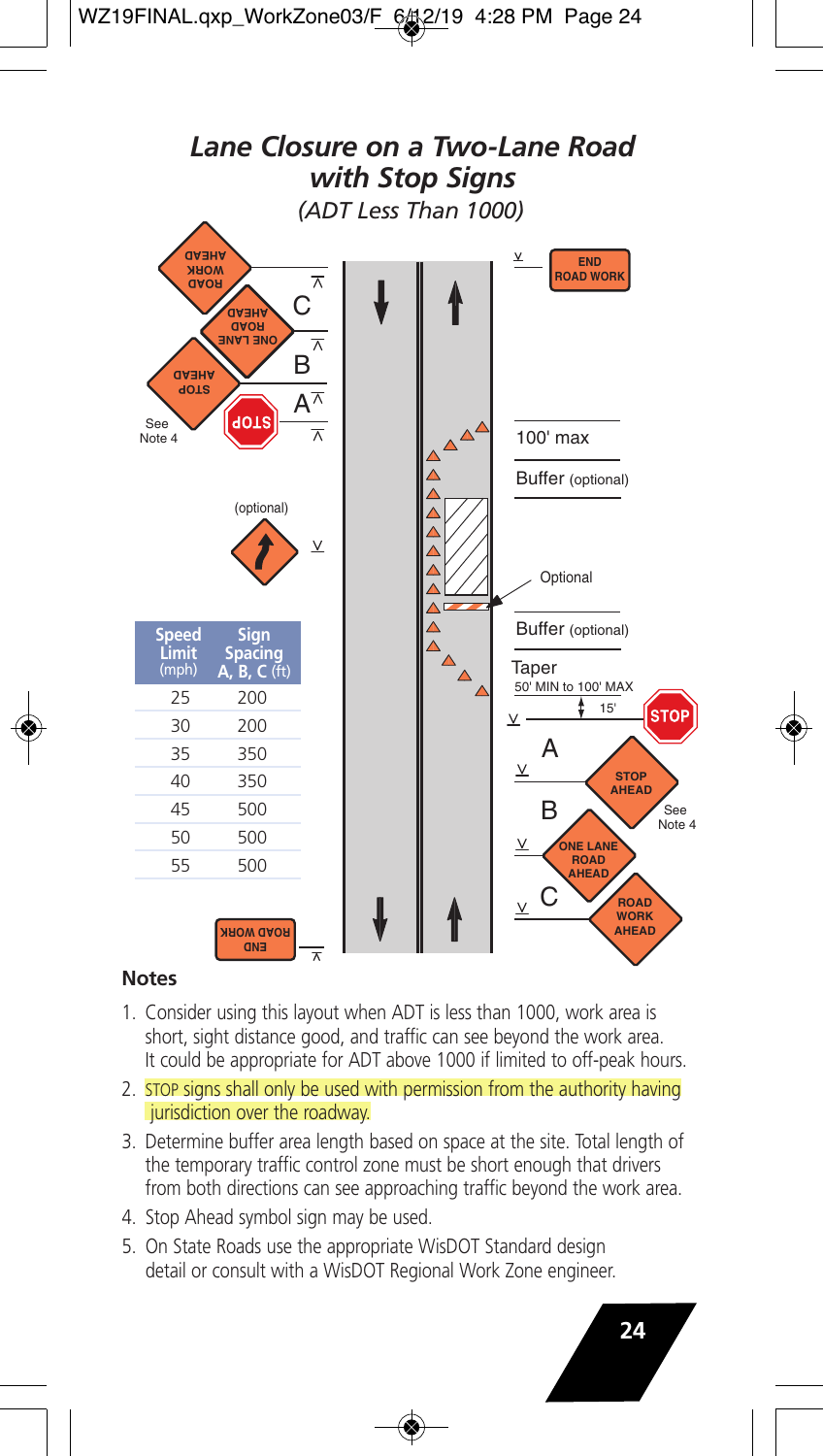

work areas. Where one flagger is used, the flagger should be visible to approaching traffic from both directions.

- 2. Set the buffer area lengths based on space at the site. The total length of the temporary traffic control zone must be short enough that drivers can see approaching traffic or flagger beyond the work area.
- 3. The flagger shall use approved flagging procedures according to the MUTCD and as shown on page 57.
- 4. For short duration work, the ROAD WORK AHEAD sign may be omitted.

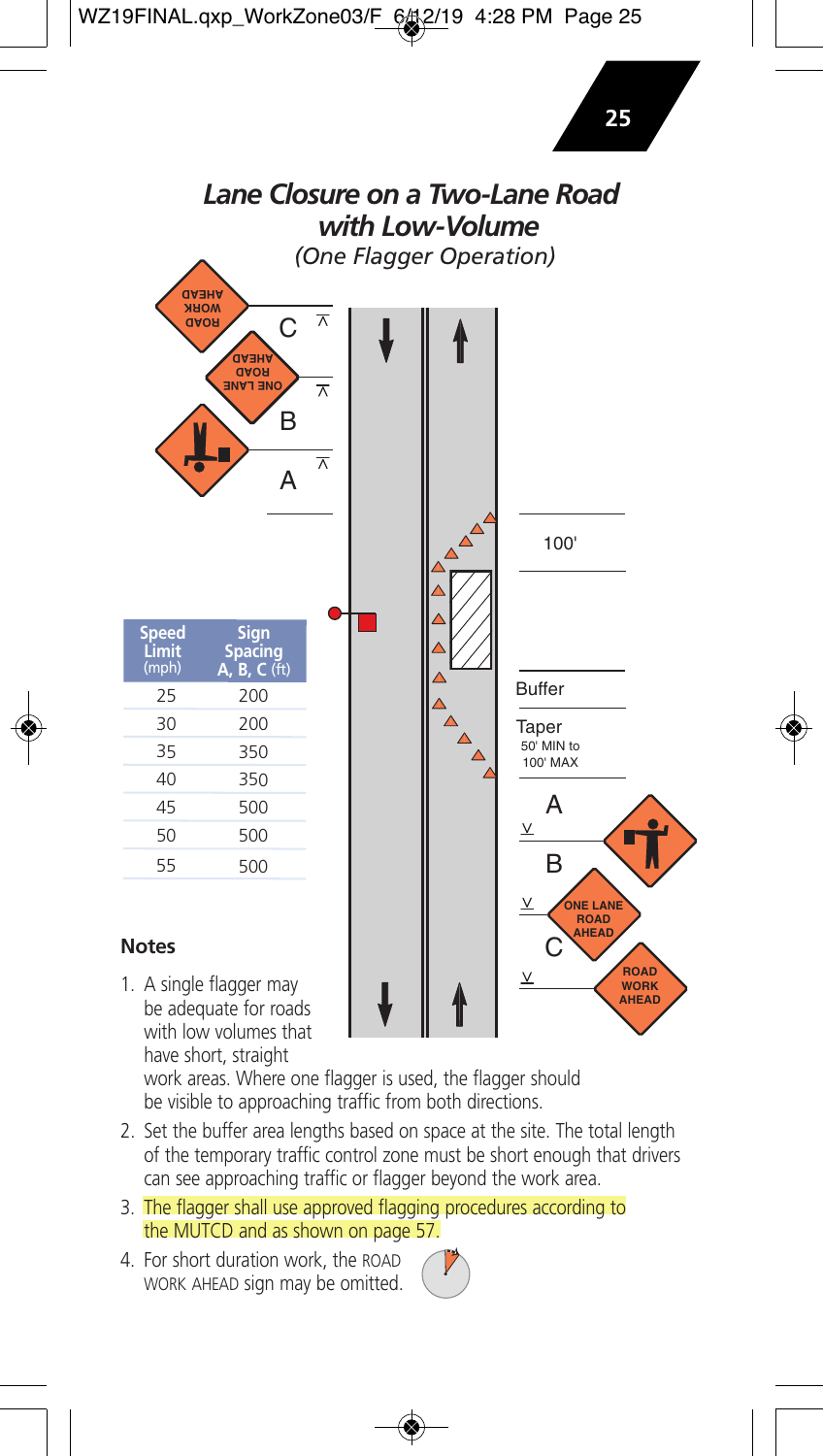

| Sign<br><b>Spacing</b><br>A, B, C (ft) | <b>Buffer</b><br>(f <sup>t</sup> ) |
|----------------------------------------|------------------------------------|
| 200                                    | 155                                |
| 200                                    | 200                                |
| 350                                    | 250                                |
| 350                                    | 305                                |
| 500                                    | 360                                |
| 500                                    | 425                                |
| 500                                    | 495                                |
|                                        |                                    |

#### **Notes**

- 1. The flaggers shall use approved flagging procedures according to the MUTCD and as shown on page 57.
- 2. For short duration work, the ROAD WORK AHEAD sign may be omitted.



3. Pilot cars, Automated Flagger Assistance Device or temporary traffic signals may be used if sight distance is low.

**26**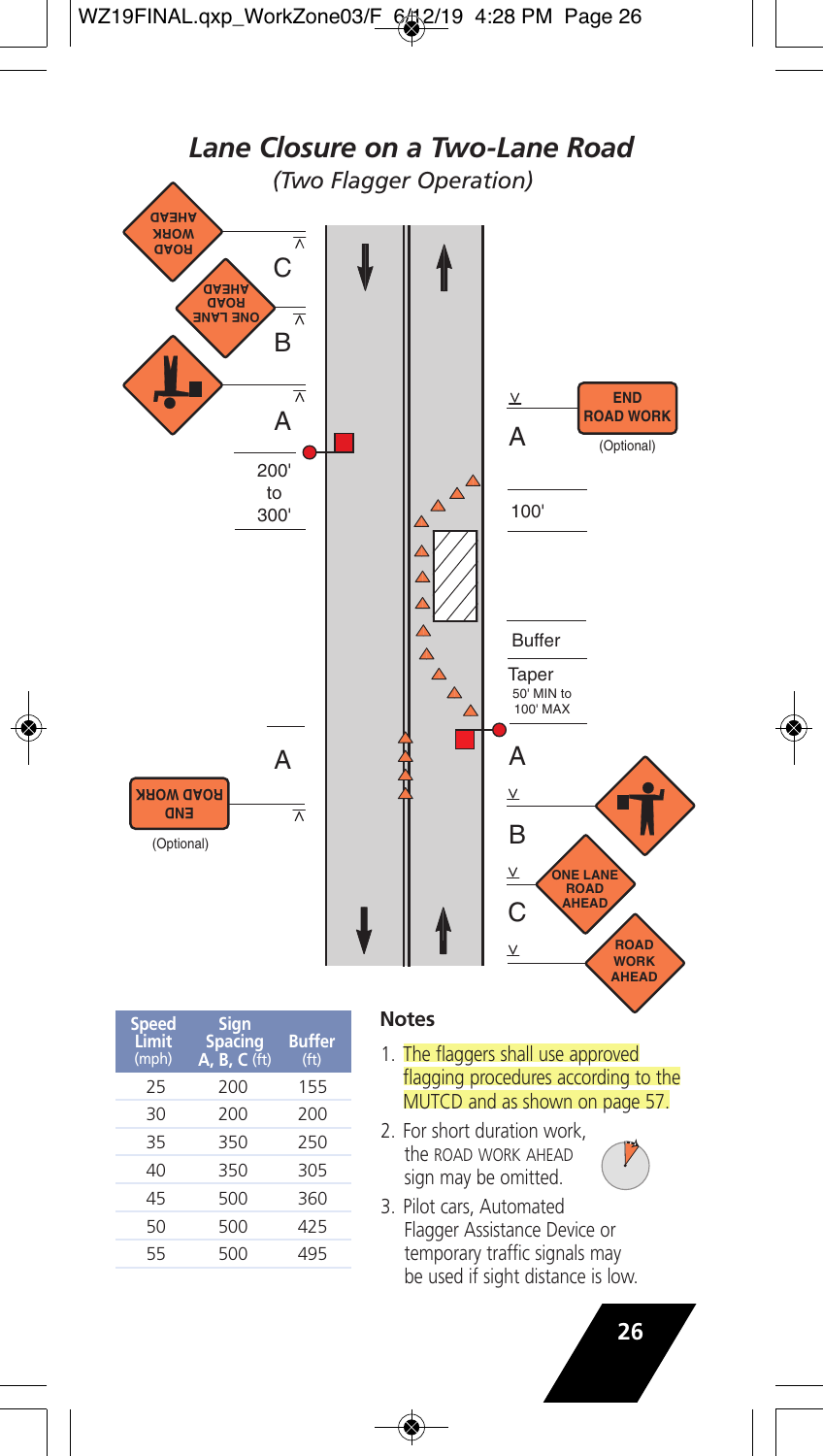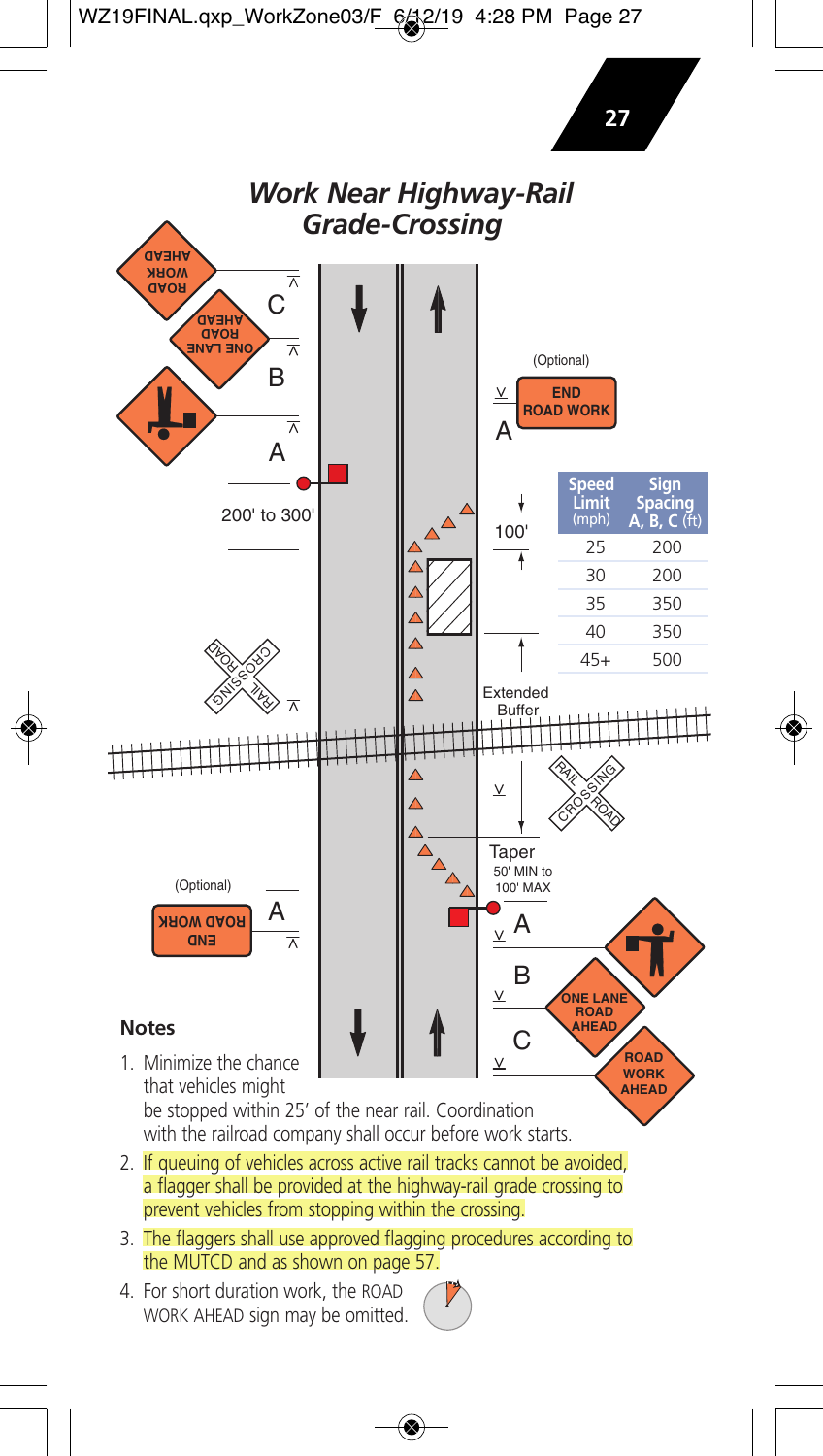### *Temporary Road Closure (Daytime Only – 20 Minutes Maximum)*



- 1. Conditions represented are for work which requires closings during daytime hours only.
- 2. This application is intended for a planned temporary closing not to exceed 20 minutes.
- 3. Flaggers or uniformed officers shall be used for this application.
- 4. The flagger should stop the first vehicle from the shoulder as shown. After stopping the first vehicle if the view of the flagger is obstructed, then he/she should move toward the centerline to stop additional traffic.
- 5. Flaggers shall use approved flagging procedures according to the MUTCD and as shown on page 57.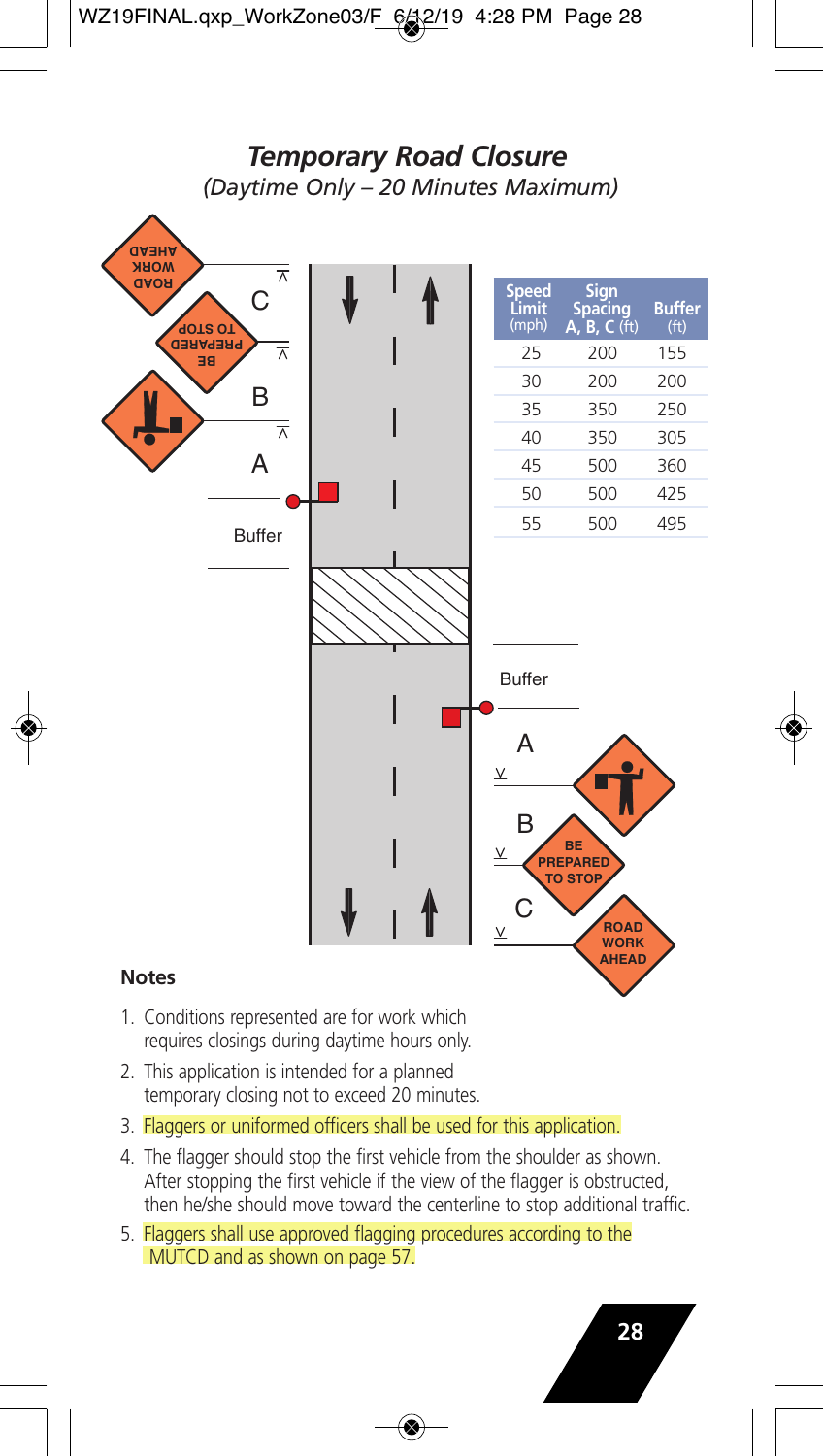### *Surveying Along Centerline of Road with Low Volume*



3. For surveying on the centerline of a road with high-volume, one lane shall be closed using layouts shown on page 26.

watch for traffic. If work is along the shoulder, the flagger may be omitted.

- 4. A high-level warning device may be used to protect a surveying device, such as a target on a tripod.
- 5. ROAD WORK AHEAD signs may be used in place of SURVEY CREW signs.

**CREW**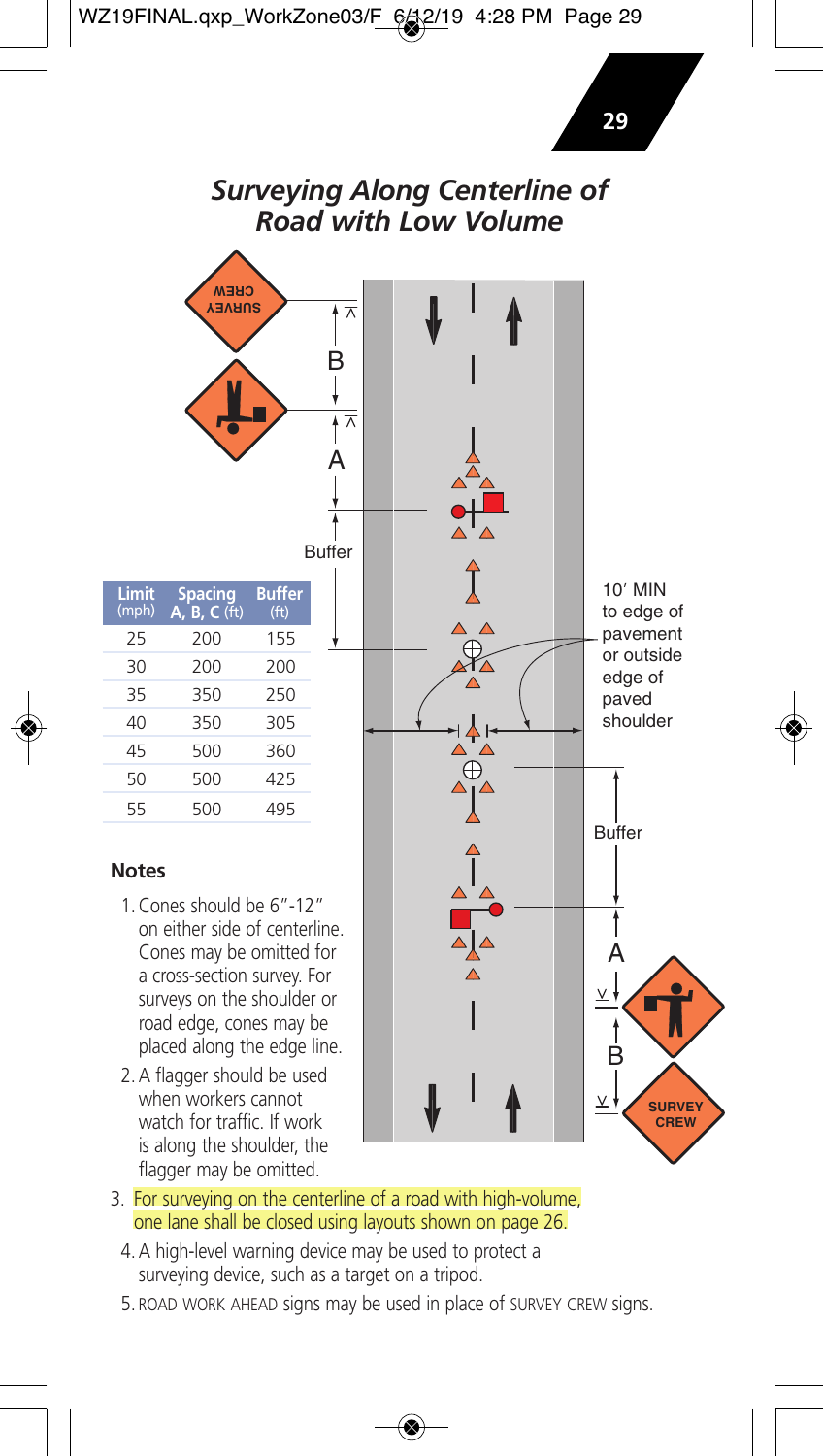

| Speed<br>Limit<br>(mph) | <b>Sign</b><br><b>Spacing</b><br>$A, B$ (ft) | <b>Shifting</b><br>Taper (ft)<br>for 12' lane | <b>Buffer</b><br>(f <sup>t</sup> ) |
|-------------------------|----------------------------------------------|-----------------------------------------------|------------------------------------|
| 25                      | 200                                          | 65                                            | 155                                |
| 30                      | 200                                          | 90                                            | 200                                |
| 35                      | 350                                          | 125                                           | 250                                |
| 40                      | 350                                          | 160                                           | 305                                |
| 45                      | 500                                          | 270                                           | 360                                |
| 50                      | 500                                          | 300                                           | 425                                |
| 55                      | 500                                          | 330                                           | 495                                |

#### **Note**

1. Use turn restrictions or close driveways located in the work zone as appropriate.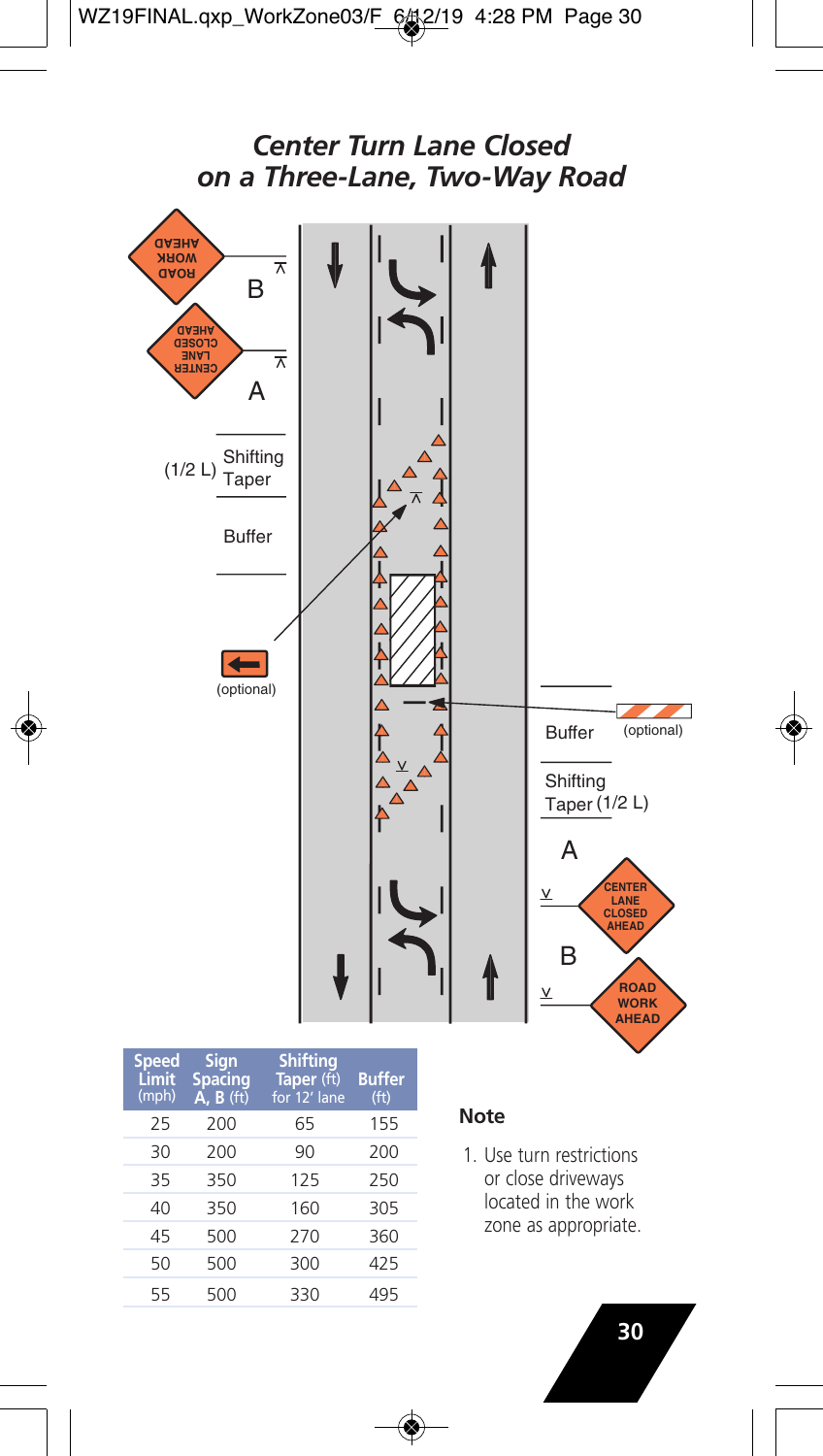

| Speed<br>Limit<br>(mph) | Sign<br><b>Spacing</b><br>$A, B$ (ft) | <b>Shifting</b><br>Taper (ft)<br>for 12' lane | <b>Buffer</b><br>(f <sup>t</sup> ) |
|-------------------------|---------------------------------------|-----------------------------------------------|------------------------------------|
| 25                      | 200                                   | 65                                            | 155                                |
| 30                      | 200                                   | 90                                            | 200                                |
| 35                      | 350                                   | 125                                           | 250                                |
| 40                      | 350                                   | 160                                           | 305                                |
| 45                      | 500                                   | 270                                           | 360                                |
| 50                      | 500                                   | 300                                           | 425                                |
| 55                      | 500                                   | 330                                           | 495                                |

- 1.Use turn restrictions or close driveways located in the work zone as appropriate.
- 2.If speeds are 30 mph or less, Reverse Turn signs shall be used instead of Reverse Curve.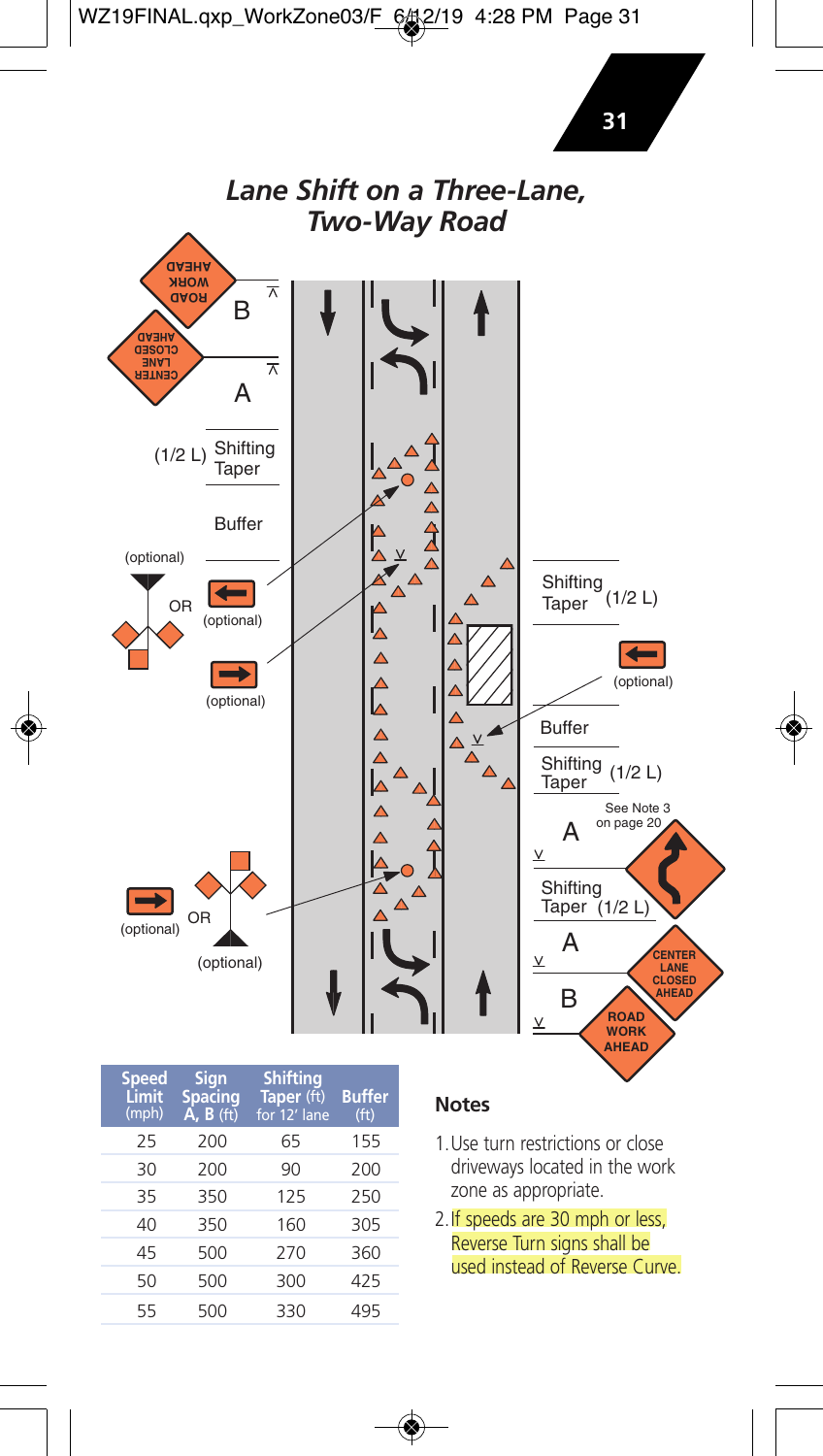

- 1. An arrow board is optional based on traffic volume, speed, and visibility. Generally, it is a good practice on roads with speeds of 35 mph or greater. When used, it should be placed near the beginning of the taper or on a vehicle in the work area.
- 2. If an arrow board is not used, a Large Arrow sign or directional indicator barricades in the taper can be used for added guidance.

| <b>Speed</b><br>Limit<br>(mph) | <b>Sign</b><br><b>Spacing</b><br>$A, B, C$ (ft) | <b>Merging</b><br>Taper (ft)<br>for 12' lane | <b>Buffer</b><br>(f <sup>t</sup> ) |
|--------------------------------|-------------------------------------------------|----------------------------------------------|------------------------------------|
| 25                             | 200                                             | 125                                          | 155                                |
| 30                             | 200                                             | 180                                          | 200                                |
| 35                             | 350                                             | 245                                          | 250                                |
| 40                             | 350                                             | 320                                          | 305                                |
| 45                             | 500                                             | 540                                          | 360                                |
| 50                             | 500                                             | 600                                          | 425                                |
| 55                             | 500                                             | 660                                          | 495                                |
|                                |                                                 |                                              |                                    |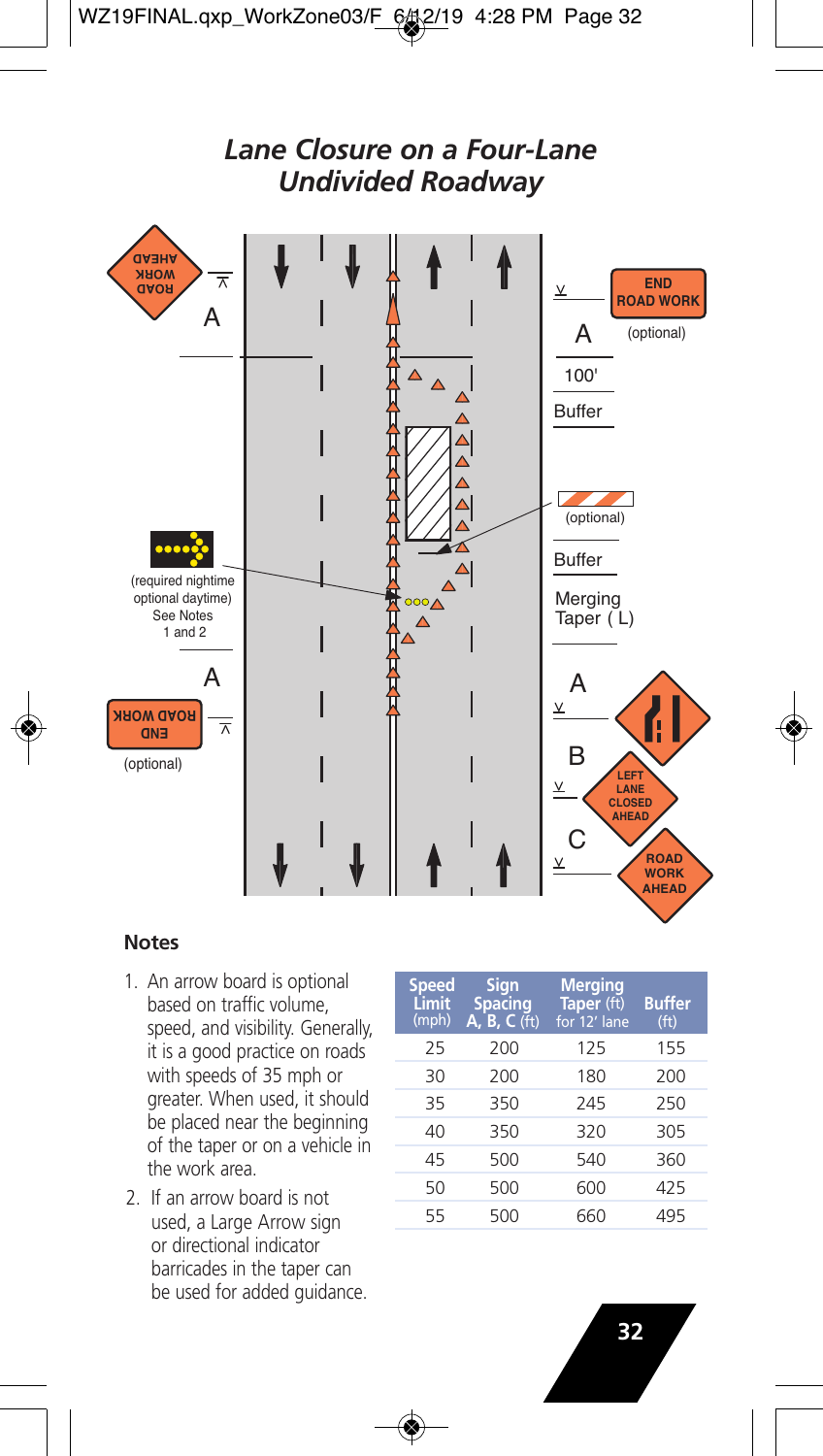**33**

*Lane Closure on Divided or One-Way Roadway*



- 1. When a side road intersects the roadway within the work zone, additional devices shall be erected to channelize traffic to/from the side road, and a ROAD WORK AHEAD sign shall be placed on each side of road approach.
- 2. An arrow board shall be used when a freeway lane is closed. When more than one lane is closed, a separate arrow board shall be used for each.

| Speed<br>Limit<br>(mph) | А         | Sign<br>Spacing (ft)<br>B | с              | <b>Merging</b><br>Taper (ft) Buffer<br>for 12' lane | (f <sub>t</sub> ) |
|-------------------------|-----------|---------------------------|----------------|-----------------------------------------------------|-------------------|
| 30                      | 200       | 200                       | 200            | 180                                                 | 200               |
| 35                      | 350       | 350                       | 350            | 245                                                 | 250               |
| 40                      | 350       | 350                       | 350            | 320                                                 | 305               |
| 45                      | 500       | 500                       | 500            | 540                                                 | 360               |
| 50                      | 1000      | 1500                      | 2640           | 600                                                 | 425               |
| 55                      | 1000 1500 |                           | 2640           | 660                                                 | 495               |
| 60                      | 1000      | 1500                      | 2640           | 720                                                 | 570               |
| 65                      | 1000      | 1500                      | 2640           | 780                                                 | 645               |
| 70                      |           |                           | consult WisDOT |                                                     |                   |

- 3. Except for freeways, an arrow board is optional based on traffic volume, speed, and visibility. Generally, it is a good practice where speeds are 35 mph or greater. When used, it should be placed near the beginning of the taper or on a vehicle in the work area.
- 4. If an arrow board is not used, a Large Arrow sign or directional indicator barricades in the taper can be used to provide added guidance.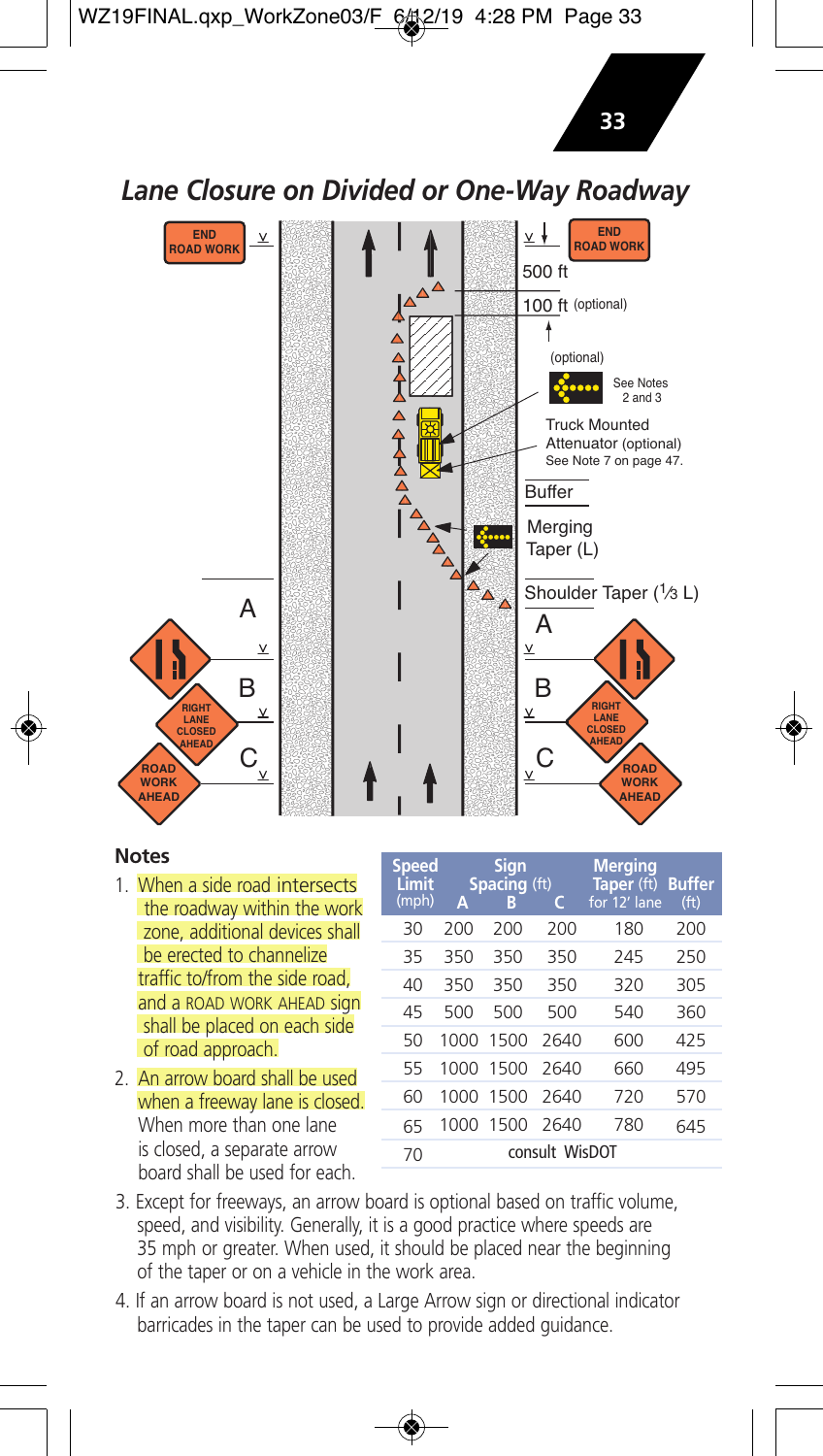#### *Double Lane Closure on Divided or One-Way Roadway* **END ROAD WORK END ROAD WORK** 200' (optional) Truck Mounted Attenuator (optional) See Note 7 on page 47. Buffer Merging  $\overline{A}$   $\overline{A}$   $\overline{A}$   $\overline{A}$ Taper (L) Î A  $_{(2)}$  L  $\begin{array}{c}\n\Delta_{\Delta_{\Delta_{\alpha_{\alpha_{\alpha}}}}} \\
\vdots\n\end{array}$ Merging <sub>v</sub>Taper (Ľ) Shoulder Taper (1/3 L) A A  $\overline{\mathbf{y}}$  $\overline{\mathbf{v}}$ B B ooo **2 2**  $\vee$  $\overline{\mathbf{x}}$ **RIGHT LANES RIGHT LANES CLOSED CLOSED** C **AHEAD AHEAD**  $\sum_{\underline{v}}$  C **ROAD**  $\overline{\mathbf{y}}$ **ROAD WORK WORK AHEAD AHEAD**

#### **Notes**

- 1. When a side road intersects the roadway within the work zone, additional devices shall be erected to channelize traffic to/ from the side road, and a ROAD WORK AHEAD sign shall be placed on each side road approach.
- 2. An arrow board shall be used for each freeway lane closed. The second

| <b>Speed</b><br>Limit<br>(mph) | A    | <b>Sign</b><br><b>Spacing (ft)</b><br>В | C              | <b>Merging</b><br>Taper (ft) Buffer<br>for 12' lane | (f <sup>t</sup> ) |
|--------------------------------|------|-----------------------------------------|----------------|-----------------------------------------------------|-------------------|
| 35                             | 350  | 350                                     | 350            | 245                                                 | 250               |
| 40                             | 350  | 350                                     | 350            | 320                                                 | 305               |
| 45                             | 500  | 500                                     | 500            | 540                                                 | 360               |
| 50                             | 1000 | 1500 2640                               |                | 600                                                 | 425               |
| 55                             | 1000 | 1500 2640                               |                | 660                                                 | 495               |
| 60                             | 1000 | 1500 2640                               |                | 720                                                 | 570               |
| 65                             | 1000 | 1500 2640                               |                | 780                                                 | 645               |
| 70                             |      |                                         | consult WisDOT |                                                     |                   |

arrow board should be placed near the beginning of the second merging taper or on a vehicle in the work area.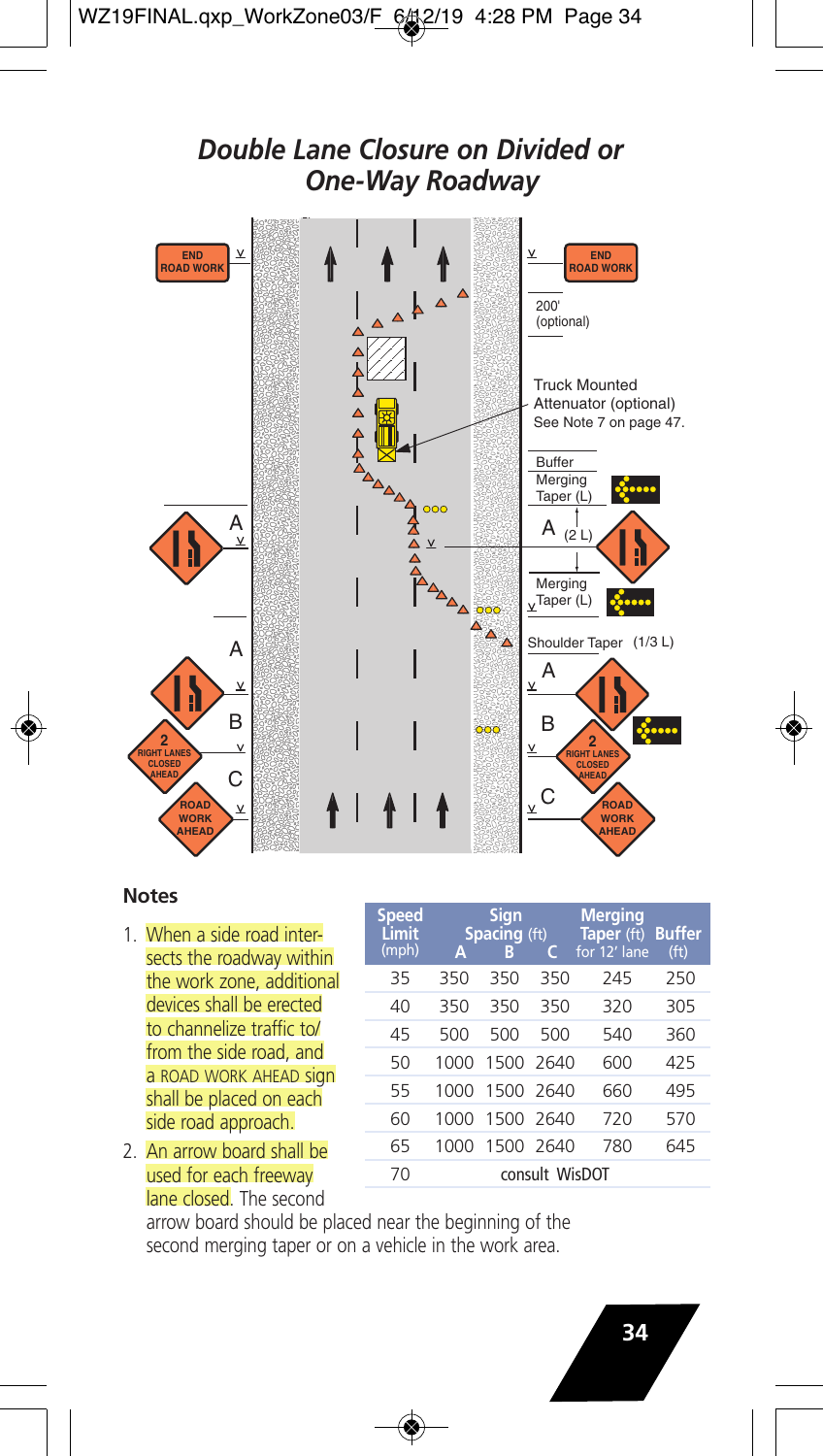### *Center Lane Closure on Divided or One-Way Multi-Lane Roadway (Speeds of 35 mph or Less)*

**Optional** OR<sup>1</sup> ←←△△ Buffer Merging Taper  $(L)$ A | A **CENTER CENTE**  $\overline{\mathbf{y}}$  $\underline{\mathsf{v}}$ **LANE LANE CLOSED CLOSE** B | | | | B **AHEAD AHEAD ROAD ROAD WORK**  $\vee$  $\overline{\mathsf{X}}$ **WORK AHEAD AHEAD**

#### **Notes**

1. The merging taper shall direct traffic into either the right or left lane but not both. Consider turning volumes and bus

| Limit<br>(mph) | <b>Spacing</b> (ft) |     | Taper (ft)<br>for 12' lane | <b>Buffer</b><br>(f <sub>t</sub> ) |
|----------------|---------------------|-----|----------------------------|------------------------------------|
| 25             | 200                 | 200 | 125                        | 155                                |
| 30             | 200                 | 200 | 180                        | 200                                |
| 35             | 350                 | 350 | 245                        | 250                                |
|                |                     |     |                            |                                    |

stop locations to determine the direction for the merging taper.

#### 2. An arrow board shall be used when a freeway lane is closed.

- 3. When an arrow board is used, it should be placed in the closed lane near the end of the merging taper or on a vehicle in the work area.
- 4. If an arrow board is not used, a Large Double Arrow sign may be used to provide added guidance.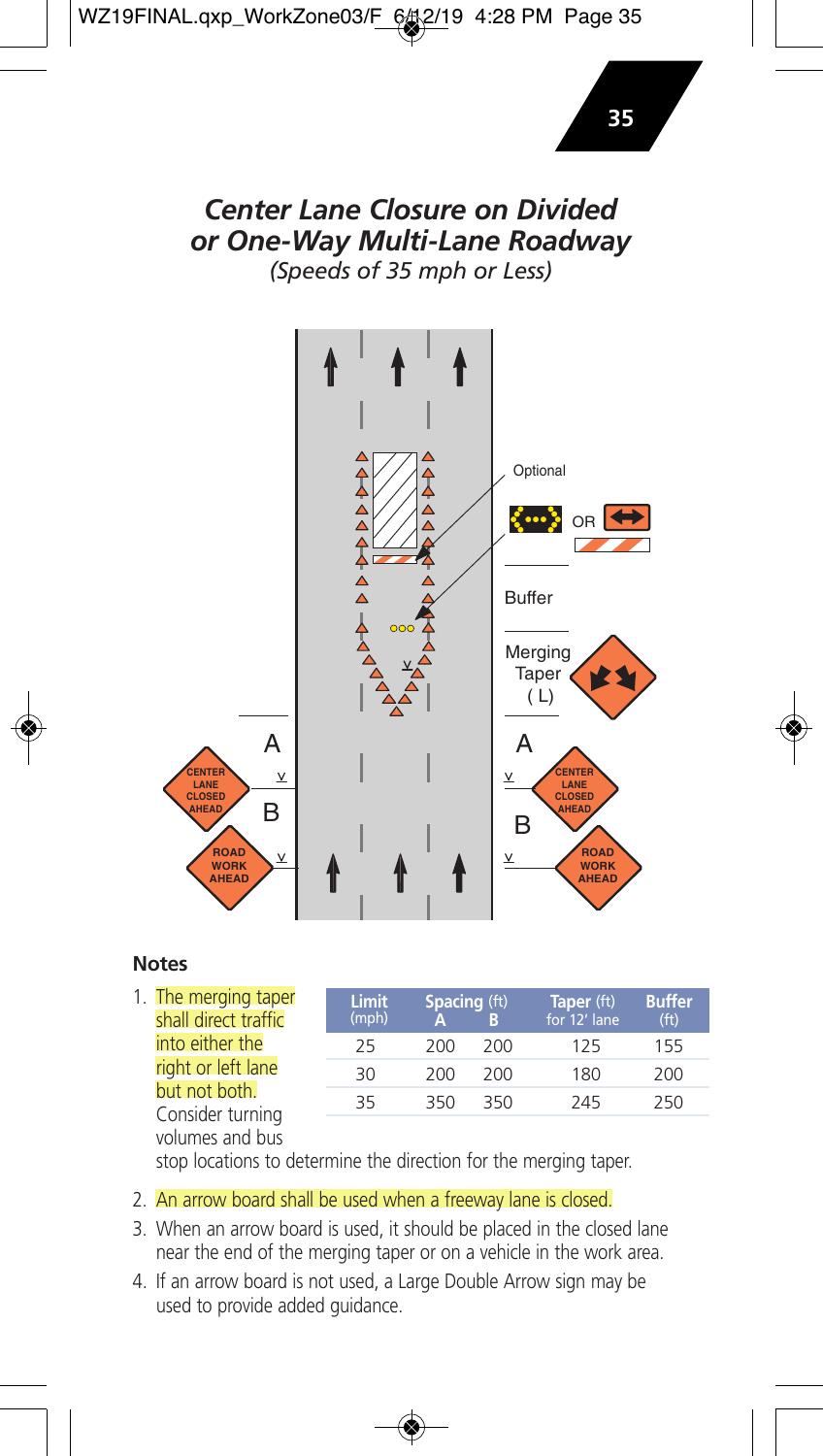

| <b>Speed</b><br>Limit<br>(mph) | <b>Sign</b><br><b>Spacing</b><br>A, B, C (ft) | <b>Merging</b><br>Taper (ft)<br>for 12' lane | <b>Shifting</b><br>Taper (ft)<br>for 12' lane | <b>Buffer</b><br>(f <sup>t</sup> ) |
|--------------------------------|-----------------------------------------------|----------------------------------------------|-----------------------------------------------|------------------------------------|
| 25                             | 200                                           | 125                                          | 65                                            | 155                                |
| 30                             | 200                                           | 180                                          | 90                                            | 200                                |
| 35                             | 350                                           | 245                                          | 125                                           | 250                                |
| 40                             | 350                                           | 320                                          | 160                                           | 305                                |
| 45                             | 500                                           | 540                                          | 270                                           | 360                                |
| 50                             | 500                                           | 600                                          | 300                                           | 425                                |
| 55                             | 500                                           | 660                                          | 330                                           | 495                                |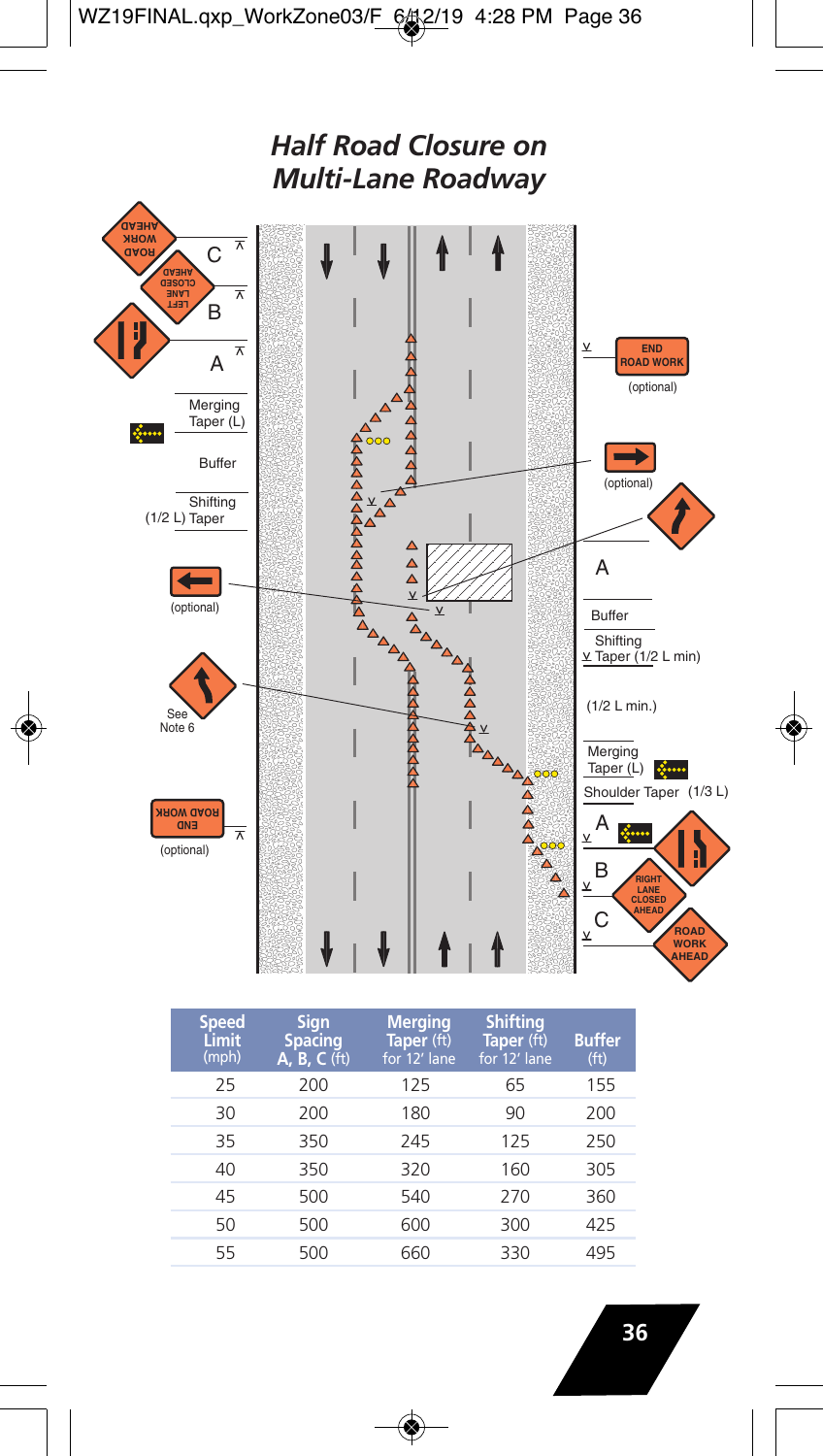### *Half Road Closure on Multi-Lane Roadway (continued)*

- 1. Pavement markings no longer applicable shall be removed or obliterated as soon as practicable. Temporary markings shall be used as necessary. For intermediate term situations when it is not feasible to remove and restore pavement markings, channelizing devices shall be more closely spaced when the pavement markings conflict with the temporary travel path. In such locations a maximum channelizing device spacing in feet of 1/2 the speed limit in mph should be used.
- 2. When a side road intersects the roadway within the work zone, additional devices shall be erected to channelize traffic to/from the side road and a ROAD WORK AHEAD sign shall be placed on each side road approach.
- 3. An arrow board is optional based on traffic volume, speed, and visibility. Generally, it is a good practice on roads with speeds of 35 mph or greater.
- 4. If an arrow board is not used, a Large Arrow sign or directional indicator barricades in the taper can be used to provide additional guidance.
- 5. Large Arrow signs can be used at the shifts for added visibility.
- 6. If the tangent distance along the buffer and work areas is less than 600' then the Double Reverse Curve sign may be used instead of two Reverse Curve/Turn signs.
- 7. If speeds are 30 mph or less, Reverse Turn signs shall be used instead of Reverse Curve in advance of the shifting tapers.
- 8. If there is a highway-rail grade crossing near the work area and backups from the lane closure are anticipated to extend through the crossing, the temporary traffic control zone should be extended so the taper precedes the crossing. A flagger may be used at the crossing to minimize the chance of vehicles being stopped on the tracks. (See page 27).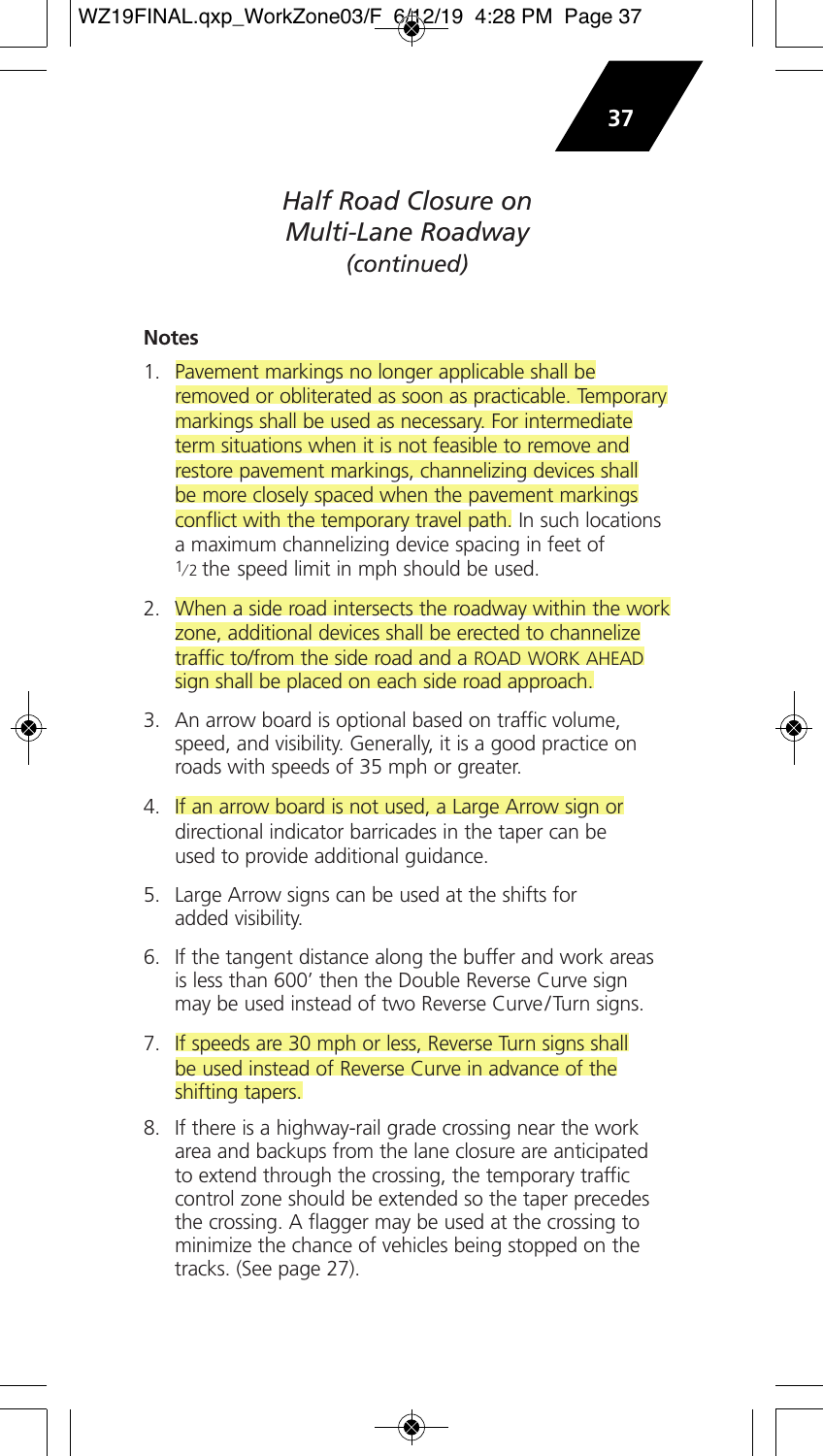*Lane Closure in Advance of an Intersection (Work Area on the Through Road)*

|                         | <b>GA3HA</b><br><b>MORK</b><br><b>GAOR</b> | C<br><b>GA3HA</b><br><b>HOAD</b><br>ONE LANE<br>B<br>A | $\overline{\wedge}$<br>$\overline{\wedge}$<br>$\overline{\wedge}$ |                                 | ROAD<br>WORK<br>AHEAD<br>STOP<br>А<br>$\rightarrow$      |
|-------------------------|--------------------------------------------|--------------------------------------------------------|-------------------------------------------------------------------|---------------------------------|----------------------------------------------------------|
|                         | $\lt$<br>A<br>ROAD<br>WORK<br>AHEAD        |                                                        |                                                                   | $\triangle$<br>$\triangle$<br>Δ | <b>Buffer</b><br>50' MIN<br>Taper<br>to<br>100' MAX<br>A |
| Speed<br>Limit<br>(mph) | Sign<br>Spacing<br>B, C(ft)<br>A.          | <b>Buffer</b><br>(f <sup>t</sup> )                     |                                                                   |                                 | Y                                                        |
| 25                      | 200                                        | 155                                                    |                                                                   |                                 | B                                                        |
| 30                      | 200                                        | 200                                                    |                                                                   |                                 | Y<br>ONE LANE                                            |
| 35                      | 350                                        | 250                                                    |                                                                   |                                 | AHEAD<br>С                                               |
| 40                      | 350                                        | 305                                                    |                                                                   |                                 | <b>ROAD</b><br>Y<br><b>WORK</b>                          |
| 45                      | 500                                        | 360                                                    |                                                                   |                                 | <b>AHEAD</b>                                             |
| 50                      | 500                                        | 425                                                    |                                                                   |                                 |                                                          |
| 55                      | 500                                        | 495                                                    |                                                                   |                                 |                                                          |

- 1. Depending on traffic conditions, consider additional traffic control on the side road approaches, such as flaggers and appropriate signs.
- 2. The flaggers shall use approved flagging procedures according to the MUTCD and as shown on page 57.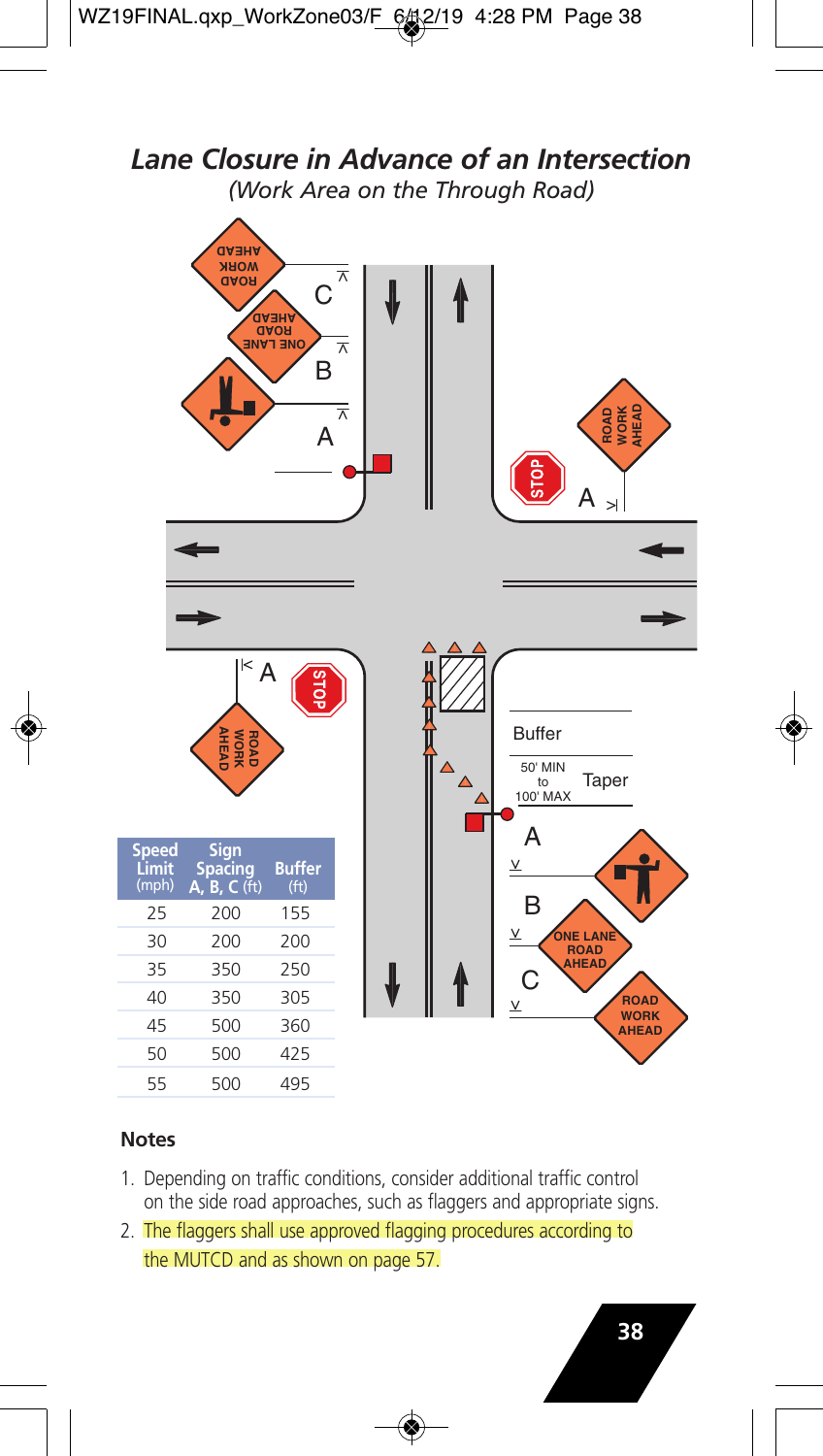

#### **Notes**

55 500 495

- 1. Depending on traffic conditions, consider additional traffic control, such as flaggers and appropriate signs.
- $*$  2. The middle flagger has the best view of traffic from all directions and would normally be *lead flagger* and coordinate the other flaggers.
	- 3. The flaggers shall use approved flagging procedures according to the MUTCD and as shown on page 57.
	- 4. A temporary STOP sign on the main street can also be used.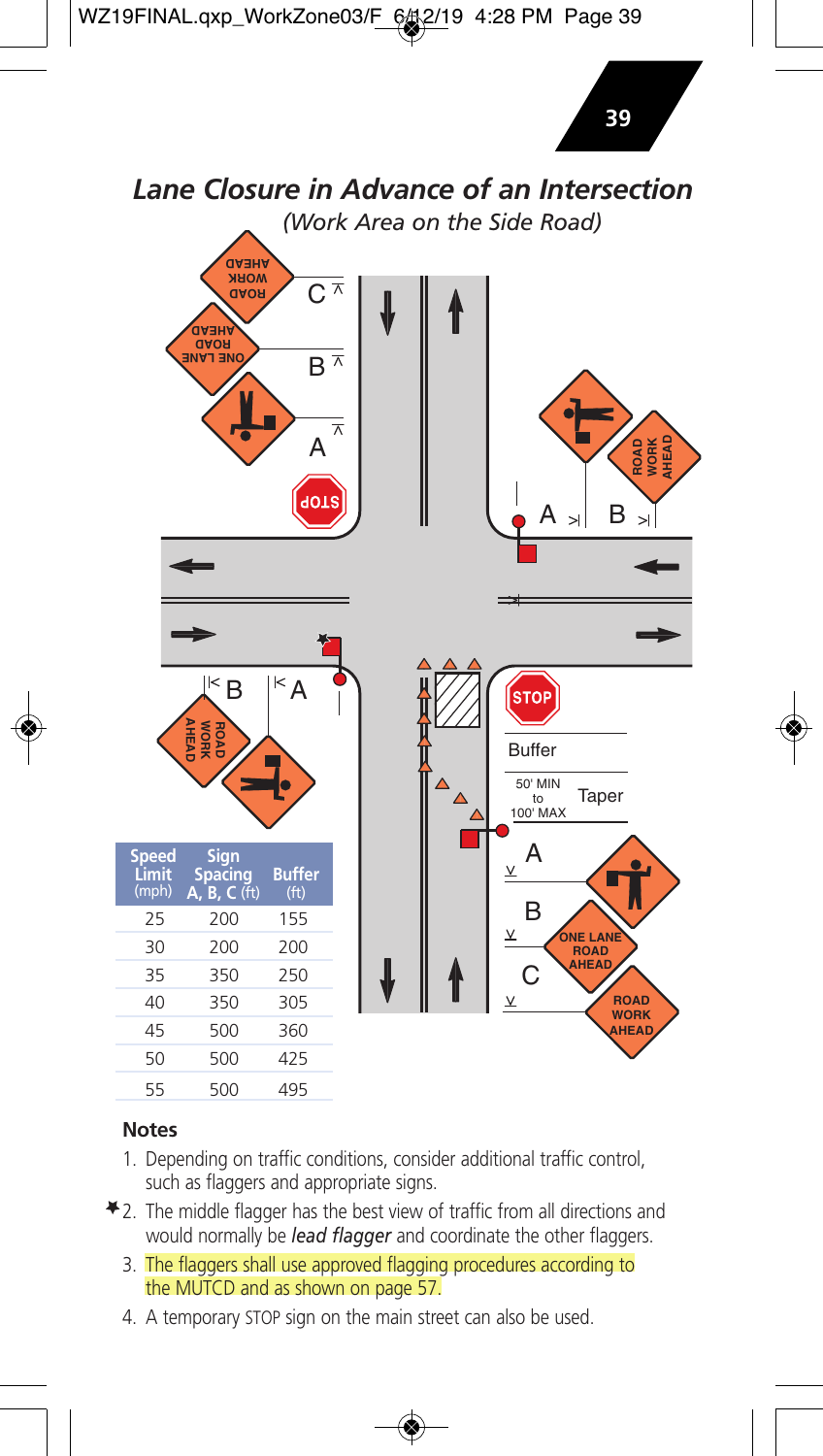### *Lane Closure Beyond an Intersection (Work Area on the Through Road)*



- 1. Depending on traffic conditions, consider additional traffic control, such as flaggers and appropriate signs.
- 2. The flaggers shall use approved flagging procedures according to the MUTCD and as shown on page 57.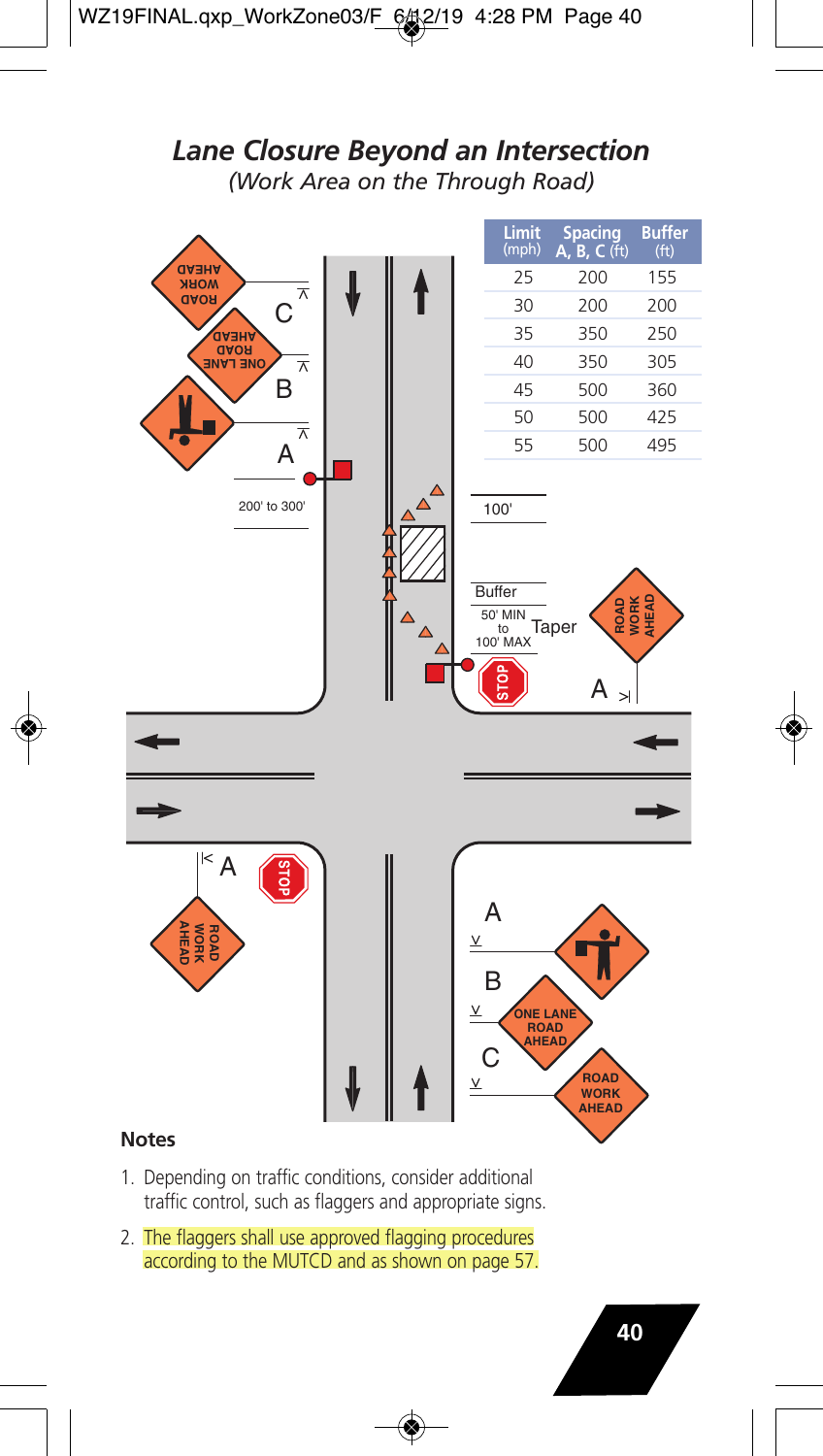### *Lane Closure Beyond an Intersection (Work Area on the Side Road)*



- 1. Depending on traffic conditions, consider additional traffic control, such as flaggers and appropriate signs.
- 2. The middle flagger would normally be *lead flagger* and would coordinate the other flaggers.
	- 3. The flaggers shall use approved flagging procedures according to the MUTCD and as shown on page 57.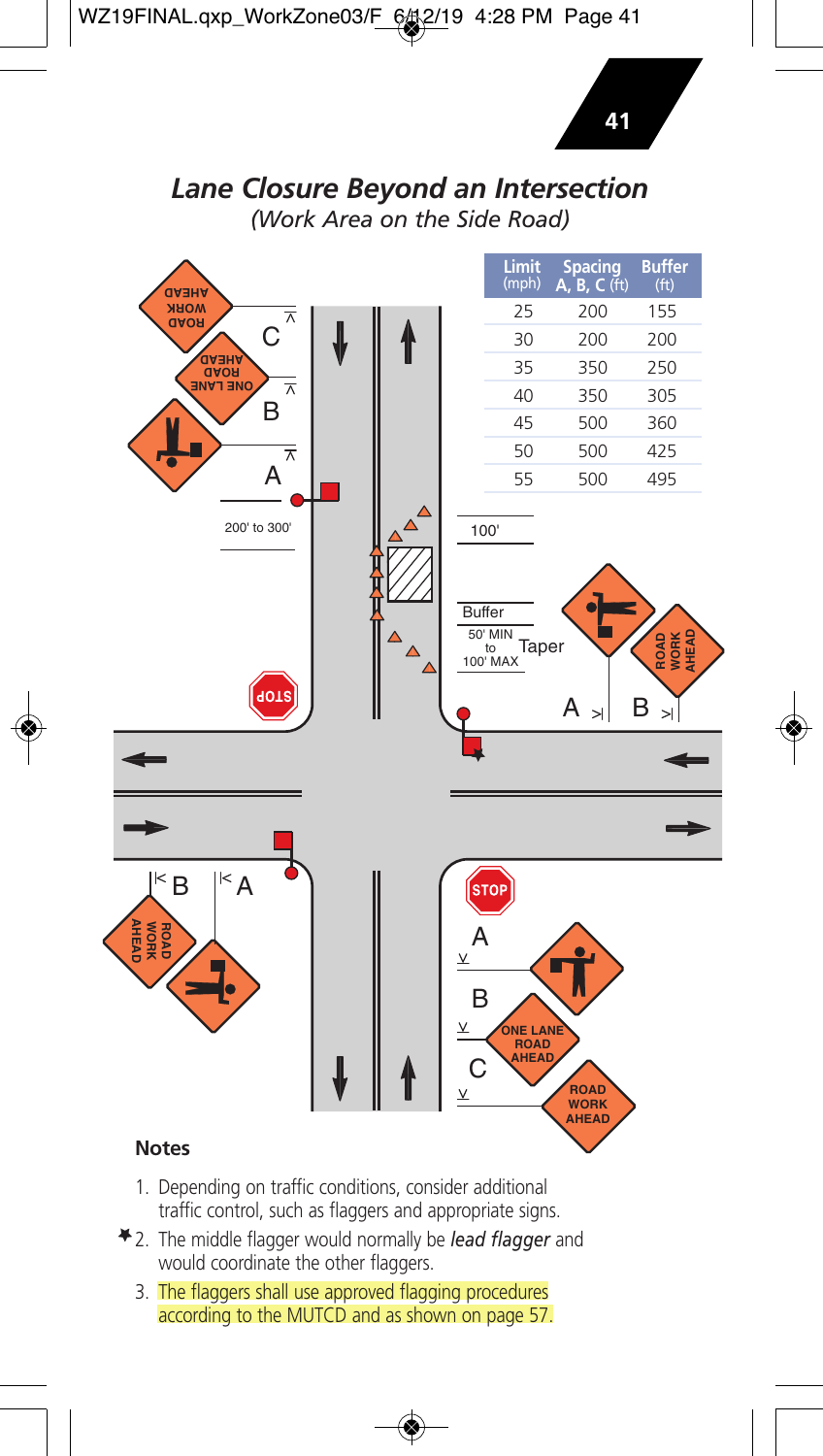### *Lane Closure on Far Side of Intersection (Speeds of 35 mph or Less)*



- 1. This layout is only appropriate for roads with speeds of 35 mph or less. For higher speeds, see page 32 for advance signing and taper layout.
- 2. Normal procedure is to close any lane that is not carried through the intersection on the near side of the intersection. However, if this results in the closure of a lane having significant turning movements, then that lane may be converted to a turn bay, and/or the lane may be restricted to turns only, as shown.
- 3. A Large Arrow sign or Arrow Board could be used instead of the Keep Right or Down Arrow sign where space permits.

|     |     | <b>Merging</b><br>Taper (ft)<br>for 12' lane |
|-----|-----|----------------------------------------------|
| 200 | 200 | 125                                          |
| 200 | 200 | 180                                          |
| 350 | 350 | 245                                          |
|     |     | Sign<br>Spacing (ft)                         |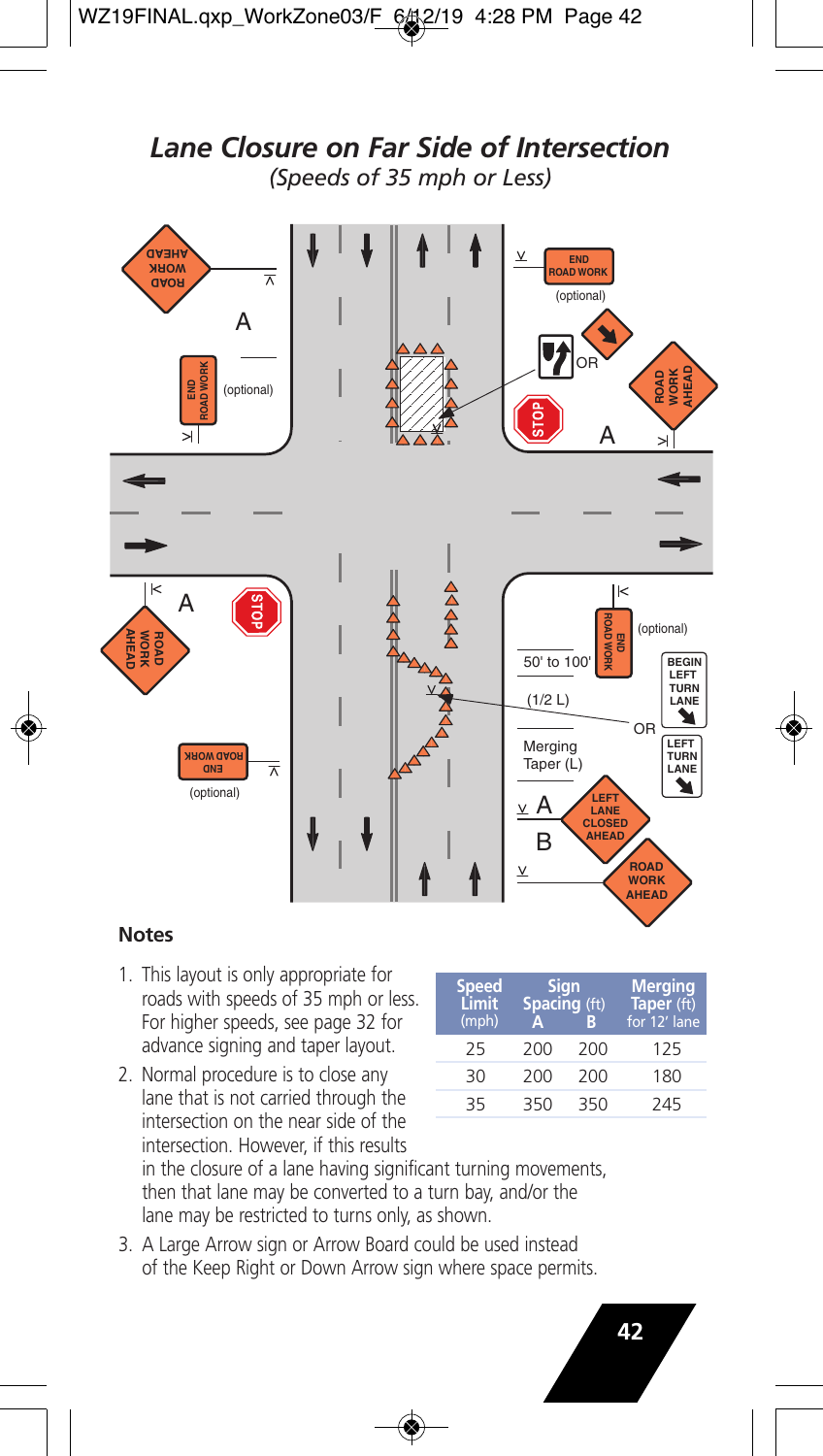



#### **Notes**

- 1. Consider additional advance warning signs such as ROAD NARROWS or Reverse Curve/ Turn. The Reverse Curve/ Turn sign is appropriate for larger deviations in the travel path.
- 2. Left turns may be prohibited as required by traffic conditions. Unless the streets are wide, it may be physically impossible to turn left, especially for large vehicles.

| <b>Speed</b><br>Limit<br>(mph) | Sign<br>Spacing<br>$A, B$ (ft) | Taper (ft)<br>5' shift 10' shift | <b>Shift</b> |
|--------------------------------|--------------------------------|----------------------------------|--------------|
| 25                             | 200                            | 30                               | 55           |
| 30                             | 200                            | 40                               | 75           |
| 35                             | 350                            | 55                               | 105          |
| 40                             | 350                            | 70                               | 135          |
| 45                             | 500                            | 115                              | 225          |
| 50                             | 500                            | 125                              | 250          |
| 55                             | 500                            | 140                              | 275          |

3. For short duration work, the channelizing devices may be eliminated if a vehicle with activated high intensity lights is positioned in the work space.

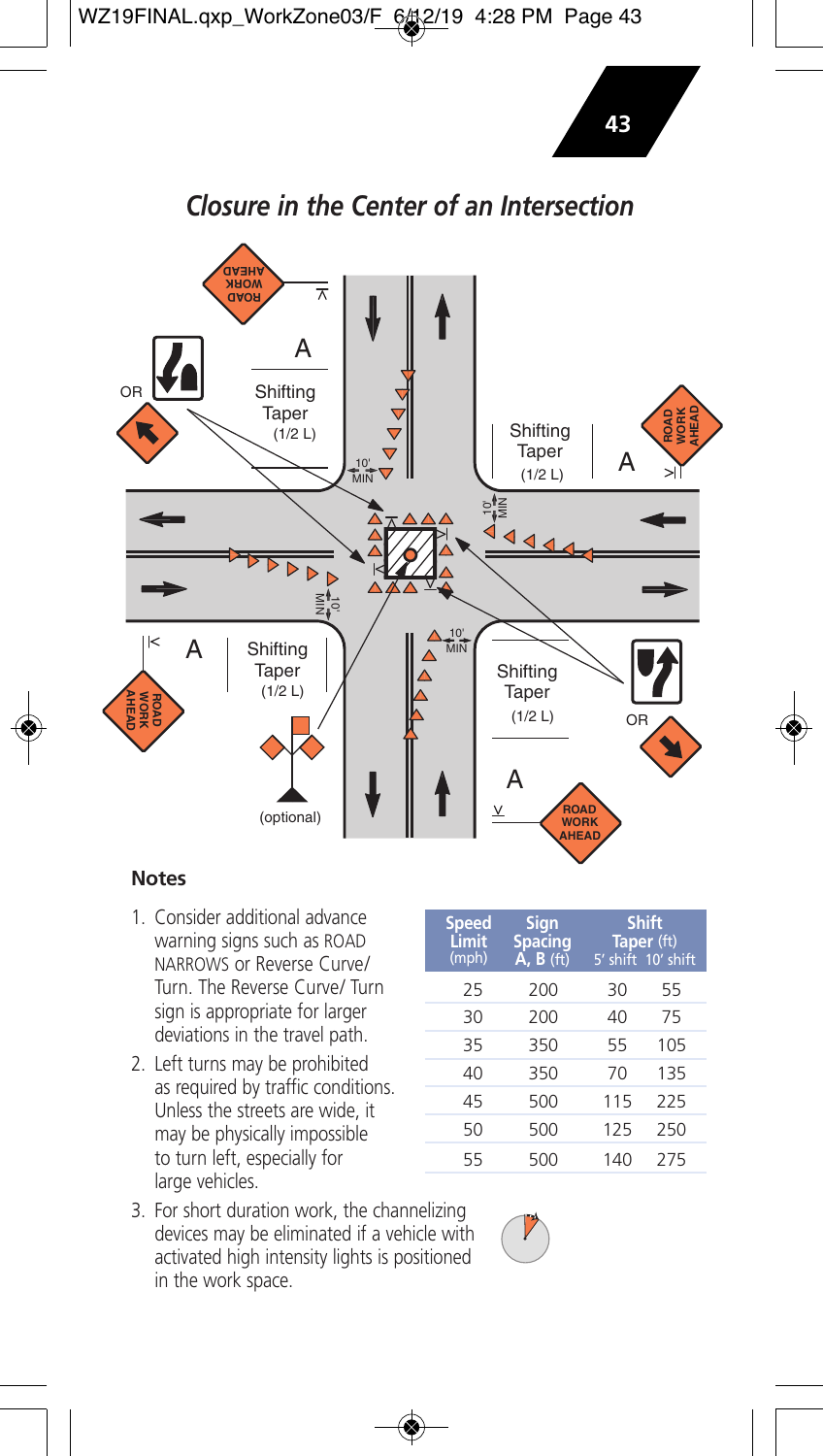## *Street Closure with Detour*



- 1. This layout should be used for streets and roads without posted route numbers. See figure 6H-8 and 6H-9 of the MUTCD Part 6 for closing and detouring a numbered highway.
- 2. When a side road intersects the roadway within the work zone, place Type III barricades and ROAD CLOSED signs at the intersections, and provide advance signing of the closure on the side road approaches.

| Speed<br>Limit<br>(mph) | Sign<br>Spacing<br>A, B (ft) |
|-------------------------|------------------------------|
| 25-30                   | 200                          |
| 35-40                   | 350                          |
| 45-55                   | 500                          |

- 3. A street name sign may be mounted with the DETOUR sign and should be used if a local road is detoured onto a state highway. If used, the street nameplate goes above the DETOUR sign.
- 4. A DETOUR sign with an advance turn arrow may be used in advance of a turn and should be used on multilane streets.
- 5. DETOUR signs may be located on the far side of intersections.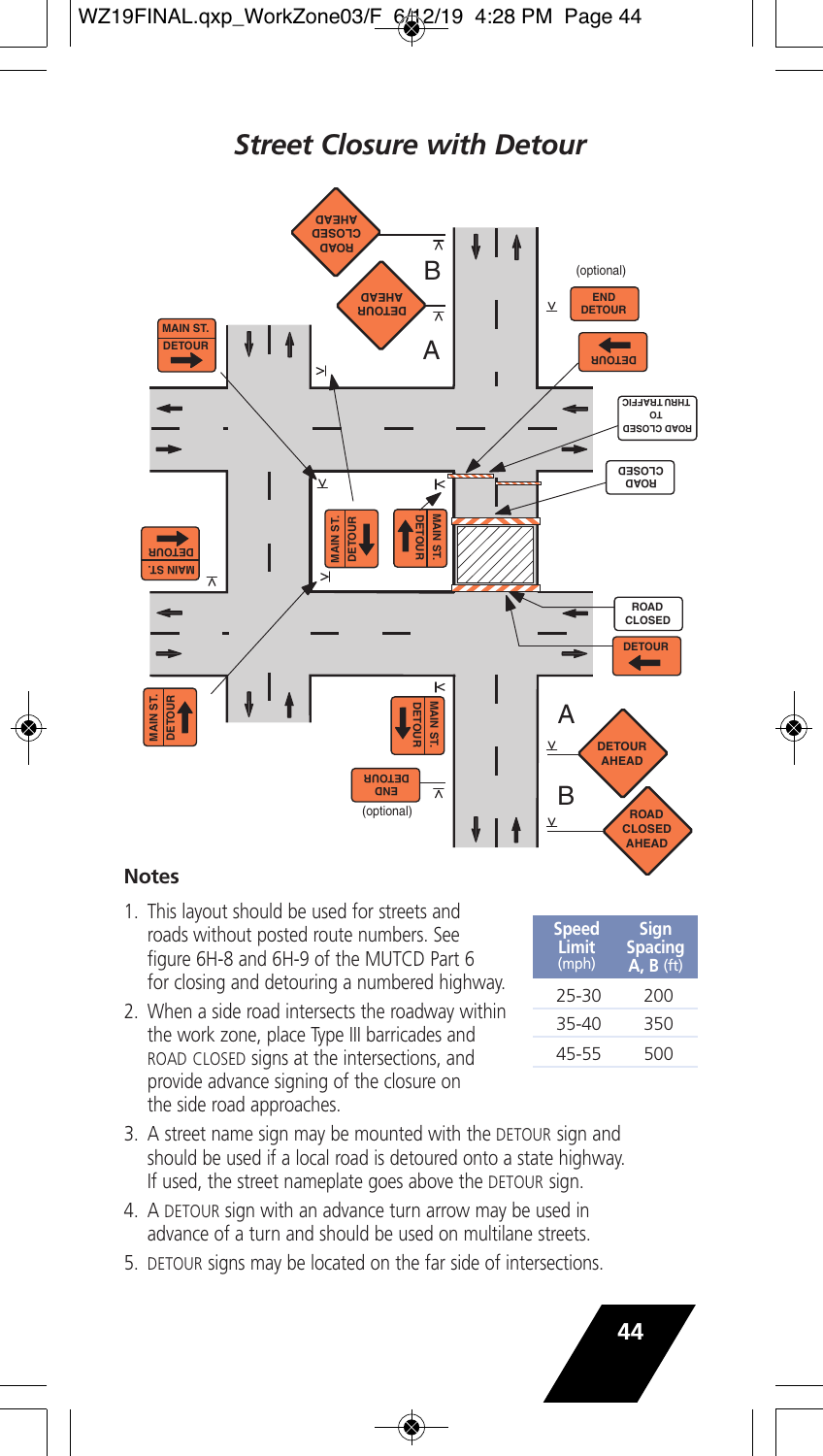### **Mobile Operations**

Mobile operations are work activities that move along the road either intermittently or continuously. Safety for mobile operations should not be compromised by using fewer devices simply because the operation will frequently change its location.

Mobile devices can be used. For example, appropriately colored or marked vehicles with activated high intensity lights, augmented as needed with signs or arrow boards, may be used in place of stationary signs and channelizing devices.

For mobile operations to be successful, the advance warning area should move with the work area or be repositioned periodically to be near the mobile work area.

Flaggers may be used. They shall use approved flagging procedures according to the MUTCD and as shown on page 57.

When volumes and/or speeds are high, a shadow vehicle, equipped with an arrow board or sign, should follow the work vehicle. In addition, vehicles may be equipped with truck-mounted attenuators and/or portable, changeable message signs. If traffic volumes are high, consideration should be given to doing the work during off-peak hours.

**Intermittent Mobile Operations –** These mobile operations often involve frequent short stops for activities such as litter cleanup, pothole patching, or utility operations and are similar to short-duration operations. Warning signs, activated high intensity lights, and/or channelizing devices should be used and moved periodically.

**Continuously Moving Mobile Operations –** These mobile operations include work activities in which workers and equipment move along the road without stopping, (e.g. pavement striping, mowing, street sweeping, or herbicide spraying), usually at slow speeds.

With operations that move slowly (less than 3 mph), mobile or stationary signs that are periodically repositioned in the advance warning area may be used. For mobile operations that move at speeds greater than 20 mph, vehicles shall have appropriate activated high intensity lights, signs, and/or special lighting.

For some continuously moving operations where volumes are low and visibility is good, a single work vehicle with appropriate warning devices on the vehicle may suffice.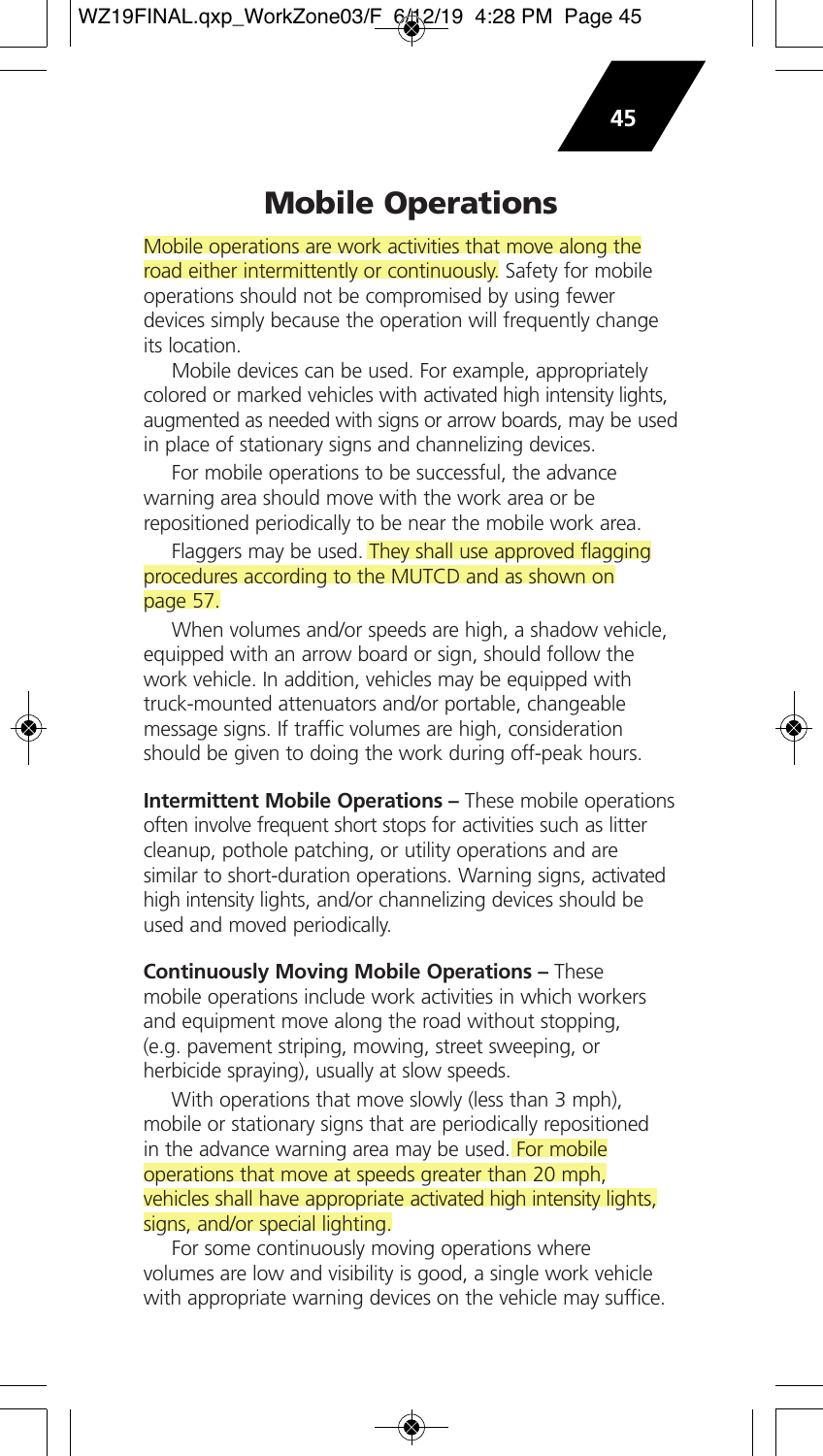### *Mobile Operation on the Shoulder*

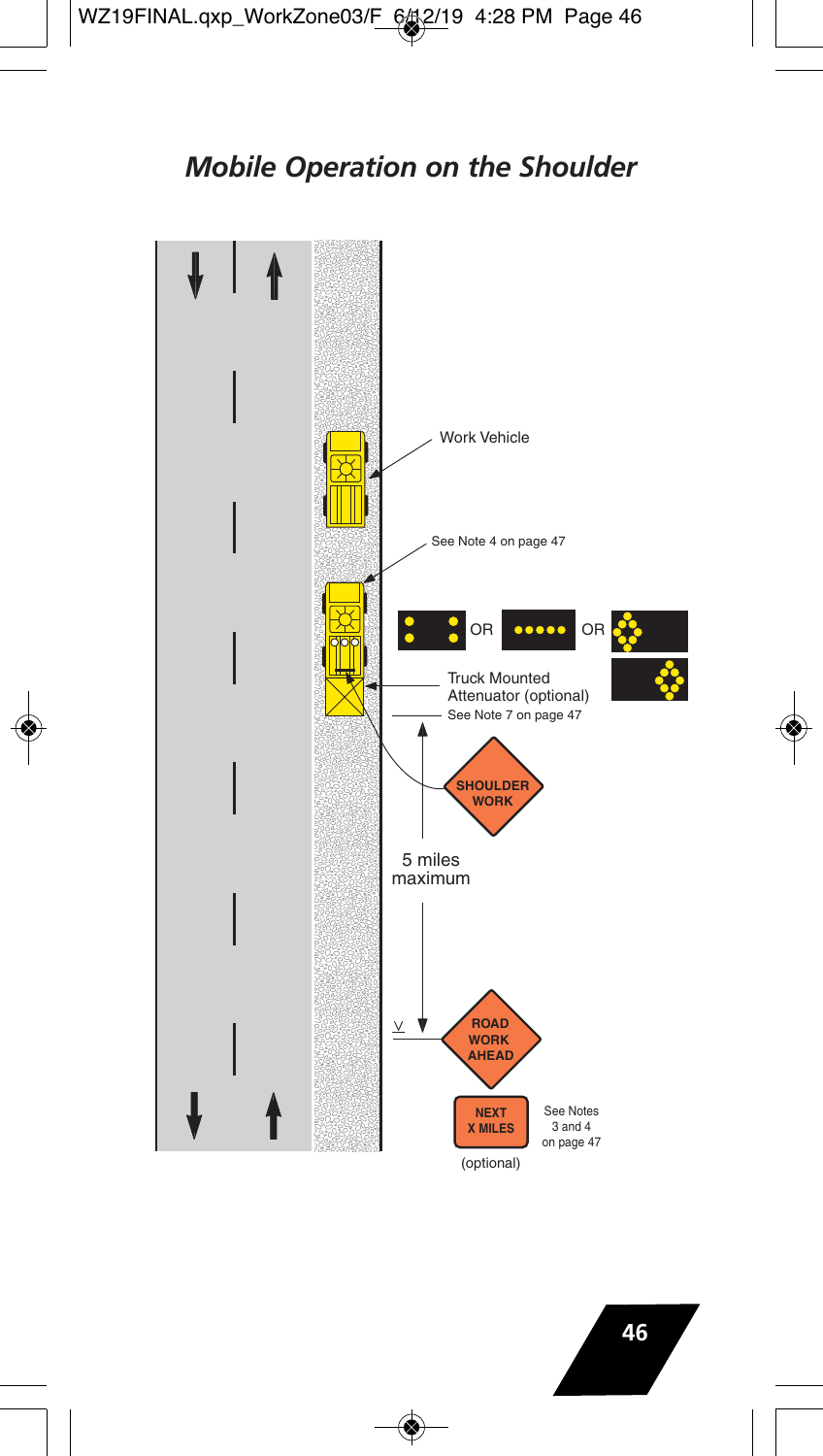### *Mobile Operation on the Shoulder (continued)*

#### **Notes**

- 1. If the operation requires encroachment on the travelway, use a mobile or stationary lane closure, unless a 10-foot minimum lane width is maintained and the volume is less than 1500 ADT.
- 2. For operations that move less than 3 mph or where multiple work locations in a limited distance make it practical to place stationary signs, the distance from the advance warning sign to the work area should not exceed 5 miles.
- 3. The ROADWORK NEXT X MILES sign or a supplemental plaque (NEXT X MILES) may be used for work zones more than 2 miles long.
- 4. A shadow vehicle equipped with a SHOULDER WORK sign, optional Truck Mounted Attenuator and Arrow Board (in Caution mode) may be used, depending on availability and type of operation. Its use is recommended on highvolume roads, or roads with poor sight distance. If used, it is located behind the work vehicle to provide advance warning. If the shadow vehicle with sign is used, the stationary sign can be omitted.
- 5. Warning signs may be omitted if the work vehicle displays activated high intensity lights.
- 6. Other acceptable advance warning signs include UTILITY WORK AHEAD, SHOULDER WORK, MOWING, WORKERS, and ROAD MACHINERY AHEAD.
- 7. The table below gives recommended roll-ahead distances between a vehicle with a truck-mounted attenuator (TMA) and the work area for both stationary and mobile operations.

| <b>Speed</b>  | <b>Stationary</b> | <b>Mobile</b> |
|---------------|-------------------|---------------|
| $\leq$ 45 mph | 100 ft            | $150$ ft      |
| 50-55 mph     | $150$ ft          | $200$ ft      |
| 60-65 mph     | $200$ ft          | 275 ft        |

#### **Roll-ahead Distances for TMAs**

The roll-ahead distance for the vehicle could vary depending *upon the recom mendations of the TMA manufacturer.*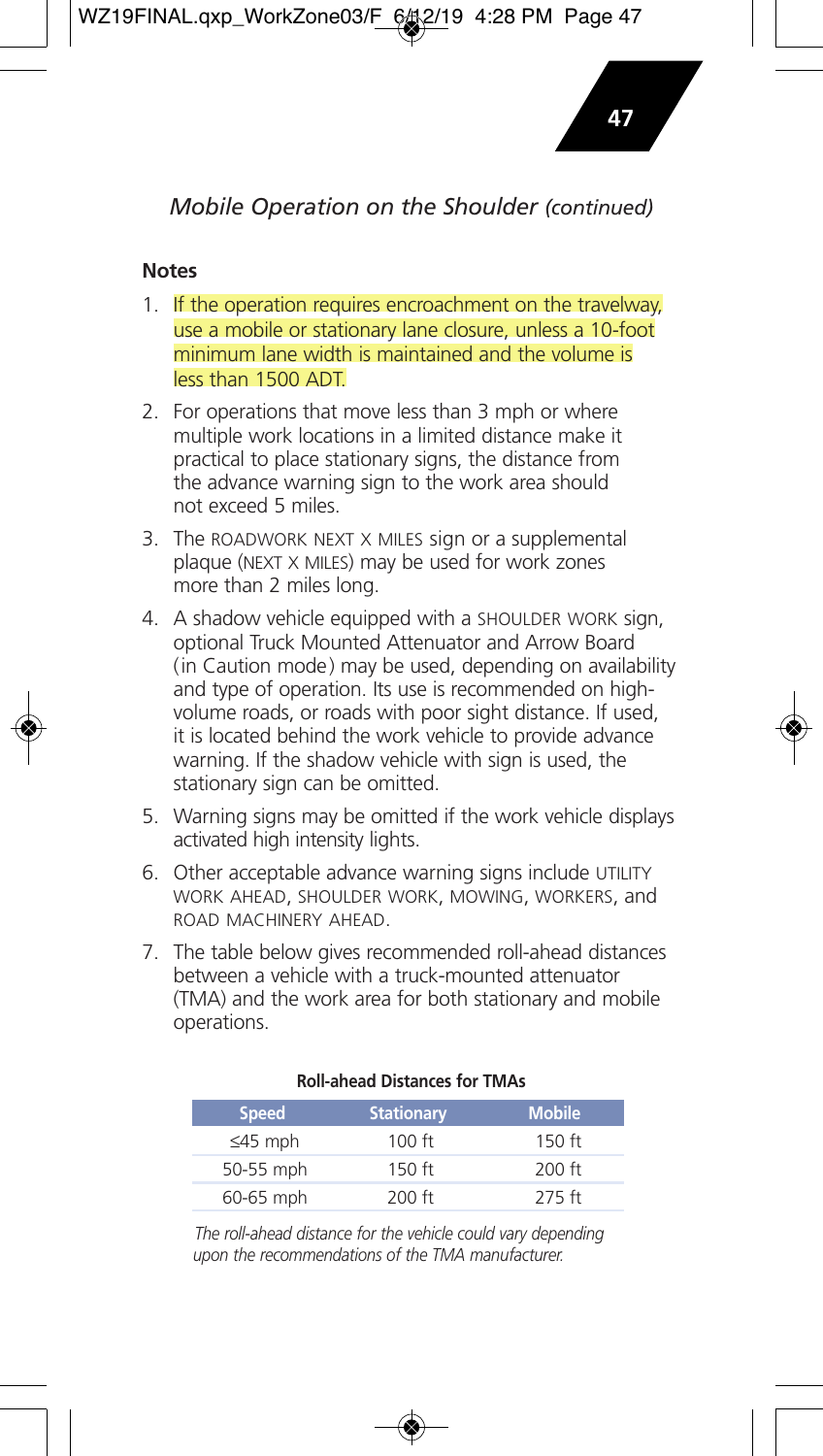## *Mobile Operation on a Two-Lane Road*



**48**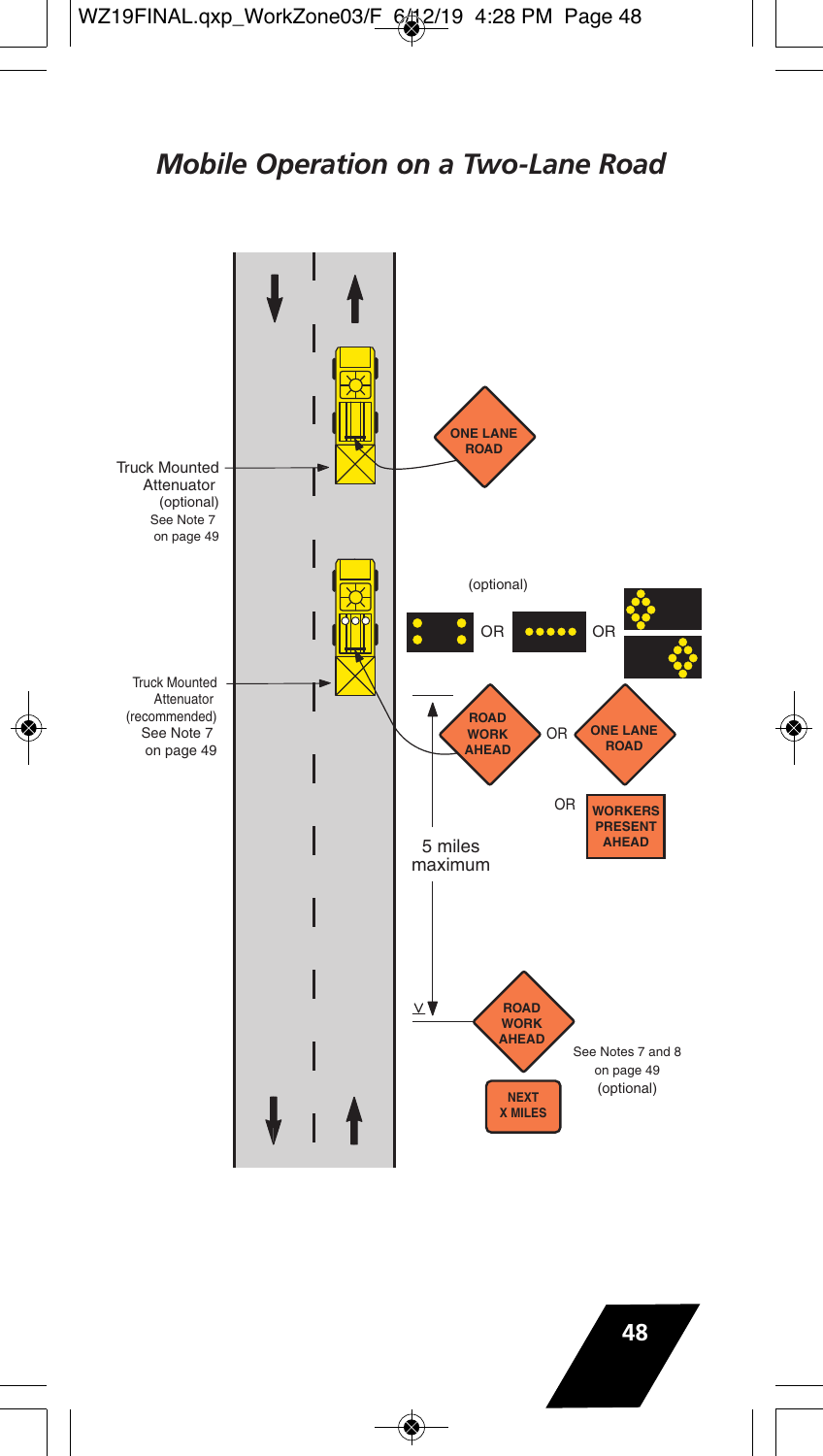#### *Mobile Operation on a Two-Lane Road (continued)*

#### **Notes**

- 1. The work and shadow vehicles should pull over periodically to allow traffic to pass. If this cannot be done frequently, a do not pass sign may be placed on the rear of the vehicle blocking the lane.
- 2. Shadow vehicles are used to warn traffic of the operation ahead. The distance between the work and shadow vehicles may vary according to terrain, paint drying time, and other factors. Whenever adequate stopping sight distance exists to the rear, the shadow vehicle should maintain the minimum distance and proceed at the same speed as the work vehicle. The shadow vehicle should slow down in advance of vertical or horizontal curves that restrict sight distance.
- 3. Additional shadow vehicles to warn and reduce the speed of oncoming or opposing traffic may be used. Police patrol cars may be used for this purpose.
- 4. Shadow and work vehicles shall display activated high intensity lights. Shadow vehicles should also display two high-intensity flashing lights mounted on the rear, adjacent to the sign.
- 5. Vehicle-mounted signs shall be mounted so as to not be obstructed by equipment or supplies and to provide an unobstructed view of vehicle lights or arrow board. Sign legends shall be covered or turned from view when work is not in progress.
- 6. The shadow vehicle may not be needed for roadways with volume less than 1500 ADT, especially if sight distance is good. For higher volume conditions the shadow vehicle should be used.
- 7. Stationary advance warning signs similar to that on the shadow vehicle can be used to provide additional advance warning. These signs might include: SLOW MOVING TRAFFIC, ROAD WORK AHEAD, PAINT CREW AHEAD, SURVEY CREW AHEAD etc. Consider using these signs where speed and/or volumes are high, where sight distance is limited, or if a shadow vehicle is not used. If stationary signs are not used, use a ROAD WORK AHEAD sign on the shadow vehicle.
- 8. If stationary signs are used and the work zone is more than 2 miles long, the ROAD WORK NEXT X MILES sign or a supplemental plaque should be used.

| <b>Speed</b>  | <b>Stationary</b> | <b>Mobile</b> |
|---------------|-------------------|---------------|
| $\leq$ 45 mph | 100 ft            | $150$ ft      |
| 50-55 mph     | $150$ ft          | $200$ ft      |
| 60-65 mph     | $200$ ft          | 275 ft        |

#### **Roll-ahead Distances for TMAs**

The roll-ahead distance for the vehicle could vary depending *upon the recom mendations of the TMA manufacturer.*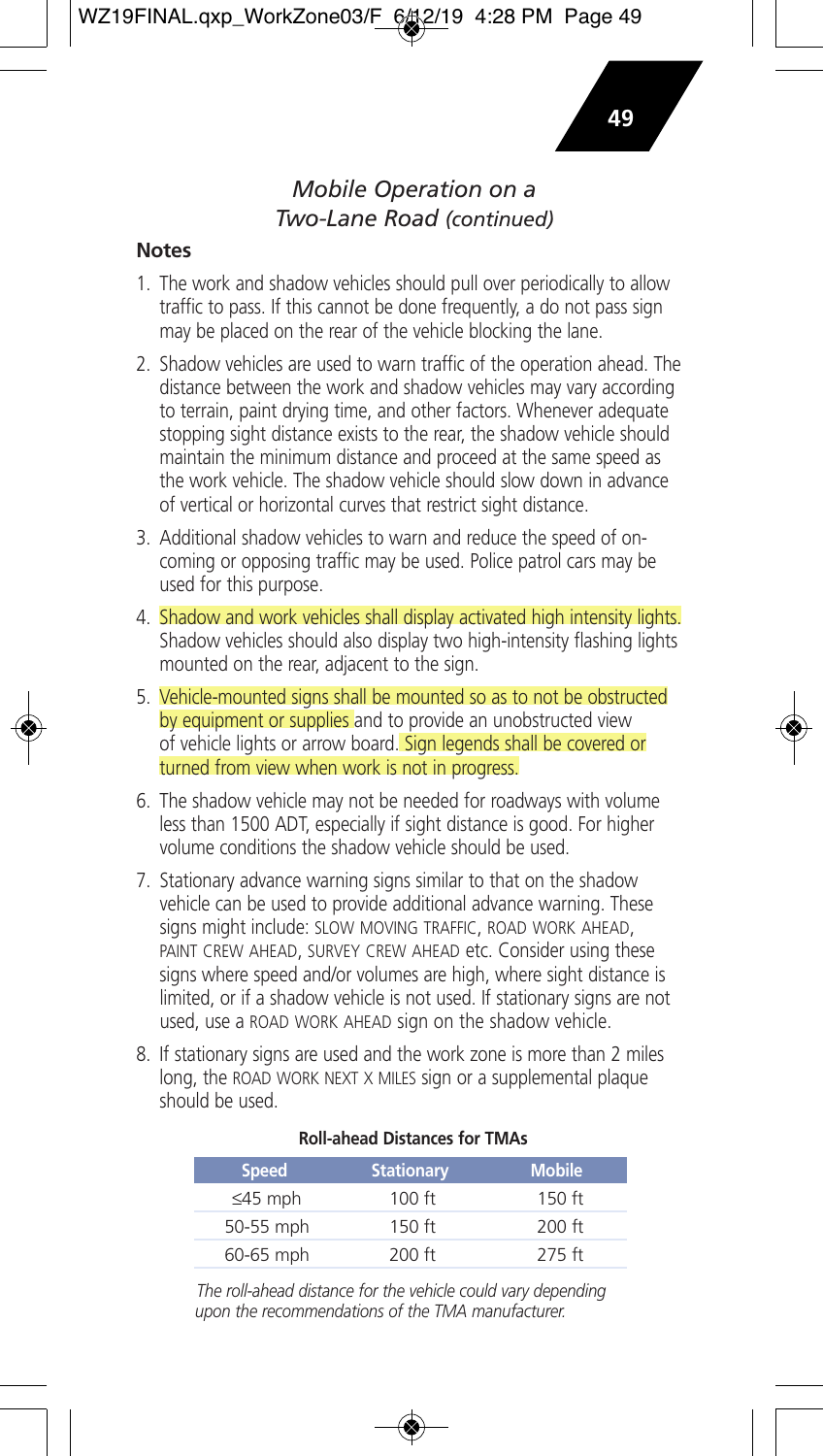### *Mobile Operation on a Two-Lane Road Using Flaggers (Traveling at less than 3 mph)*



**50**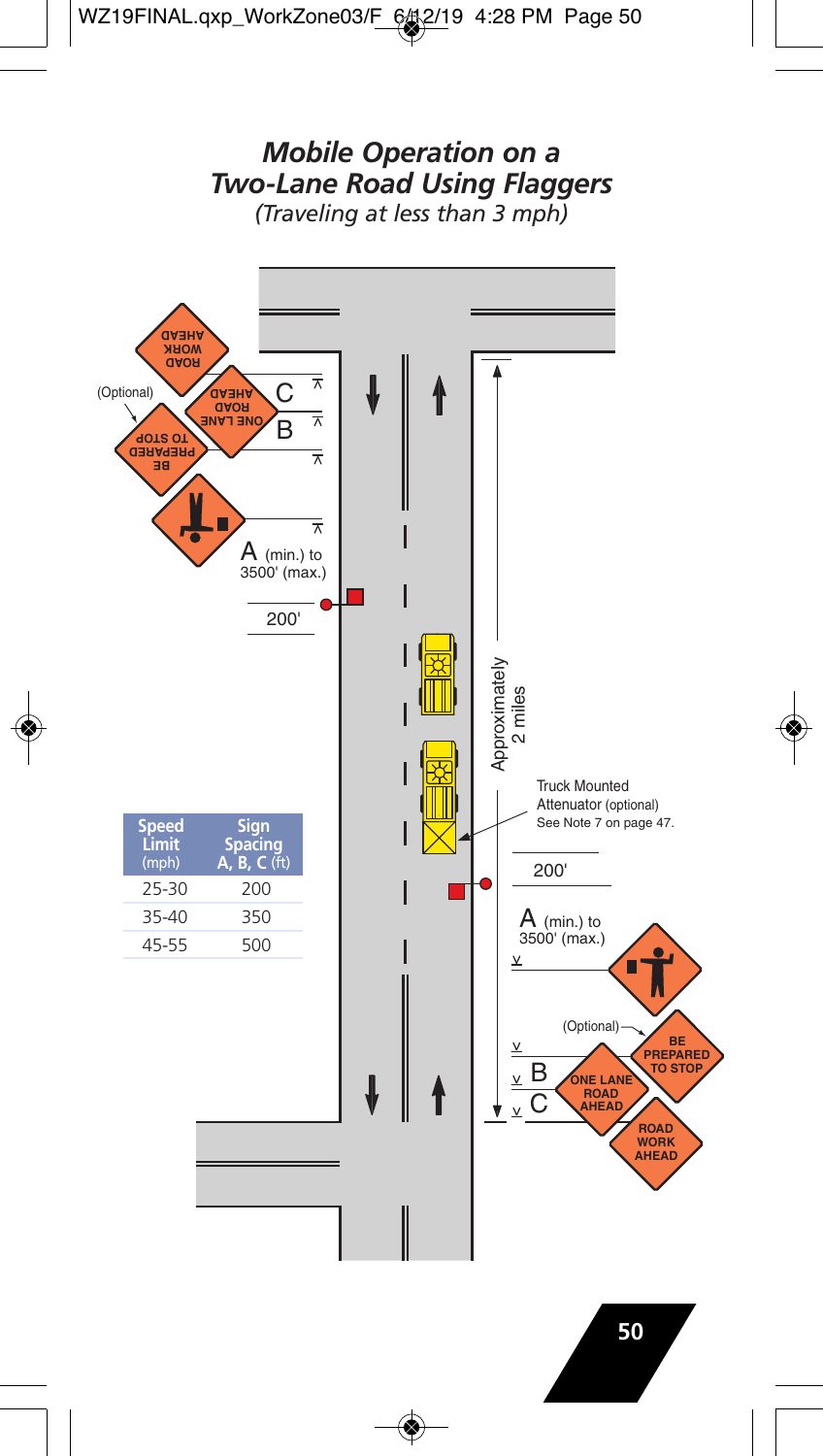#### *Mobile Operation on a Two-Lane Road Using Flaggers (Traveling at less than 3 mph) (continued)*

#### **Notes**

- 1. Do not exceed 2 miles for the total length of the temporary traffic control zone.
- 2. Where feasible, use well defined end points (e.g. major driveways, intersections, city limits, etc.) to establish the limits of the work zone.
- 3. Flagger warning signs should be repositioned periodically as the operation moves.
- 4. Suggested shadow vehicle configuration includes activated high intensity lights and a truck mounted attenuator.
- 5. If there is a side road intersection within the work area, provide ROAD WORK AHEAD signs and consider additional traffic control, such as flaggers and other appropriate signs on the side road approaches.
- 6. Flaggers shall use approved flagging procedures according to the MUTCD and as shown on page 57.

| <b>Speed</b>  | <b>Stationary</b> | <b>Mobile</b> |
|---------------|-------------------|---------------|
| $\leq$ 45 mph | $100$ ft          | $150$ ft      |
| 50-55 mph     | $150$ ft          | $200$ ft      |
| 60-65 mph     | $200$ ft          | $275$ ft      |

#### **Roll-ahead Distances for TMAs**

The roll-ahead distance for the vehicle could vary depending *upon the recom mendations of the TMA manufacturer.*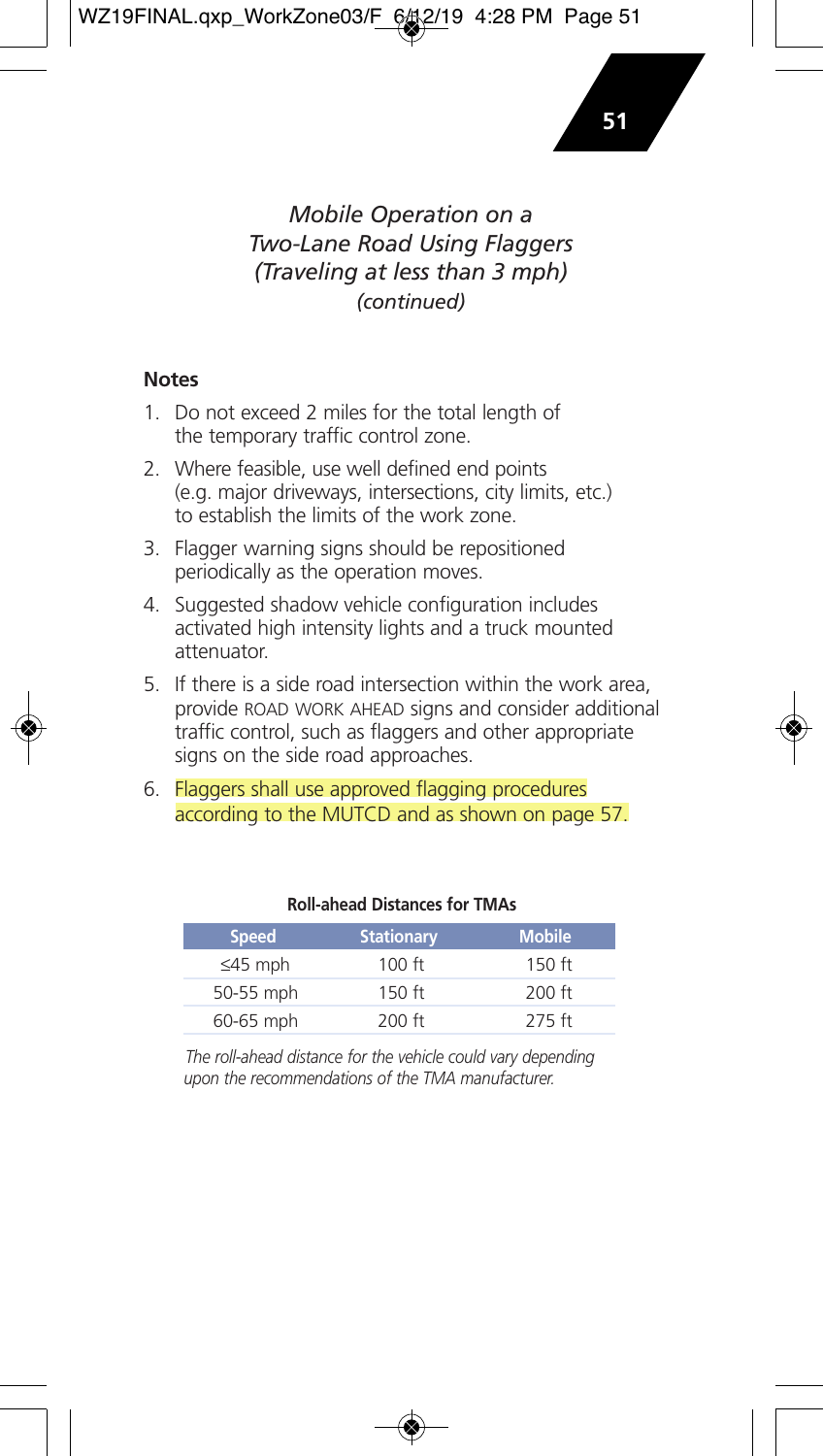## *Mobile Operation on a Multi-Lane Road*

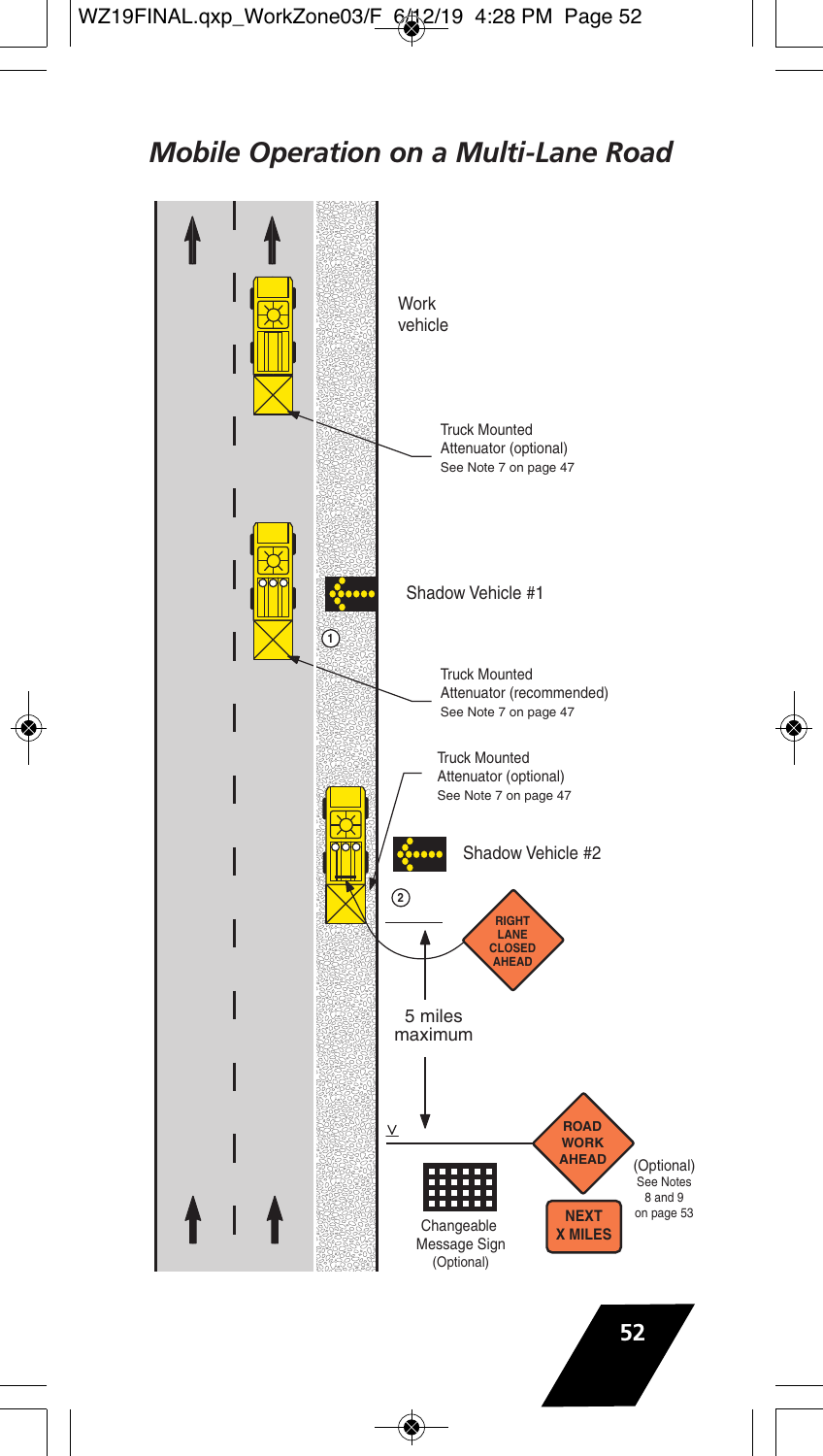### *Mobile Operation on a Multi-Lane Road (continued)*

#### **Notes**

- 1. Vehicles used for these operations should be made highly visible with appropriate equipment, such as activated high intensity lights, flags, signs, or arrow boards.
- 2. Shadow vehicle #1 should be equipped with an arrow board and truck mounted attenuator.
- 3. Shadow vehicle (SV) #2 should be equipped with an arrow board and may be equipped with a truck mounted attenuator. An appropriate lane closure sign should be placed on SV #2 so as not to obscure the arrow board.
- 4. On high-speed roadways, a third shadow vehicle (not shown) may be used with shadow vehicle #1 in the closed lane, shadow vehicle #2 straddling the edge line, and shadow vehicle #3 on the shoulder.
- 5. When adequate shoulder width is not available, the rear shadow vehicle may drive partially in the lane.
- 6. Shadow vehicles should travel at a varying distance from the work operation so as to provide adequate sight distance for traffic approaching from the rear.
- 7. Spacing between vehicles should be minimized to deter traffic from driving in between the convoy of vehicles.
- 8. Stationary advance warning signs can be used to provide additional advance warning. These signs might include: SLOW MOVING TRAFFIC AHEAD, ROAD WORK AHEAD, PAINT CREW AHEAD, etc. Consider using these signs and/or a changeable message sign where speeds and volumes are high, sight distance is limited, or if SV #2 is not used.
- 9. If stationary signs are used and the work zone is more than 2 miles long, a ROAD WORK NEXT X MILES sign or supplemental plaque should be used.
- 10. Work should normally be done during off-peak hours.

| <b>Speed</b>  | <b>Stationary</b> | <b>Mobile</b> |
|---------------|-------------------|---------------|
| $\leq$ 45 mph | $100$ ft          | $150$ ft      |
| 50-55 mph     | $150$ ft          | $200$ ft      |
| 60-65 mph     | $200$ ft          | $275$ ft      |

#### **Roll-ahead Distances for TMAs**

The roll-ahead distance for the vehicle could vary depending *upon the recom mendations of the TMA manufacturer.*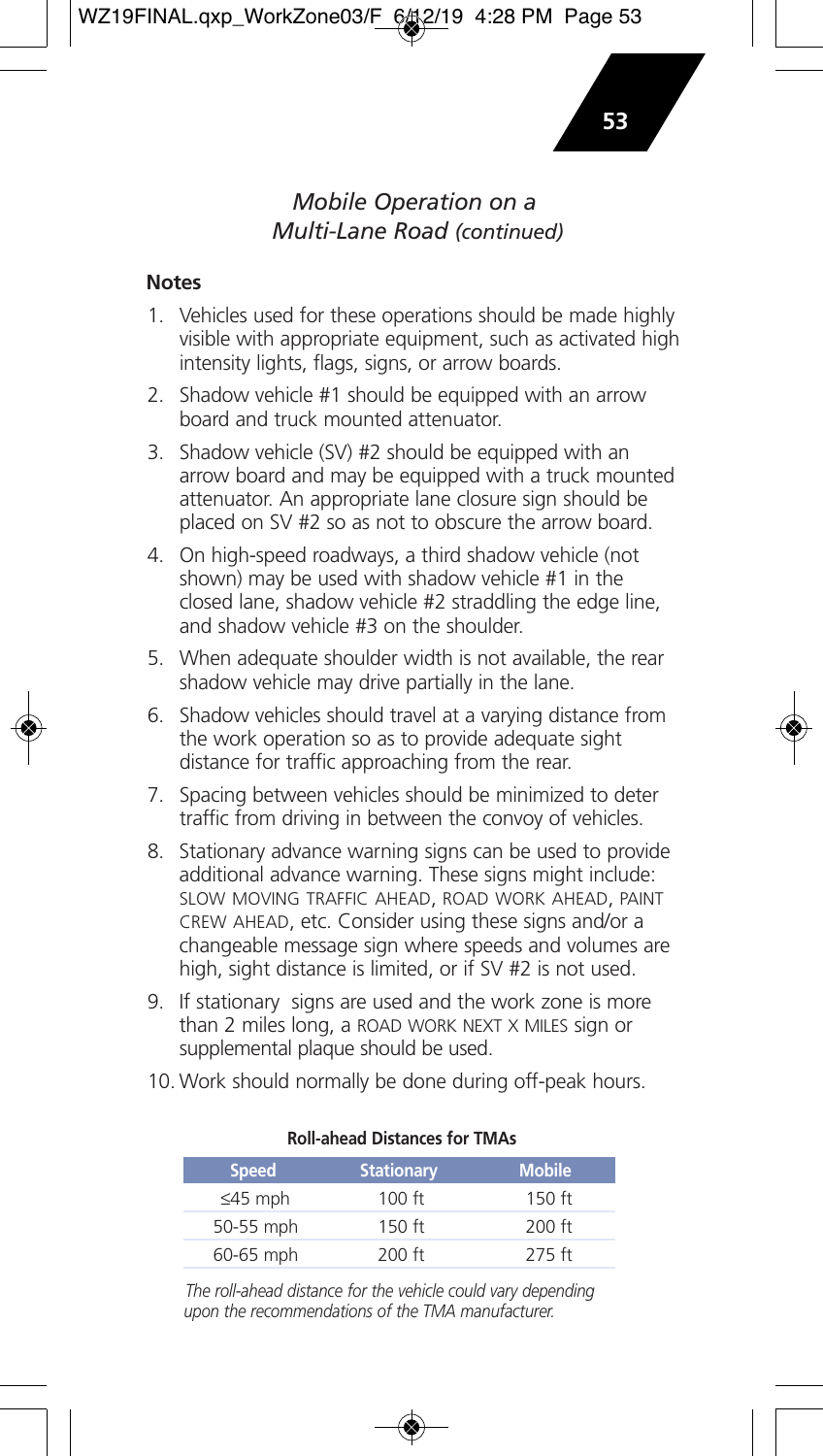# **Pedestrian and Bicyclist Safety**

It is important to provide continuous access for pedestrians, bicyclists, and to bus stops. If pedestrian or bicycle travel paths are closed or disrupted by construction, maintenance, or utility operations, traffic control is needed. This includes using signs, channelizing devices, etc. to direct pedestrians and bicyclists through or around the work site, or to alternate routes. Major considerations in planning for pedestrian and bicyclist safety are:

- Do not lead pedestrians or bicyclists into conflicts with work site vehicles, equipment, or operations, nor traffic moving through or around the work site. Obstructions should be clearly marked, especially at night.
- Do not block or relocate pedestrian or bicycle routes for non-construction activities such as parking for vehicles and equipment.
- Provide pedestrians with a safe, convenient and clearly delineated travel path that replicates as nearly as practical the most desirable characteristics of existing sidewalks or footpaths. Signals and devices mounted lower than 7' should not project more than 4" into pedestrian facilities.
- Where sidewalks are closed or relocated, provisions shall be made for disabled pedestrians. When it is determined a facility should be accessible to pedestrians with visual disabilities, continuously detectable edging should be provided for pedestrians using long canes for guidance. Examples include interconnected barrier, curb, lumber, or fencing with a continuous bottom rail. If channelizing devices are used there cannot be gaps between the bases. Audible devices should be considered to provide communication of closings and crosswalk changes to pedestrians with visual disabilities. Audible devices might not be needed if detectable channelization makes an alternate route of travel evident to persons with visual disabilities.
- Advance notification of sidewalk closures shall be provided to the maintaining agency.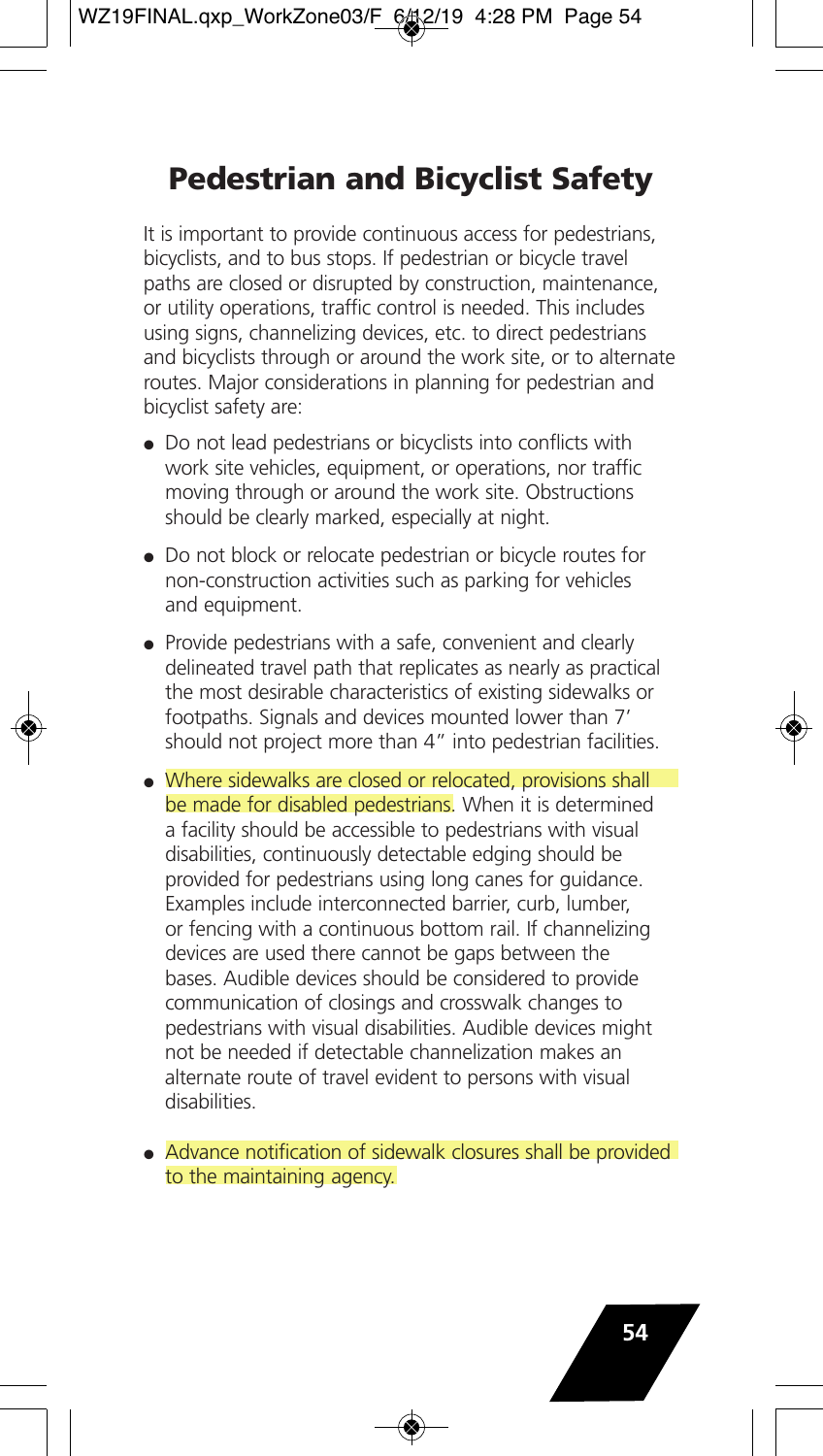

- 1. Additional advance warning may be necessary.
- 2. Only the traffic control devices related to pedestrians are shown. Other devices may be needed to control traffic on the streets such as lane closure signs, ROAD NARROWS or LANE NARROWS signs.
- 3. For nighttime closures, Type A flashing warning lights may be used on barricades supporting signs and closing walkways.
- 4. Audible devices should be considered to alert pedestrians with visual disabilities of closings and crosswalk changes.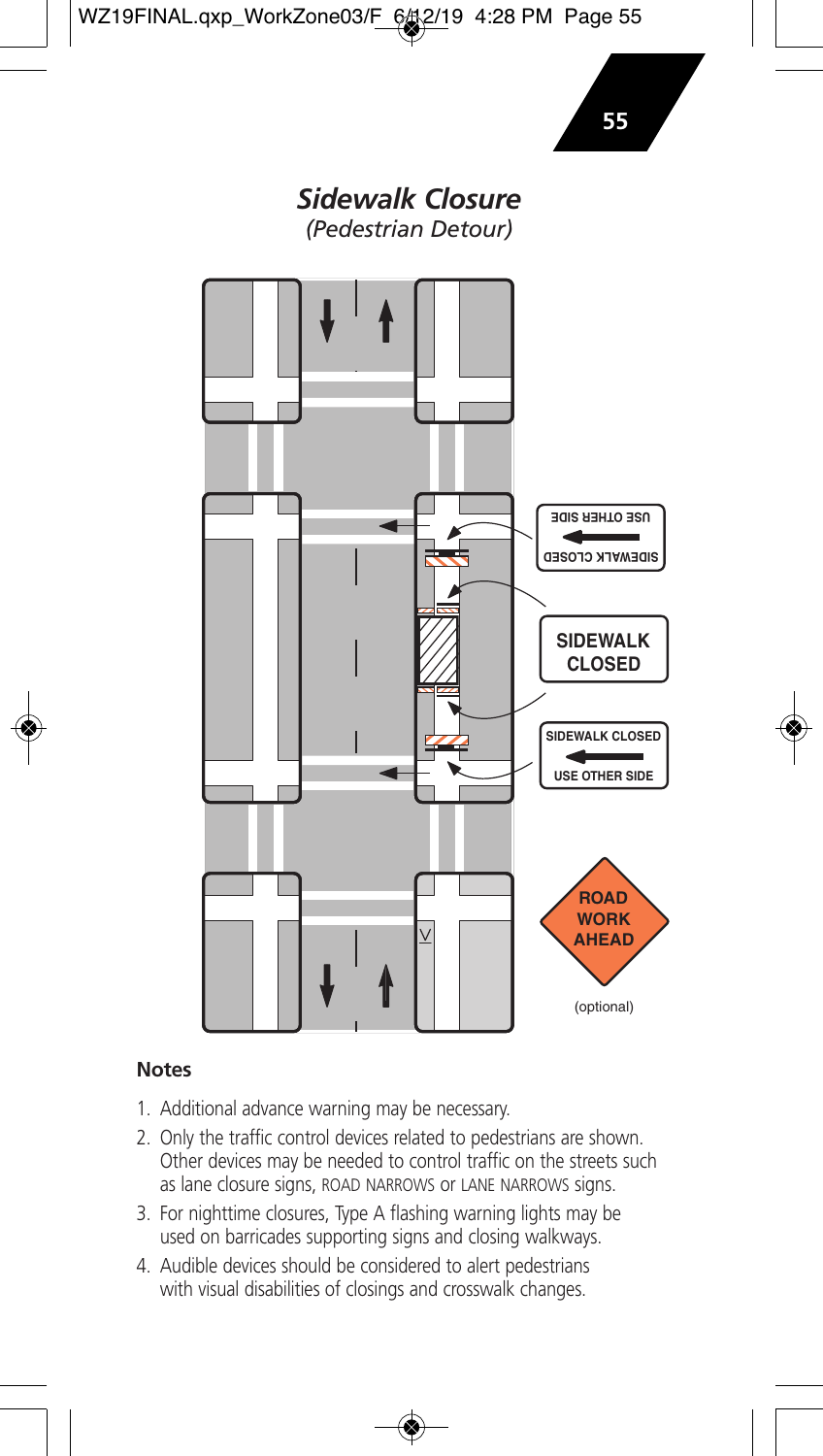

- 1. Additional advance warning may be necessary.
- 2. Only the traffic control devices related to pedestrians are shown. Other devices such as lane closure signs, ROAD NARROWS or LANE NARROWS signs may be needed to control traffic on the streets.
- 3. For nighttime closures, Type A flashing warning lights may be used on barricades supporting signs and closing walkways. Type C or Type D steady-burn lights may be used on channelizing devices separating the temporary walkway from vehicular traffic.
- 4. Where high speeds are likely, a barrier should separate the temporary walkway from vehicular traffic. Refer to Section 6D.01of Part 6 of the MUTCD for information on barriers.
- 5. Signs may be placed along a temporary walkway to guide pedestrians; for example, Keep Right or Keep Left signs.
- 6. Pedestrian walkways should be ADA accessible (i.e., ramps, surfaces).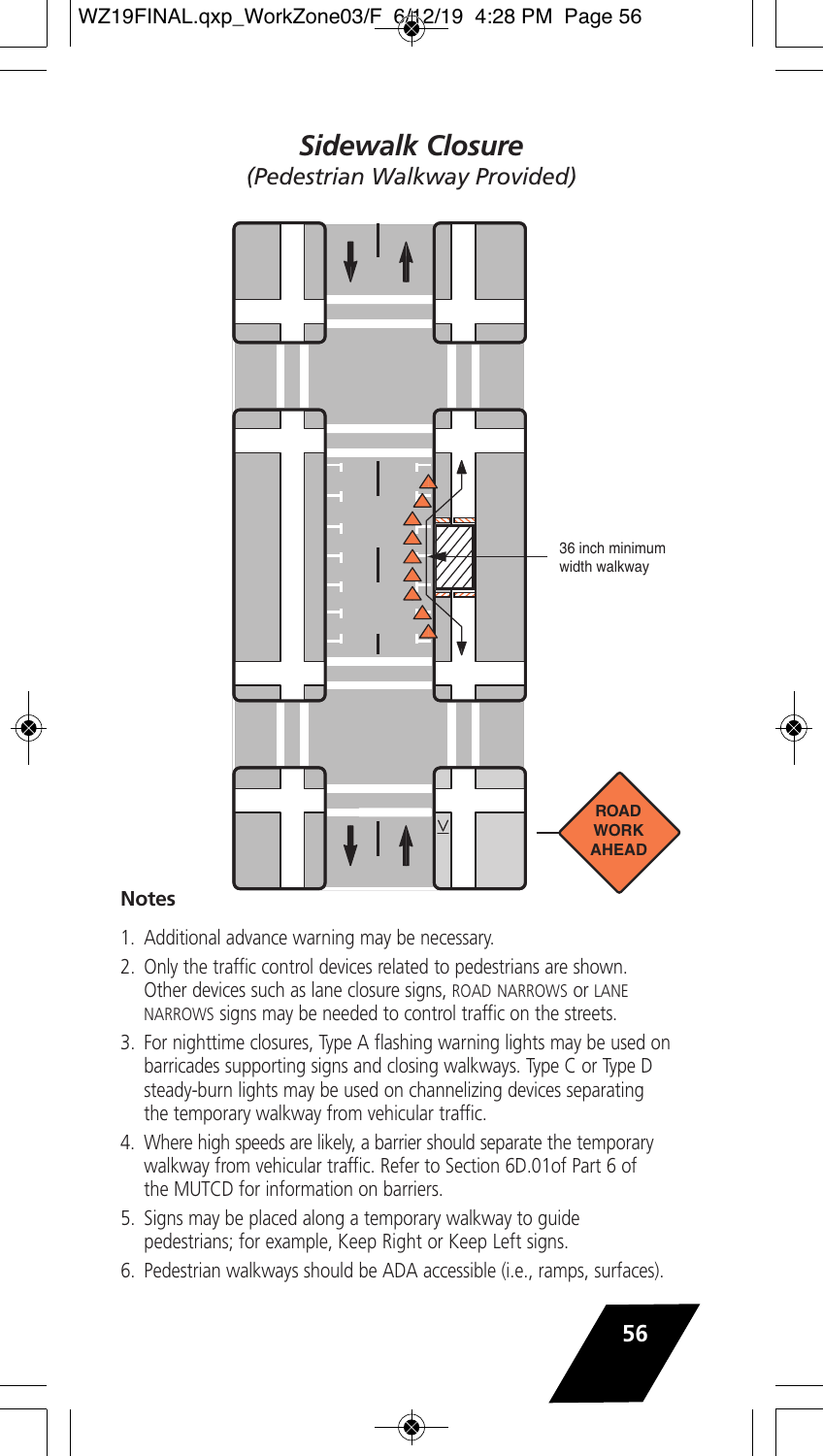# **Flagging Procedures**



#### **Properly trained flaggers**

- give clear messages to drivers as shown
- allow time and distance for drivers to react
- never stand in moving traffic lane
- coordinate with other flaggers

#### **Properly equipped flaggers use**

- approved sign paddles
- approved safety vest, shirt or coat
- brightly colored hat for better visibility
- retroreflective night equipment

#### **Proper flagging stations have**

- good approach sight distance
- high visibility to traffic
- illumination at night

#### **Proper advance warning**

- always use warning signs
- allow reaction distance from signs
- remove signs when not flagging

*Flags should only be used in emergency situations. Flags used for signaling shall be a minimum of 24" x 24", red in color and mounted on a staff about 3' long.*

See the **Flagger's Handbook** for more information on flagging procedures. Transportation Information Center–LTAP University of Wisconsin–Madison *epd.wisc.edu/tic*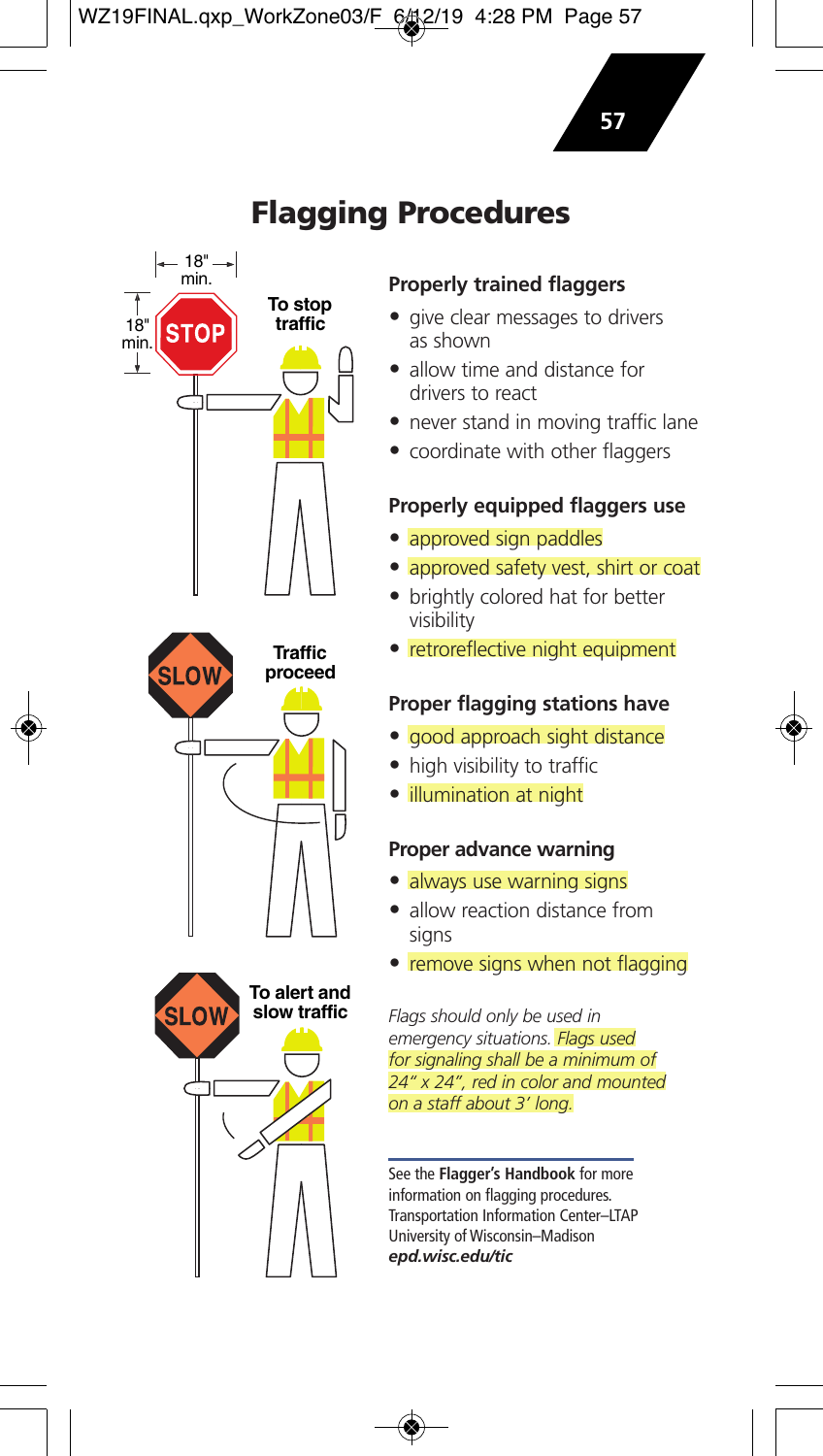# **Worker Safety**

The safety of workers in a work site is just as important as the safety of the public traveling through the work zone. The best protection for both is good work zone traffic control.

All workers should be trained in how to work next to traffic in a way that minimizes their vulnerability. In addition, workers with specific traffic control responsibilities should be trained in traffic control techniques. device usage, and placement.

Workers close to traffic or construction equipment should wear bright, highly visible apparel meeting the requirements of ANSI 107-2004 standard for reflectivity and background material. Flaggers shall wear safety apparel meeting the requirements of ANSI 107-2004 Class 2 or 3. For nighttime work, apparel meeting ANSI 107-1999 Class 3 (including high-visibility pants) shall be used for flaggers. Garments meeting newer "Equivalent revisions" of ANSI 107 may also be used.

These garments shall be either fluorescent orange-red or fluorescent yellow-green. The retroreflective material shall be orange, yellow, white, silver, or yellow-green, or a fluorescent version of these colors, and shall be visible at a minimum distance of 1000'. The safety apparel shall be designed to clearly identify the wearer as a person (i.e. retroreflective material on the front, back, and both sides of the garment). Other specific agency requirements for garments can also apply, such as OSHA requirements for private sector employees and WisDOT Safety Directives for work on State Roads.

A competent person designated by the employer should assess hazards at the work site and determine whether protective measures should be implemented. Planning the internal work activity area to minimize backing maneuvers of work vehicles should be considered to minimize the risk to workers on foot.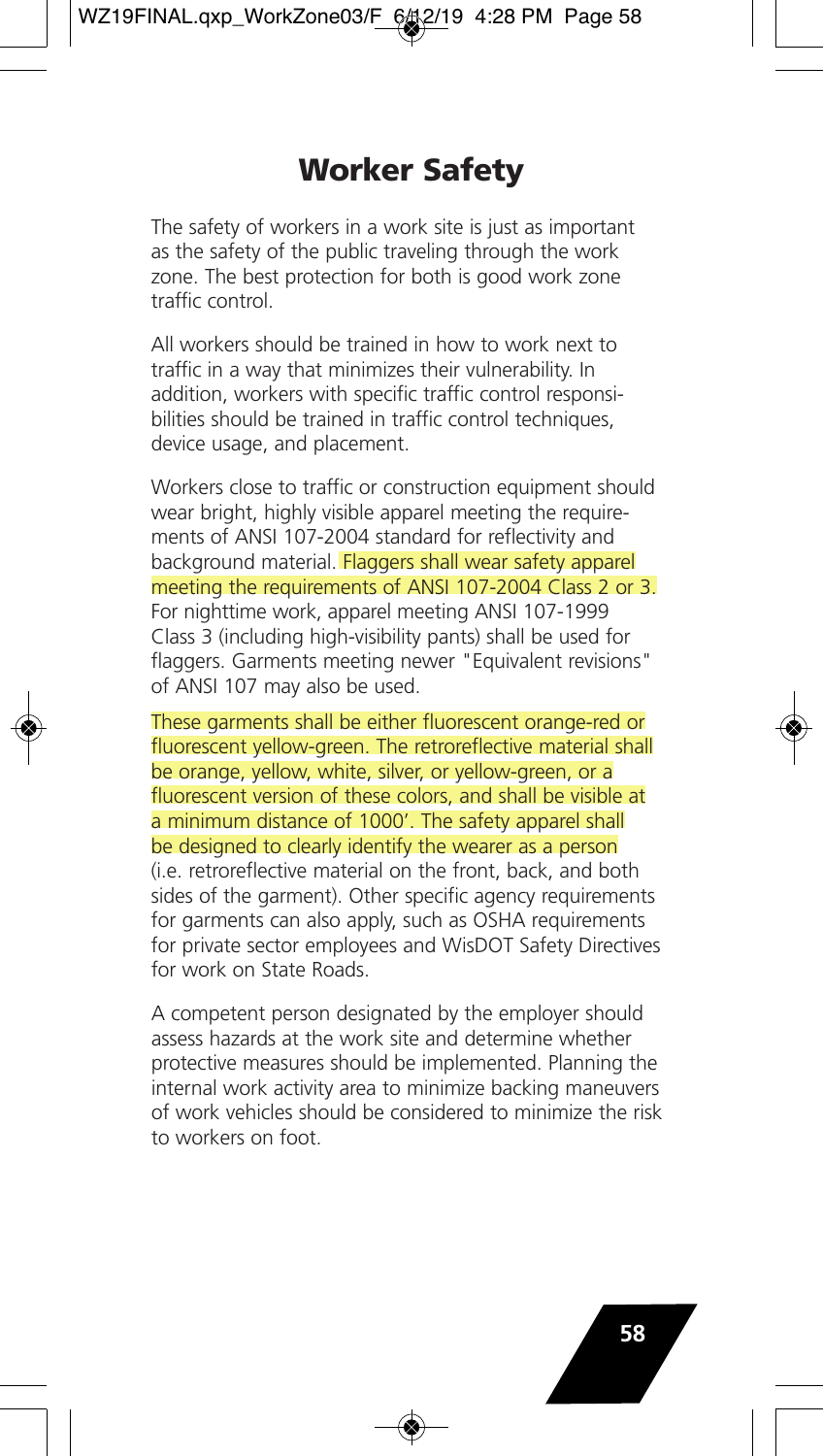# **Supervisor's Checklist**

- 1. Follow Part 6 and the *Wisconsin Supplement* of the *Manual on Uniform Traffic Control Devices.*
- 2. Have a traffic control plan before going to the work site.
- 3. Ask yourself, "What is the driver's view of the work site at night, during peak hours, etc."
- 4. Investigate crashes/incidents to identify if changes are needed in the traffic control plan.

# **Liability**

#### **Steps to Minimize Liability**

- have a current traffic control plan
- apply the concepts of the *MUTCD (Manual on Uniform Traffic Control Devices)*
- minimize traffic disruptions
- promptly remove or add devices as necessary
- train all personnel
- inspect work zone sites regularly for conformance and changing conditions
- maintain good documentation

#### **Elements of a Good Inspection Program**

- routinely conduct inspections at different times of day/night
- identify hazards and take corrective action
- record observations and actions taken
- verify corrective actions
- update documentation

#### **Minimum Documentation**

- who was on the site and when
- where was the work taking place
- when were traffic control devices inspected, by whom
- record any irregularities, action taken and follow up inspection
- gather additional information in the event of a crash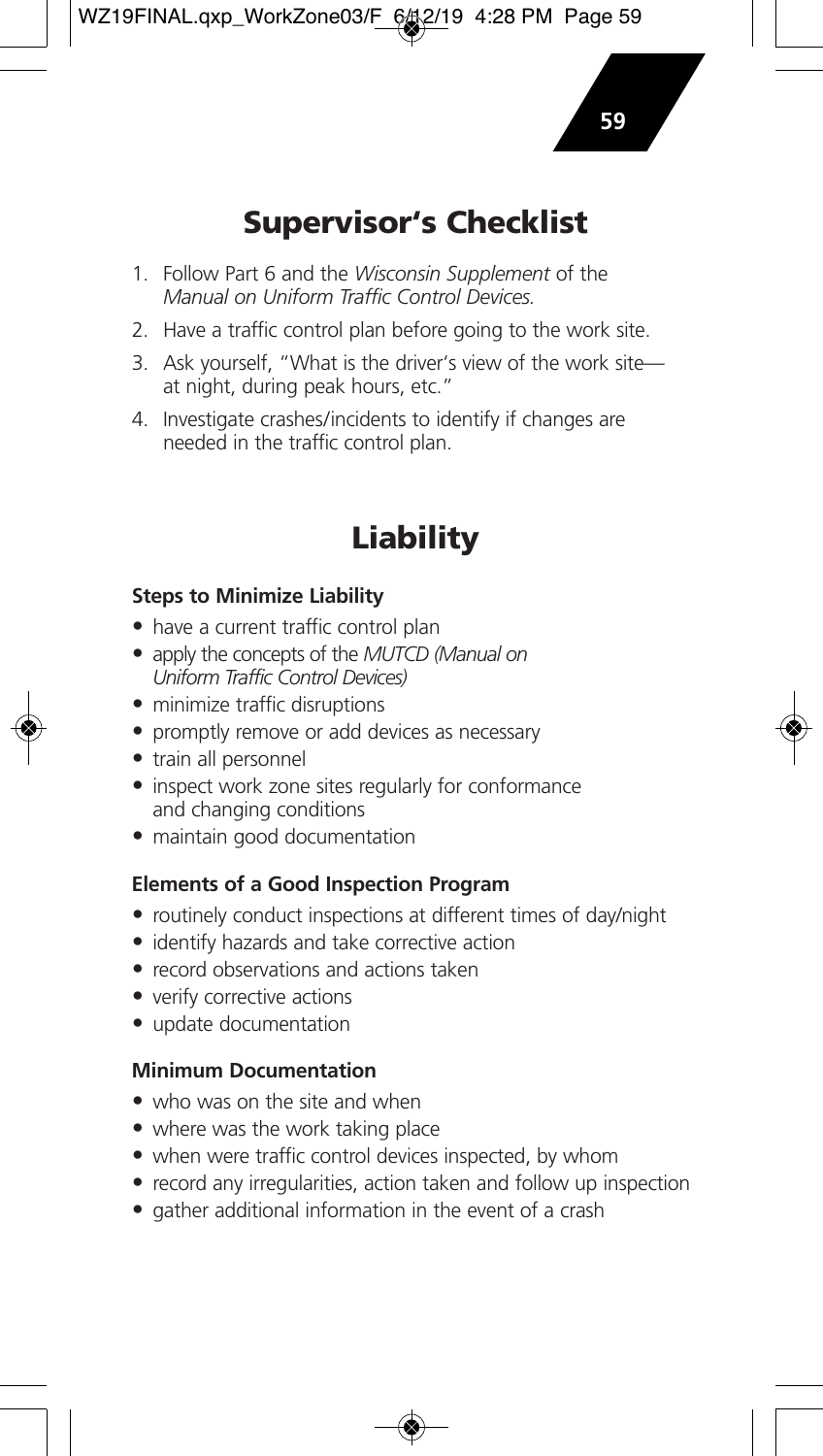# **Alternative Intersections**

### *(Roundabouts, J-Turns, Double Crossovers and other innovative configurations)*

Innovative intersection designs are becoming more common as agencies try to move more traffic safely and efficiently in existing right-of-ways. Temporary traffic control practices for construction, maintenance and utility operations in these intersections are evolving as agencies gain more experience with a variety of intersection configurations. Consult the WisDOT Regional Work Zone Engineer in your area for current recommended practices for alternative intersections.

Additional guidance documents for temporary traffic control in roundabouts are being developed. Two examples of currently available guidance documents are:

*Temporary Traffic Control for Building and Maintaining Single and Multi-lane Roundabouts* (ATSSA and FHWA) *https://www.workzonesafety.org/files/documents/training/fhwa\_wz\_grant/roundabts.pdf*

*Roundabout Maintenance Flipbook* (Indiana LTAP) *https://docs.lib.purdue.edu/inltappubs/109*

# *Acknowledgments*

Previous pocket-guide editions were adapted for use in Wisconsin by the Wisconsin Department of Transportation (WisDOT) and the Wisconsin Transportation Information Center (TIC) from the one produced by the Institute for Transportation Research and Education (ITRE) at North Carolina State University. This new edition includes changes contained in the 2011 Wisconsin *MUTCD*.

The Wisconsin team that produced this edition include representatives of WisDOT; Counties and Cities; TIC work zone training instructors; and the University of Wisconsin-Madison Transportation Information Center.